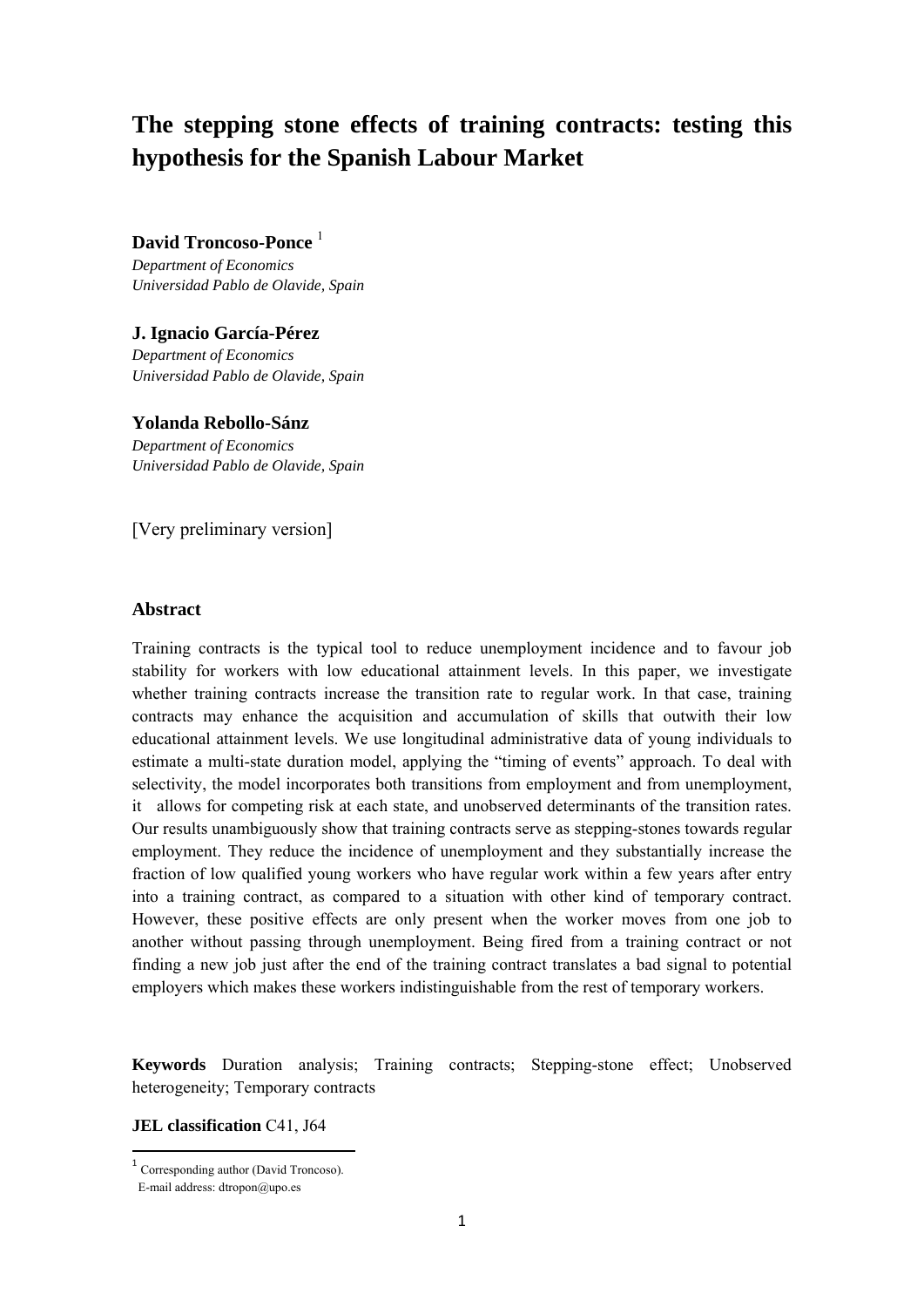# **1. Introduction**

During the current big recession the unemployment rate has increased across many European countries and this increase has been particularly high for young workers and especially for low educated ones. The number of young people out of work in the OECD area is nearly a third higher than in 2007 and set to rise still further in most of the countries with already very high unemployment in the months ahead. Youth unemployment rates exceeded 25% in nine OECD countries at the end of the first quarter of 2013, including Ireland, Italy, Portugal, Spain and Greece. The sharp increase in youth unemployment has lead the European Union to send a clear message that more must be done to provide youth with the skills and help they need to get a better start in the labour market and progress in their career.

One of the countries where this situation is more dramatic is Spain. According to Spanish Labour Force Survey (LFS hereafter), there exist important differences in the unemployment rates by educational attainment levels. At the beginning of the Spanish economic crisis, by the second quarter of 2008, 31.4% of non-educated young workers were unemployed (16.9% among all young people). Two years later, in the middle of the economic crisis this rate raised to 52.1% (31.6%), and six years after (2014) the unemployment rate reached 56.9% (39.4%). These numbers show the weakness of an important segment of the Spanish young workforce, and highlight the need to carry out economic policy actions oriented to solve this important social problem.

As in many European countries, the training or vocational contract has been the preferred tool within the sets of Active Labour Market Policies (ALMP) in Spain to facilitate the integration of young workers in the labour market. Especially for low educated ones which in 2014 still represented 8.1% of the young population. The main aim of this type of contract is to reduce youth unemployment at the same time that to improve the skills of young workers. As in other countries, in Spain this contract implies an agreement between the worker and the firm, in which the latter commits to invest in workers' training. However, little is known on whether this contract effectively help low skill workers to acquire the skills needed to decrease unemployment incidence and the strong level of job turnover suffer for many low educated workers.

In this paper, we analyze the effect of this active labour market policy, on the subsequent career development of young individuals. For that purpose, we compare the labour market career of workers who get a training contract in their first spell of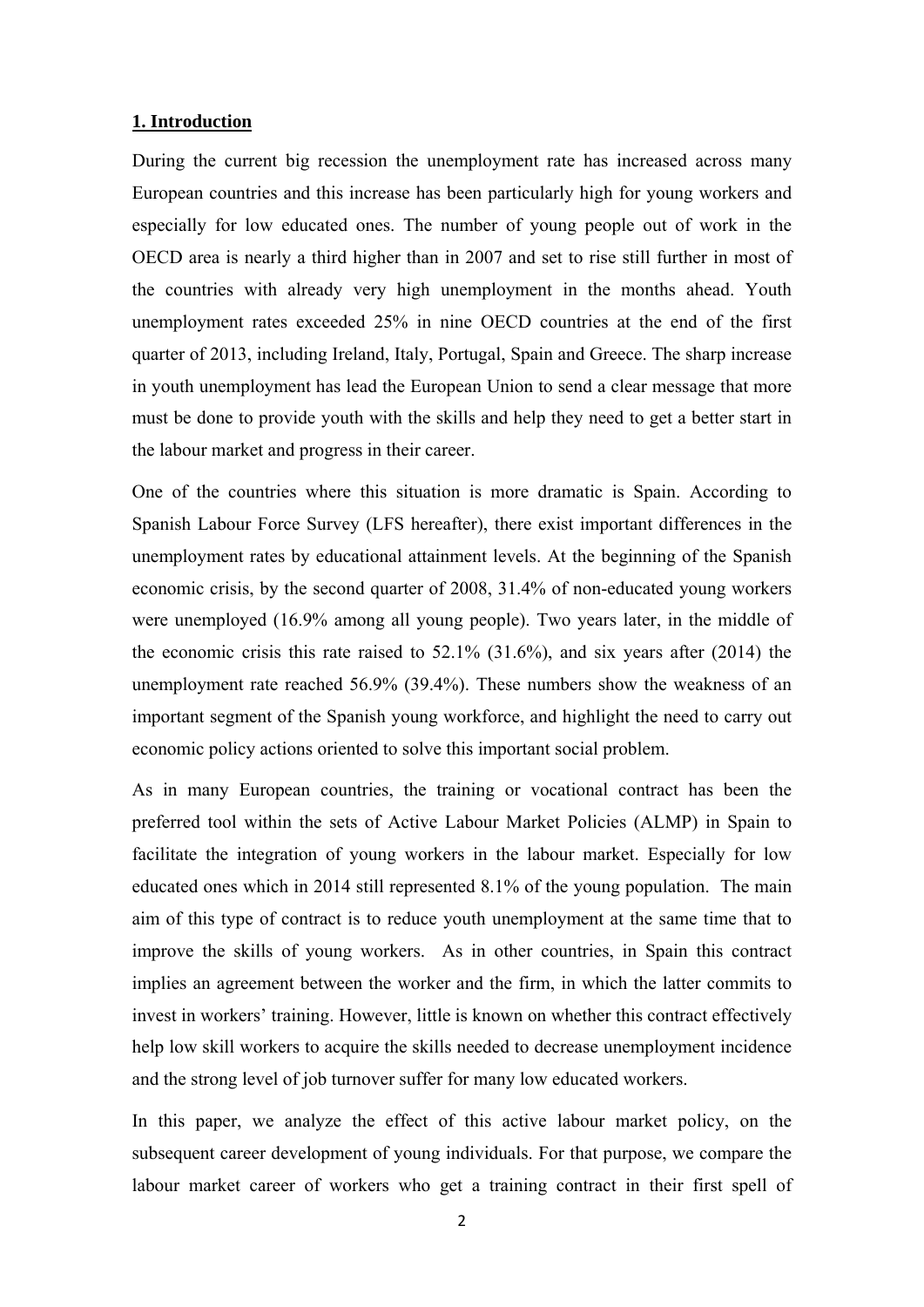employment relative to the ones who get other temporary contract types at their first spell of employment. The idea is to test whether the investment in training within the company has any impact on both employability and job stability for the workers who benefited from this contract. In particular we analyzed the time needed to find a permanent job.

An important issue in the ALMP evaluation literature is the difficulty of controlling for selection biases that may lead to specious positive or negative programme effects. We use longitudinal administrative data of individuals to estimate a multi-state duration model, applying the "timing of events" approach (Abbring and Van den Berg, 2003). To deal with selectivity, the model incorporates transitions from unemployment to temporary jobs and unobserved determinants of the transition rates.

An important advantage of the dataset we used over survey data is that we have detailed information of all the employment and unemployment records of each worker since they first entered the labour market allowing us to trace workers' employment and unemployment histories over an extended period of time. Using the information provided by this database we can set up an evaluation exercise. In particular, we analyzed the labour market history, with a ten years time horizon, of two different groups: those who began their career through a Training contract –*treated* workers-, and those who did it through any other type of temporary contract –*control* group.

To perform this evaluation analysis we develop a mixed proportional hazards rate model with multiple states –employment and unemployment, and allowing competing risks for each state. For the employment state the competing risk are: exit to unemployment; exit to a temporary contract; and exit to a permanent job. And for the unemployment state they are: exit to temporary contract and exit to a permanent job. This specification allows us a precise control of the different labour market transitions an individual can experience before entering into a permanent contract –which is our absorption state. We also control for the presence of unobserved heterogeneity. In addition to this, we include an equation to control for the initial conditions that have an impact on the type of the employment contract under which the individual has during his first working experience. Moreover, in this equation, the unobservable factors that influence this initial condition are considered to be correlated with the unobservable components affecting both employment and unemployment exit rates in our model.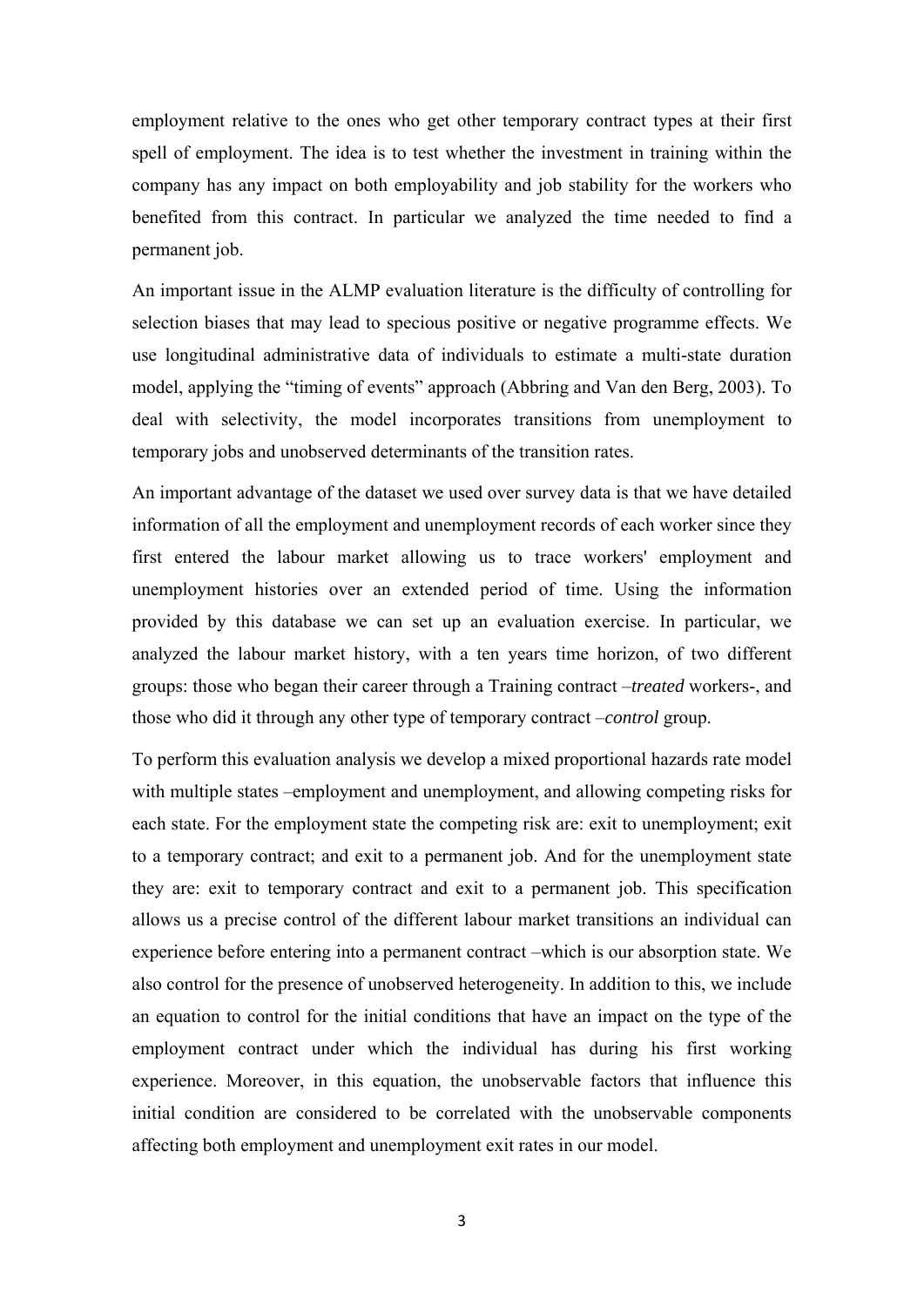The results obtained show that training contracts notably favour job stability of workers who start their first spell of employment with this type of contract. These gains in job stability come from different sources. First, workers who held training contracts have a lower probability of exit to unemployment during the first year of the contract (10.5%) than workers who hold other types of temporary contracts (24.7%). Hence they do not suffer from high job turnover as the "typical" temporary worker does. Second, workers benefited from a training contract have a much higher probability of having a job-to-job transition into a permanent contract, than other temporary workers. The differences found are striking. Although they are almost inexistent after 12 months in the job, by the end of the second year of the contract, the exit probability to a permanent contract is 30.4% for workers holding a training contract, while it is only 3.9% for workers holding other kind of temporary contracts. Moreover, at the end of the third year, these differences get even higher: 44% and 4.7%, respectively. These rates also show the importance of the *treatment* duration on the job-to-job rate, and particularly on job stability, for those hired under this type of contract.

However, these positive outcomes disappear when the worker is not able to get a job-tojob transition and goes to unemployment after working under a training contract. Indeed, we get that going through a period of unemployment implies a penalty in the professional career of all workers in our sample, reflected in reduced and constant exit rates to a permanent job. Moreover, we observe that this exit rate equals to that of those who have previously been employed through a Temporary contract (around 5%). Furthermore, we observe that the exit rate from unemployment to a Temporary job also equal among those who have just been employed through a Training Contract, and those who have just been employed under a Temporary one.

The structure of the paper is as follows. Section 2 describes data used and sample selection. Section 3 reviews existing empirical literature. Section 4 briefly presents a descriptive analysis of data. The econometric model and the estimation results obtained are described in Section 5 and 6, respectively. Section 7 shows the importance of controlling for the presence of unobserved heterogeneity, and Section 8 focuses on the stepping-stone effect hypothesis. Section 9 presents the results of estimating by educational levels and discusses the differences obtained. Finally, Section 10 concludes.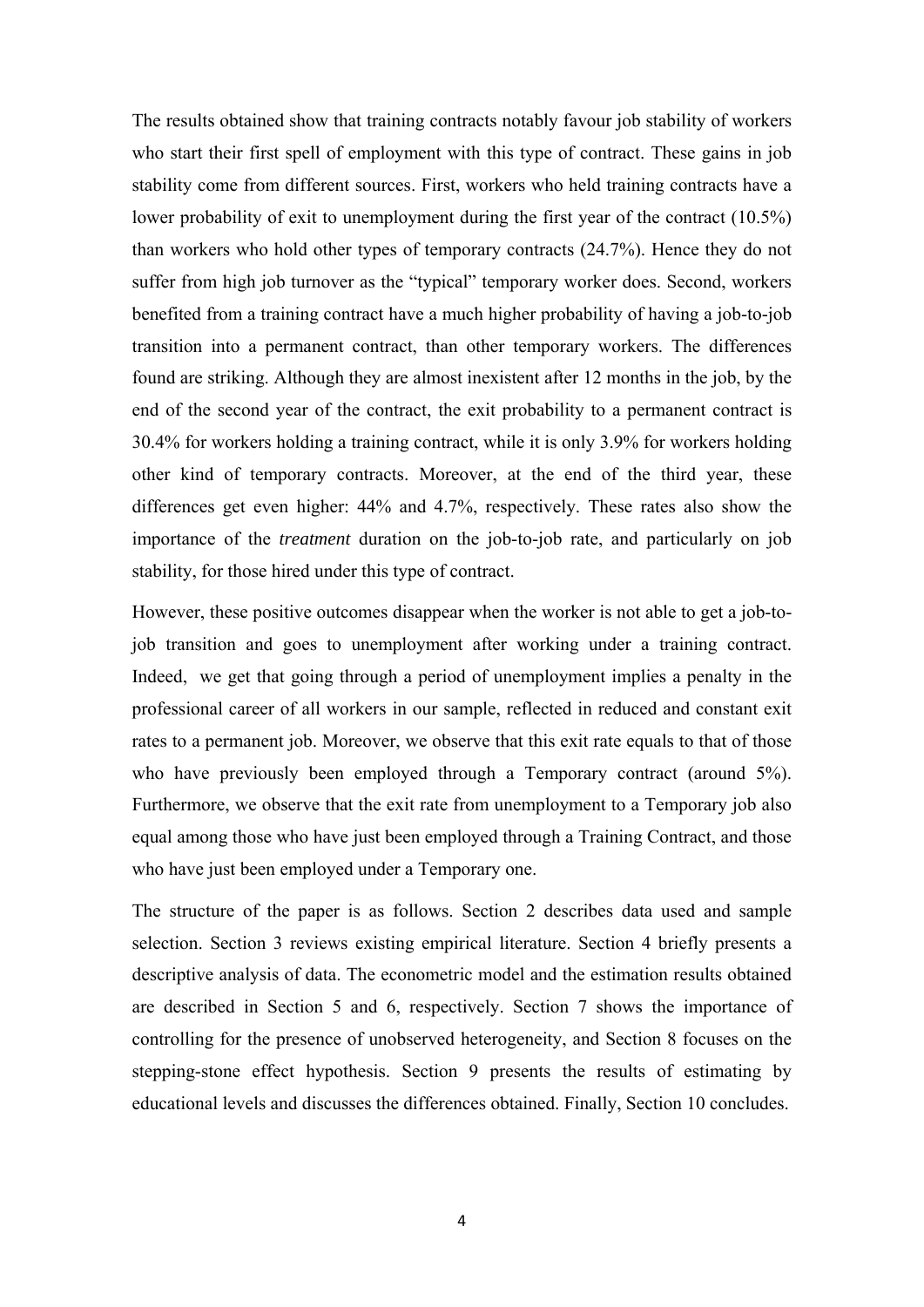## **2. Data**

We use administrative longitudinal data from the Spanish Social Security database, the waves 2011 to 2013 of the Continuous Sample of Working Histories (hereafter CSWH). The CSWH is compiled annually and every year comprises a 4 percent non-stratified random sample of the population registered with the Social Security Administration. Hence, the initial database includes all individuals who came into contact with the Social Security system -- including both wage and salary workers and recipients of Social Security benefits, namely, unemployment benefits, disability, survivor pension, and maternity leave<sup>2</sup>.

In addition to age, gender, nationality, state of residence (*Comunidad Autónoma*), education, and presence of children in the household, the CSWH provides highly detailed information about the worker's previous job. More specifically, we observe the dates the employment spell started and ended, the monthly earnings history, the contract type (permanent versus fixed-term), the occupation and industry, public versus private sector, and the firm size.<sup>3</sup> The CSWH also informs us on the reason for the end of the employment spell (quit versus layoff), and whether the worker receives unemployment benefits and the type (UI versus UA). We compute the duration of each unemployment episode by measuring the time between the end date of the worker's previous contract and the start date of the new one.

# 2.1. Sample selection

The sample finally used in the analysis is defined by the type of active labour market policy analysed. The training contract is a fixed-term contract (with a maximum duration of 3 years) addressed to young workers (between 16 and 30 years old) who lack acknowledged vocational qualification. The aim of this contract is twofold: first, candidates need to complete some kind of formal educational qualification during the duration of the contract; second, the skills acquired through qualifications are directly applied to the hiring company.

<sup>&</sup>lt;sup>2</sup> García-Pérez (2008) and Lapuerta (2010) contain a deep exposition about features of CSWL as well as all necessary techniques to perform a duration analysis using working lives information.

<sup>3</sup> Earnings are deflated using the Spanish CPI (2011, Base).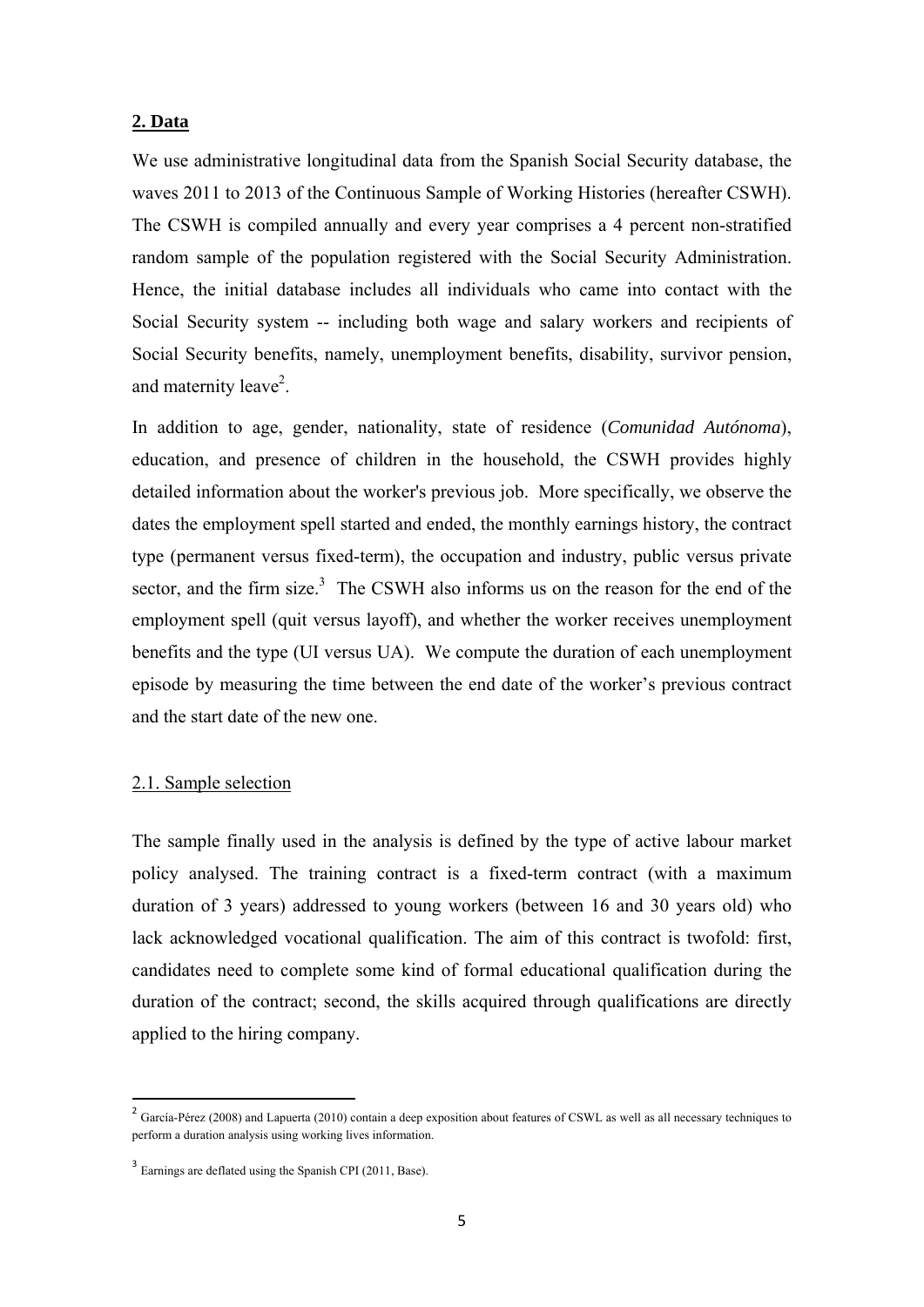In correspondence with the aim of the training contract, our selected sample is composed of newly incoming young workers aged between 16 and 30 years old who started their working career from the year 2000 onwards and for whom their fist employment spell was a low qualified one<sup>4</sup>. The strategy followed to analyze the effect of a Training Contracts in our model is to split sample in two groups of individuals: those who have been employed through a Training Contract versus those who have been employed with other type of temporary contract. The purpose of this selection is to get a sample of workers as homogeneous as possible, for whom the observable differences are only due to the type of labour contract by which they have start their working career. In our final sample we have that 24.30% started with a training program, 66.77% started with another kind of temporary contract and 8.93% started with a Permanent Contract<sup>5</sup>.

|                        | <b>Training Contract</b> | <b>Temporary Contract</b> |
|------------------------|--------------------------|---------------------------|
| Total spells           | 20,352                   | 210,070                   |
| Completes              | 19,172                   | 195,723                   |
| Censured               | 1,180                    | 14,347                    |
| By Gender              |                          |                           |
| Male                   | 64.17%                   | 63.47 %                   |
| Female                 | 35.83 %                  | 36.53 %                   |
| By age                 |                          |                           |
| 16-19 years old        | 70.37 %                  | 21.48 %                   |
| 20-23 years old        | 26.04 %                  | 38.99 %                   |
| 24-27 years old        | 2.70%                    | 25.27 %                   |
| 28-30 years old        | $0.69\%$                 | 8.96 %                    |
| 31 and older           | $0.20 \%$                | 5.29 %                    |
| By employment duration |                          |                           |
| 1 to 6 months          | 51.17 %                  | 77.88 %                   |
| 6 months to 1 year     | 16.40 %                  | 13.21 %                   |
| 1 to 2 years           | 28.47 %                  | 5.87 %                    |
| 2 to 3 years           | 3.70%                    | 1.74%                     |
| More than 3 years      | $0.26\%$                 | 1.30 %                    |
| By qualification level |                          |                           |

| <b>Table 1 Descriptive statistics</b> |  |  |  |  |
|---------------------------------------|--|--|--|--|
|---------------------------------------|--|--|--|--|

<sup>4</sup> In the CSWL we have information on the qualification level of each employment spell, so we can observe the qualification level of workers on the job. In this paper, we differentiate four qualification levels: High qualification, Mid-high qualification, Mid-low qualification and Low qualification.

<sup>&</sup>lt;sup>5</sup> We think that this last group might have different observable, and especially unobservable, characteristics. So these can distinguish them from other workers in the sample. Therefore, to avoid obtaining estimates biased motivated by this fact, we have remove the observations of this group of individuals. However, we do use the information from their first employment spell (that is, the corresponding to the first quarter, since our model defines a quarterly duration) for the identification of Initial Conditions equation defined in the likelihood function of our model. Doing this , we allow that unobservable factors affecting the probability of first access to the labor market through a certain type of labor contract (these are, Training, Temporary or Permanent) are correlated with unobserved components affecting employment exit rates in subsequent jobs through the career path.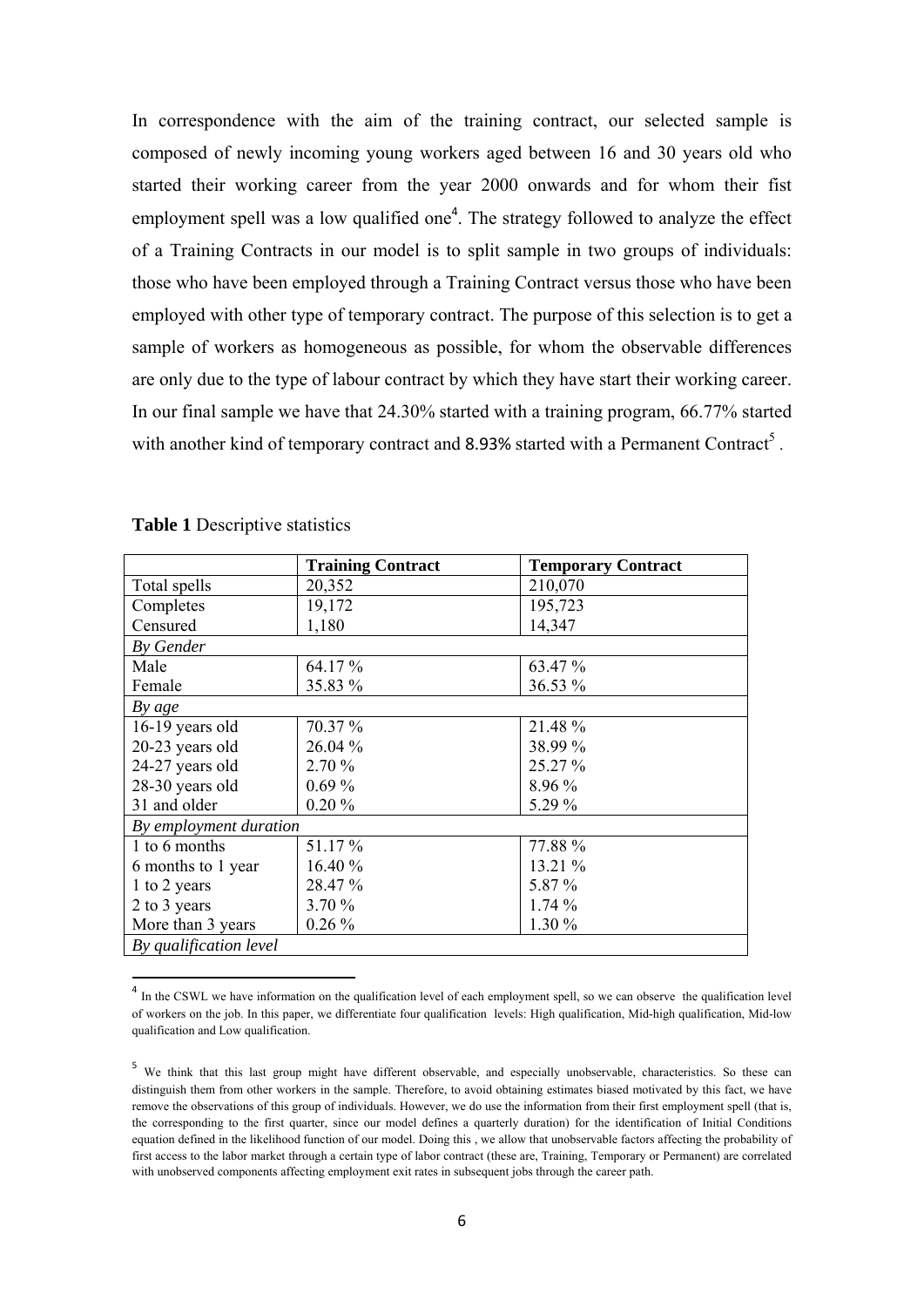| High qualif.     |            | $2.57\%$ |
|------------------|------------|----------|
| Mid-High qualif. | -          | 7.78 %   |
| Mid-Low qualif.  | -          | 39.55 %  |
| Low qualif.      | $100.00\%$ | 50.10 %  |

# **3. Related Literature**

There exists previous empirical literature that deals with the evaluation of specific contract regulations as a tool to enhance labour market careers for certain group of workers. Typically these papers test the stepping-stone effect of different kind of temporary contracts. For instance, Marloes de Graaf and Van den Berg (2011) investigate whether temporary work increases the transition rate to regular work. Their results unambiguously show that temporary jobs serve as stepping-stones towards regular employment. They shorten the duration of unemployment and they substantially increase the fraction of unemployed workers who have regular work within a few years after entry into unemployment, as compared to a situation without temporary jobs. However, these authors analyzed only transitions from unemployment.

Van den Berg, Holm, and Van Ours (2002) analyze the carrier paths in the medical profession. They also apply "timing-of-event" approach to analyze the existence of a stepping-stone effect. The methodology proposed in this article attempts to identify a causal effect of treatment by controlling for the presence of unobserved heterogeneity both in the selection to the treatment and in the exit rates analyzed.

However, we have not find any empirical paper that deals with the role of training contracts on future prospects of workers taking into account on only the short-run effects but also the medium run effects.

[To be completed]

# **4. Descriptive analysis**

In this section we present the empirical exit rates from employment and unemployment. To compare like-minded workers, this analysis focuses on the first spell of employment in their working lives. Specifically, we divide our sample in two different groups: those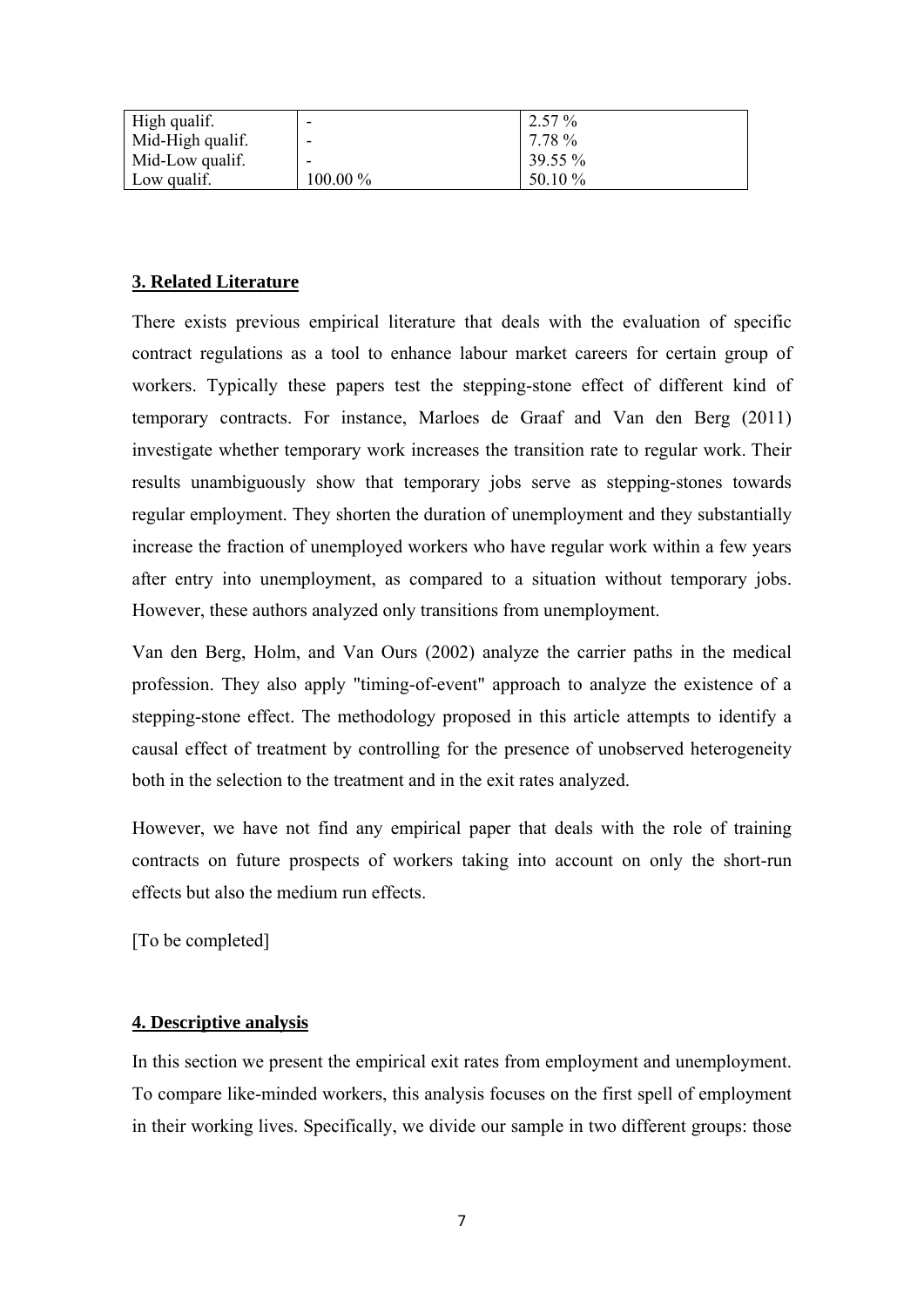workers who began their working life through a training contract, and those who did through another kind of temporary contract.

The competing risks for the exit from employment are: 1) unemployment; 2) temporary contract; and 3) permanent contract. Figures 1 and 2 show the exists rates from employment by type of contract and gender. On the other hand, from the unemployed state, there are two competing risks: exit into a temporary contract or exit into a permanent job. The exit rates for the unemployment state are presented in Figures 3 and 4.

These Figures show importance differences in the dynamics of the exit rates from employment for workers holding a training contract relative to workers holding a other kind of permanent contract. For the first group of workers we have that 40% of men (and somewhat less for women) who are employed at least two years go directly (jobto-job) to a Permanent job. And this percentage raises to 50% for those who exhaust the maximum legal duration of this type of labour contract (36 months). However workers employed with other temporary contracts, don't experience theses pronounced speaks neither to a permanent job nor to another Temporary job. And two hazard rate (both to a Temporary and a Permanent job) remain a pattern practically constant with the duration spell. It seems that the possible effect of this type of labour contract is being reflected through the direct transition (job-to-job) from these contract into other Temporary contract, and especially into a Permanent job.<sup>6</sup>

 $6$  Much of these direct transitions into a permanent job are experiences within the same firm where the worker has been trained through the Training Contract. So we think that many of these labor contracts are performing as an investment in human capital and as signaling to the worker within the firm. As a part of our future research agenda, we will introduce in our econometric model a specific risk of these direct transitions (job-to-job) into the same employer. In this paper we focus on a broader objective, that is to analyze transitions into a permanent job without identifying firms of origin and destination.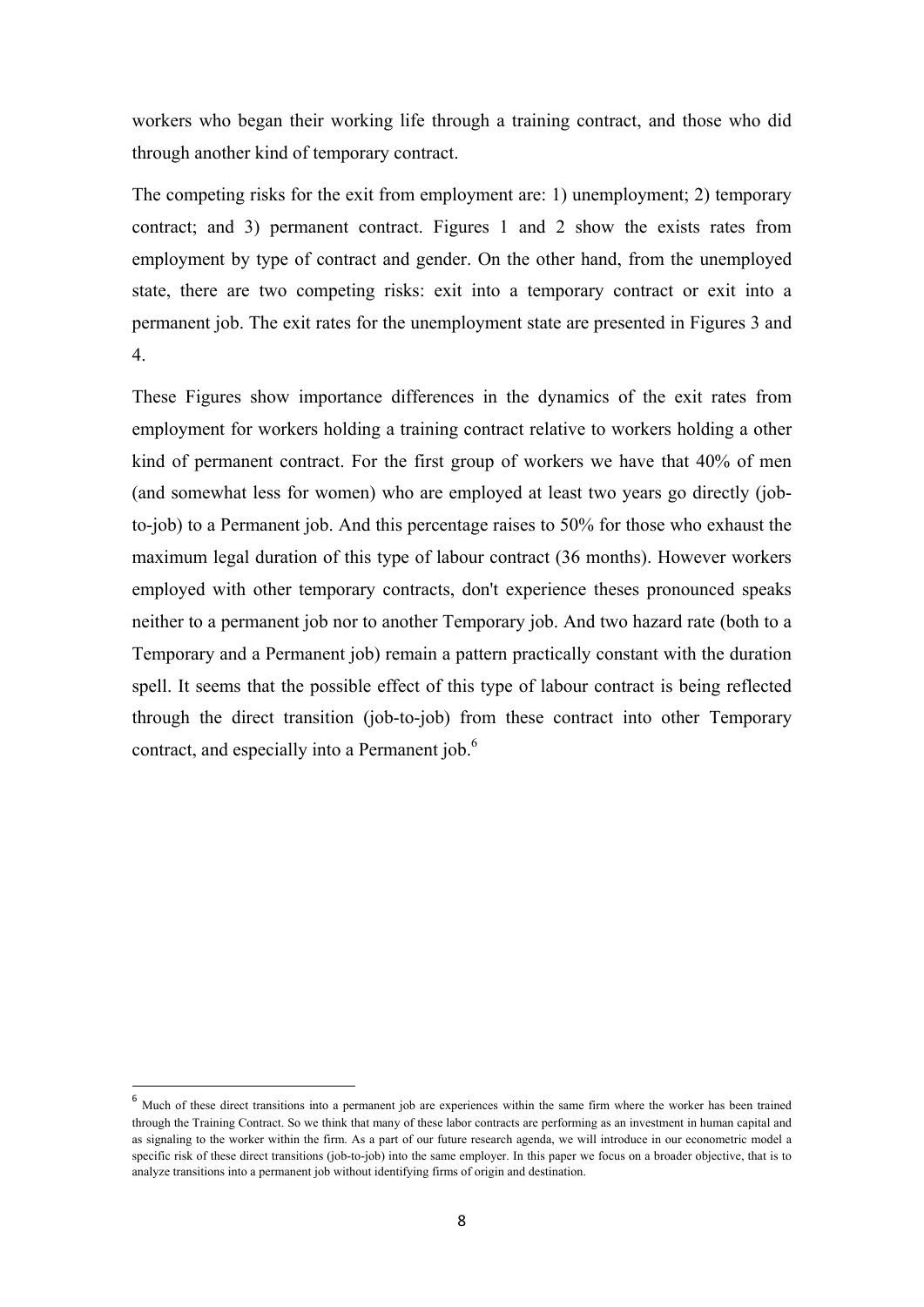

**Figure 1** Exit from employment. Kaplan-Meier estimates (first spell). Males.

**Figure 2** Exit from employment. Kaplan-Meier estimates (first spell). Females.

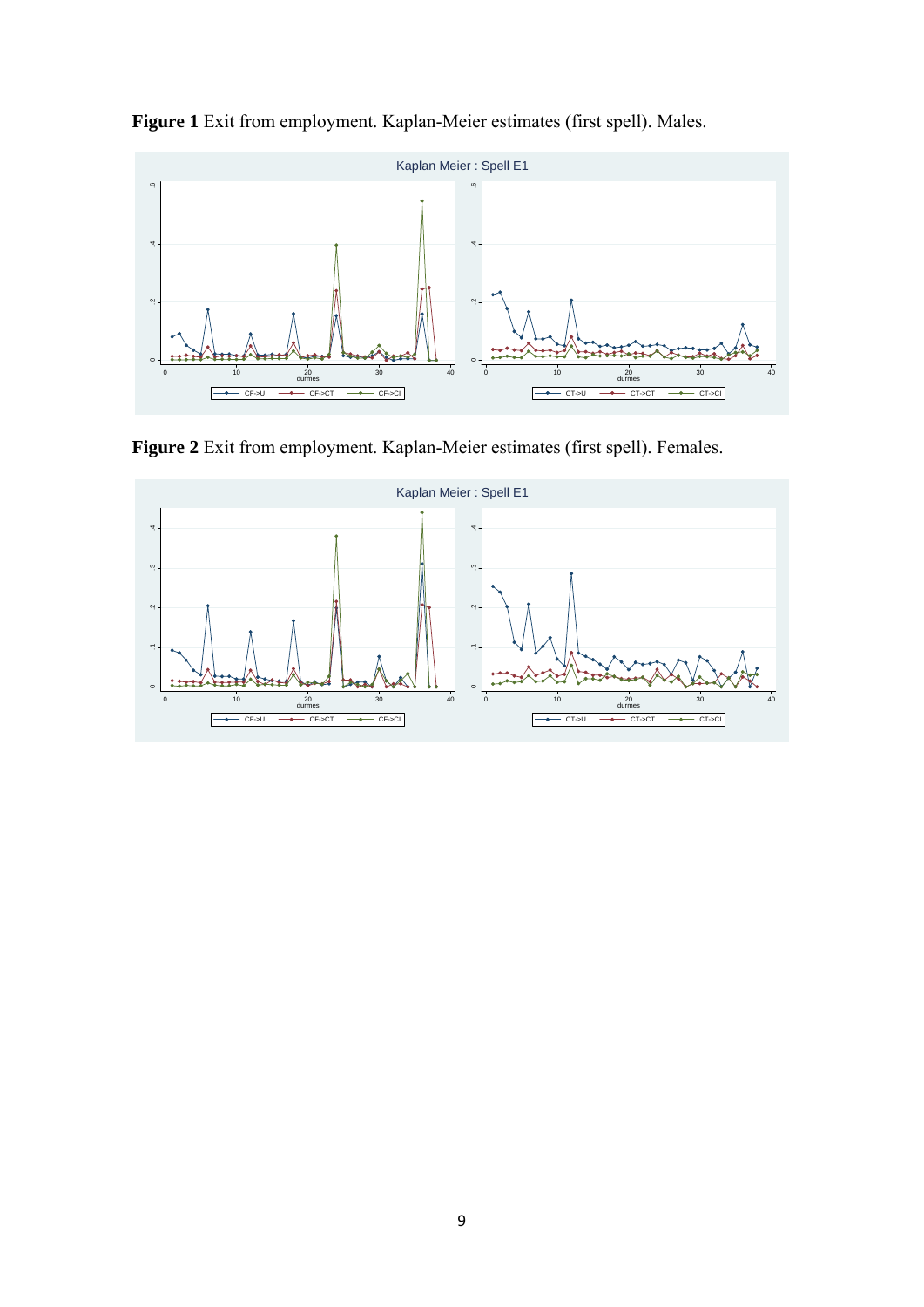

**Figure 3** Exit from unemployment. Kaplan-Meier estimates (first spell). Males.

**Figure 4** Exit from unemployment. Kaplan-Meier estimates (first spell). Females.



Hence, this empirical evidence initially points that training contracts might favour the stability of low educated young workers since they notably increase the transition probability into a permanent contract. Let's test whether this initial result remains once we control properly for observed and unobserved characteristics as well as for selection issues.

## **5. Econometric model**

We have developed a duration model to jointly estimate employment and unemployment exit rates, using a mixed proportional hazards model with multiple competing risks depending on the specific state in which the individual is, and controlling for the presence of unobserved heterogeneity, both for unemployment and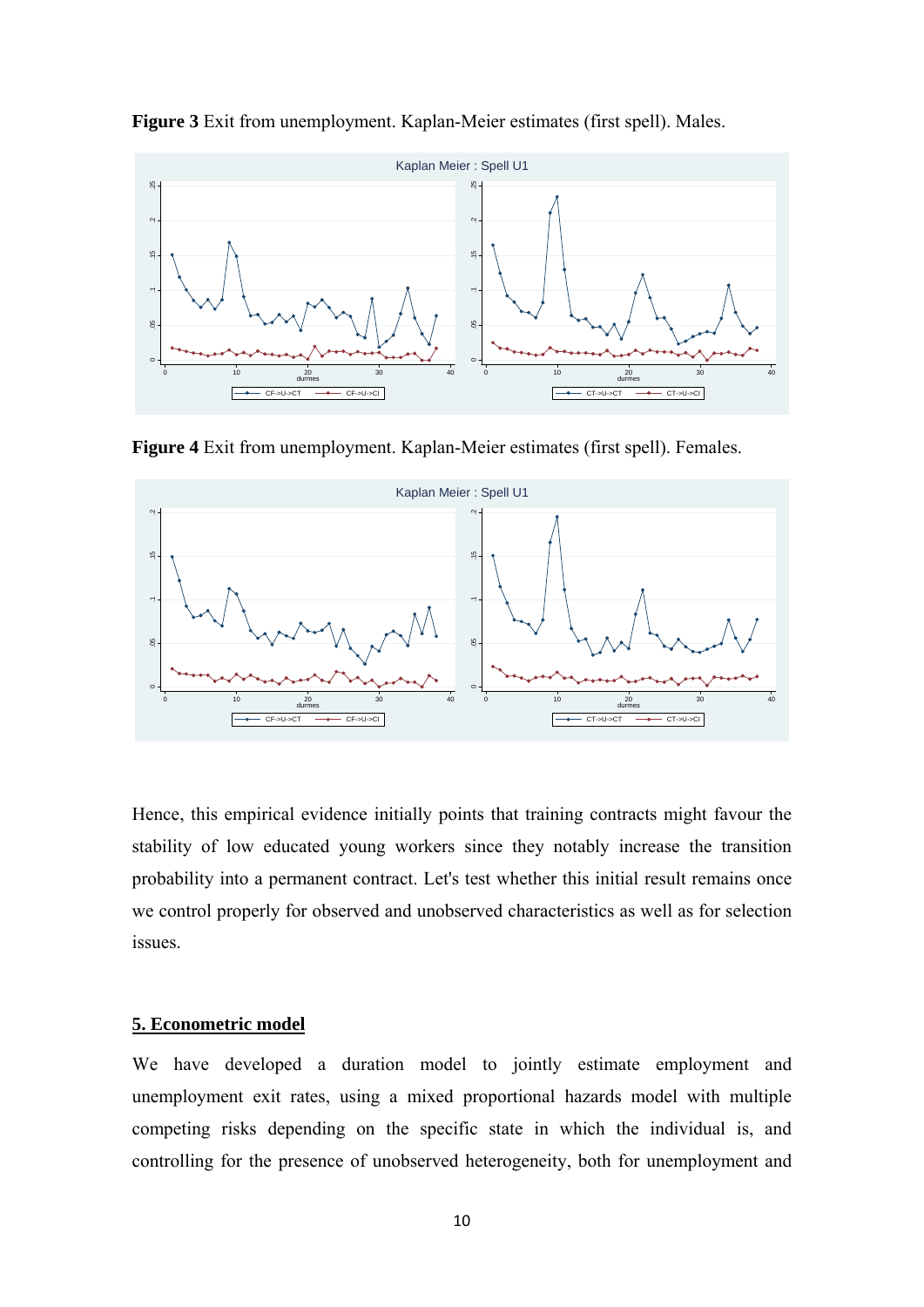employment exits. In addition, we include an equation to control for the initial conditions that affect the type of labour contract by which the individual had in his first spell of employment. This equation also allows for unobservable factors that affect this initial condition to be correlated with unobservable components affecting employment exit rates in our model.

The different exits depend on the specific state of the individual (if employed or unemployed). From an employment state, the individual faces three competing risks: exit to unemployment, to a temporary contract<sup>7</sup>, or to a permanent contract<sup>8</sup>. On the other hand, from the unemployed state, there are two competing risks: exit into a temporary contract or exit into a permanent job.

To control for the presence of unobserved heterogeneity we estimate our model following the work of Heckman and Singer (1984), according to which no distribution for unobserved components should be impose a priori, modelling the distribution of unobserved heterogeneity nonparametrically. Specifically, we assume the presence of two different values of heterogeneity, one for employment exit and the other one for the unemployment's. Also, we allow the existence of a specific heterogeneity component for each type of exit. And, as mentioned before, given the importance that the literature gives to the initial conditions problem (see Wooldridge, 2005), we have included an equation (using a multinomial logit) to control for observable and, specially, unobservable factors which explain the entry into the labour market of the individual through a three different types of labour contracts: Training contract, Temporary contract, or Permanent contract. $9$  The main purpose of including this equation is to

<sup>&</sup>lt;sup>7</sup> Exit to a Temporary contract (either from employment or from unemployment) also contains the exits to another Training contract. It is due to small sample reasons, because of the number of observations of exits to a Training Contract is very reduced, since over 60% of employment spells under this type of labor contracts are held on the first work experience in the working lives. Therefore, for reasons of computation, we cannot identify a specific risk in our model to control for exit to a Training Contract. Thus, we have included this specific exits into the rest of Temporary contracts. However, this fact does not prevent us to differentiate them, because we have included explanatory variables to the control for under what type of labor contract is the worker employed, and which type of contract was prior to the current period.

<sup>8</sup> In this paper, we consider the event to find a permanent job as an *absorption state*, by which once the worker has find this type of job, he leaves the sample and its remaining labor history is removed from our estimation sample from that time.

<sup>&</sup>lt;sup>9</sup> In relation to the concept of *absorption state* explained above, we remove from our estimation sample the remain working lives of those individuals who begin through a Permanent job. We do this because we believe that workers who begin their working career through a Permanent job may have different features of the rest of our sample, assuming that it could be a possible source of bias in our estimates. Therefore, in our model this group of workers only contributes to the likelihood function through the initial conditions equation. This means eliminating the entire working career of a total of 4,953 individuals who represent 8.93% of all individuals who begin their working lives in our sample. Thus, we guarantee that in our model we are analyzing the effect on exit rates of only two types of labor contract: Training Contract versus other Temporary one.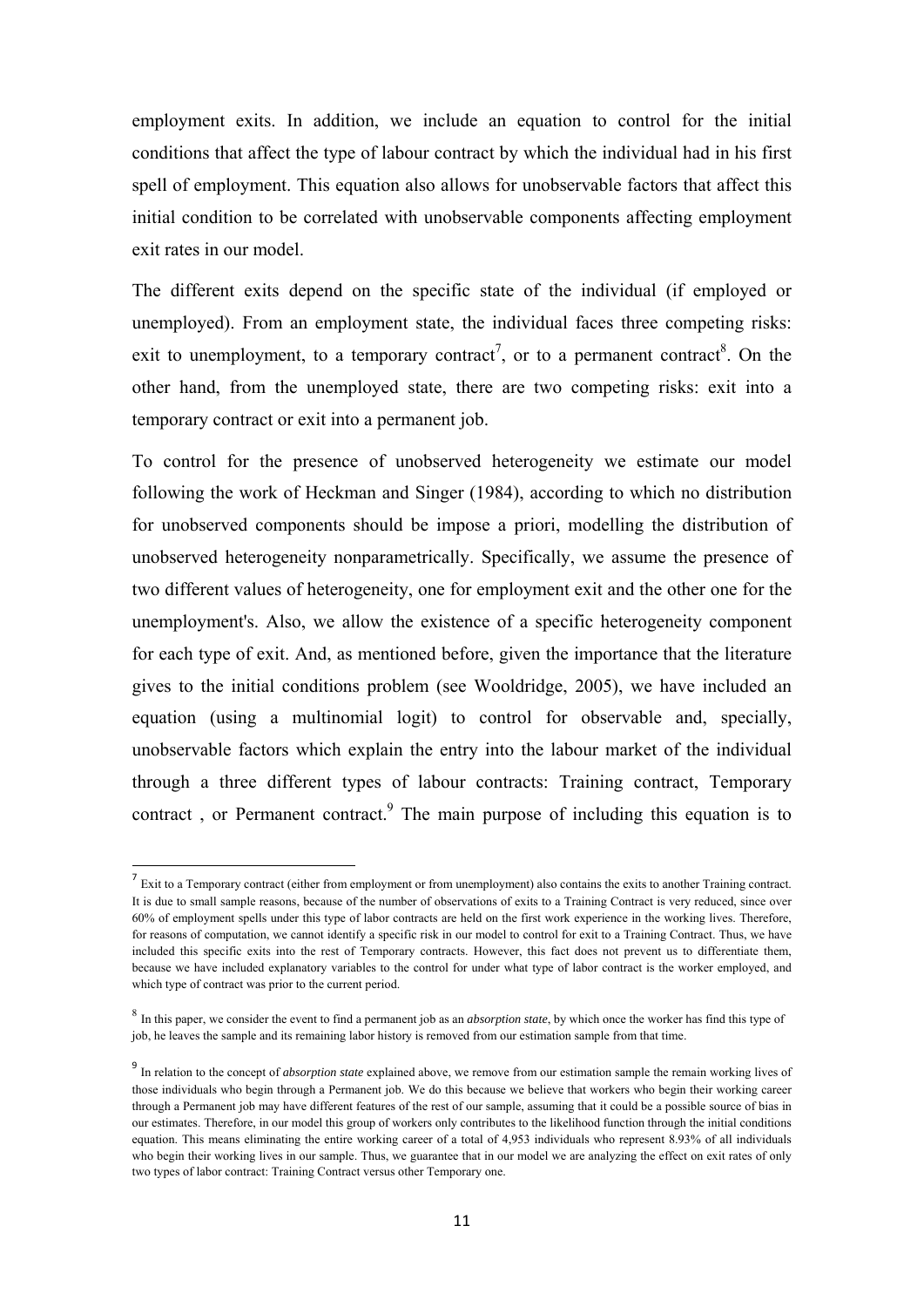correlate the unobservable component that explains the entry into the labour market through a particular type of contract (training, temporary or permanent) to the factors, also unobserved, that affect employment exit rates throughout their future career path. Unlike Abbring and Van den Berg (2003), we introduce these unobserved components that influence the participation in the treatment (defined here as the Training contract) in the initial conditions equation. So, doing this, we have not estimating an isolate causal effect for the treatment, because, although we can guarantee that there's not exist anticipation effects, in the initial conditions equation there is not exogenous variability enough. However, we are not trying to estimate a causal effect of the treatment, but the differential effect in career paths of workers who have been employed under this type of labour contract.

### 5.1. Functional form of hazard rates

We estimate a discrete time duration model in intervals defined by quarters. In this model, we define the exit rate from every specific state towards each one of the competing risks faced by individuals. This exit rate follows a multinomial logit with the following general specification:

$$
h_{S,D_S}(j \mid x_{S,D_S}^F(j), x_{S,D_S}^T(j), z_{S,D_S}^F, z_{S,D_S}^T, v_{S,D_S}) =
$$
\n
$$
= \frac{\exp(\lambda_{S,D_S}^F(j) + x_{S,D_S}^F(j)\beta_{S,D_S}^F + z_{S,D_S}^F\alpha_{S,D_S}^F + \lambda_{S,D_S}^T(j) + x_{S,D_S}^T(j)\beta_{S,D_S}^T + z_{S,D_S}^T\alpha_{S,D_S}^T + v_{S,D_S})}{1 + \sum_{S} \sum_{T_S} \exp(\lambda_{S,D_S}^F(j) + x_{S,D_S}^F(j)\beta_{S,D_S}^F + z_{S,D_S}^F\alpha_{S,D_S}^F + \lambda_{S,D_S}^T(j) + x_{S,D_S}^T(j)\beta_{S,D_S}^T + z_{S,D_S}^T\alpha_{S,D_S}^T + v_{S,D_S})}
$$

In each quarter the individual can stay in one of two specific states: employment or unemployment. This two states define the range of  $S = \{E, U\}$ , i.e.  $E =$  employment, and  $U =$  unemployment. The competing risks faced by the individual, which are specific to each state, define the range of  $D_S$ . Therefore  $D_E = \{U, T, P\}$ , where  $D_E = U$  implies exit to unemployment;  $D_E = T$  implies exit to a Temporary Contract; and  $D_E = P$  implies exit to a Permanent Contract. Similarly, defining the two possible risks from the state of unemployment, we define  $D_U = \{T, P\}$ . Therefore  $D_U = T$  implies exit to a Temporary Contract; and  $D_U = P$  implies exit to a Permanent Contract.

We suppose that explanatory variables may affect to exit rates differently if individual is employed under a Training contract or under a Temporary contract. Therefore we have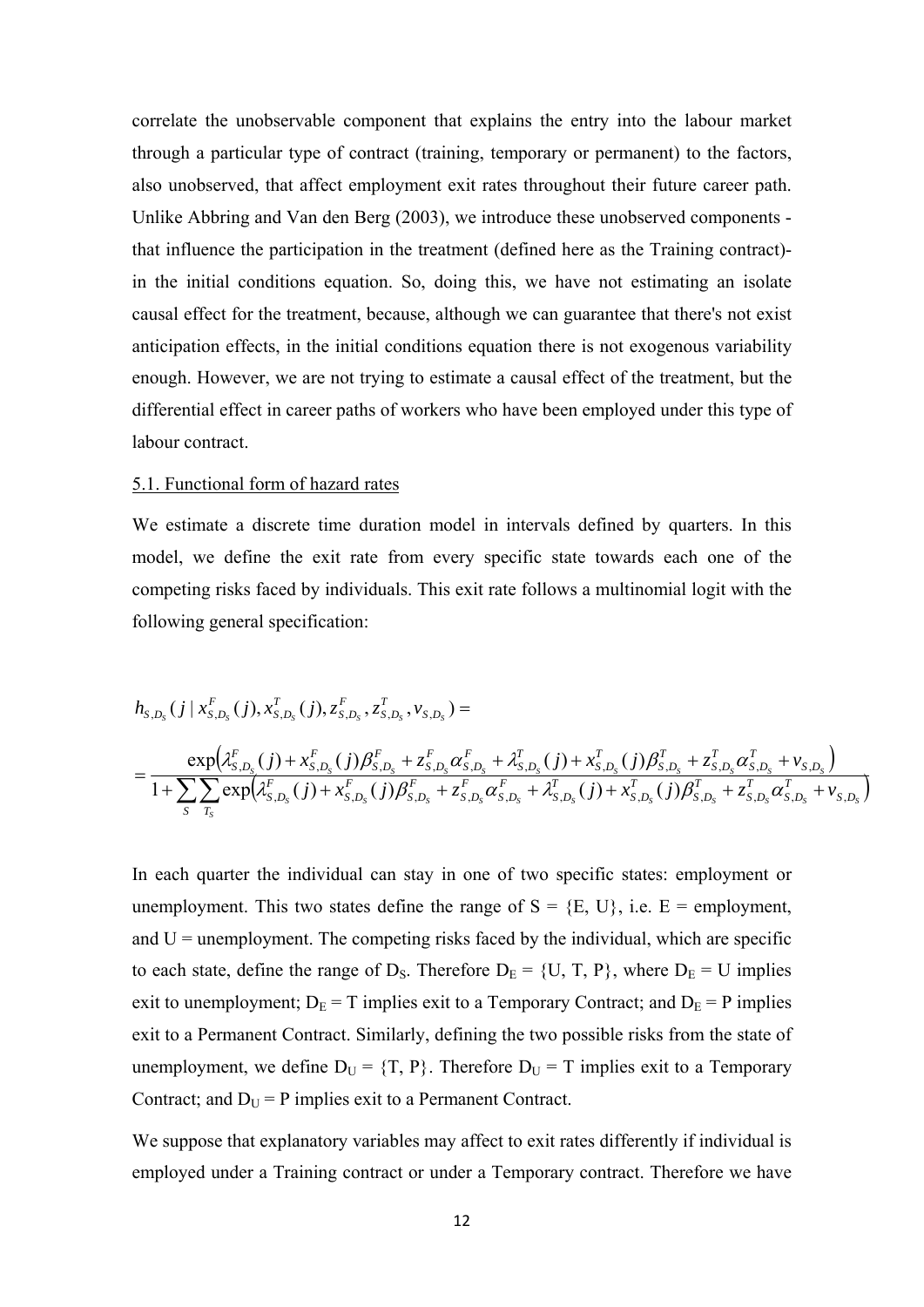interacted all these explanatory variables with one of two dummies: a dummy that identifies if individual is employed under a Training contract (or if he comes from an employment spell under a Training Contract -for the unemployment state-), and a dummy that identifies if individual is employed under a Temporary contract (or if he comes from an employment spell under a Temporary Contract -for the unemployment state-). Using this type of specification, in practice we are estimating two different hazard rates, but we may impose a common unobservable heterogeneity component for two hazard rates

 $x_{s,D_s}^F(j)$  and  $x_{s,D_s}^T(j)$  are two vectors that include time-varying variables specific to each state and to each competing risk. These vectors include variables such as the current age  $10$  of individual in each quarter of the current year, current age squared, the rate of employment growth, the interaction between the rate of employment growth and the logarithm of duration spell.

Variables  $\lambda_{s, D_s}^F(j)$  and  $\lambda_{s, D_s}^T(j)$  provide the baseline hazard on exit rates. Specifically, we introduce a flexible specification of the baseline hazard by defining these variables as dummies that identifies each quarter in duration spell.

Vectors  $z_{s, D_s}^F$  and  $z_{s, D_s}^T$  provide explanatory variables that are not time-varying. These are: gender of individual, the region, year dummies that allow differentiate periods before and after the Spanish economic crisis, industry dummies, and variables that provide information about the past work history of individual: number of temporary contracts has had to date, a dummy to differentiate if individual have had more than one Training contract, and the number of unemployment spells.

#### 5.2. Unobserved heterogeneity

As explained above, we have defined unobserved heterogeneity component specific to each state and to each destination. So, we have several possible values that depend on the different values for the combination state-destination. In our model, we have defined  $v_{S,D_s}$  according to the following structure:

Regarding employment exit rates, since state  $S = E$ , and as we defined earlier, we have three possible destinations specific to state  $S = E$ , namely  $D_E = \{U, T, P\}$ . Therefore we

 $10$  In our model, we introduce through this variable the difference between the worker's current age in each quarter and the minimum legal age at which individuals can access to a Training Contract (16 years old), and that is the minimum age observed in our sample.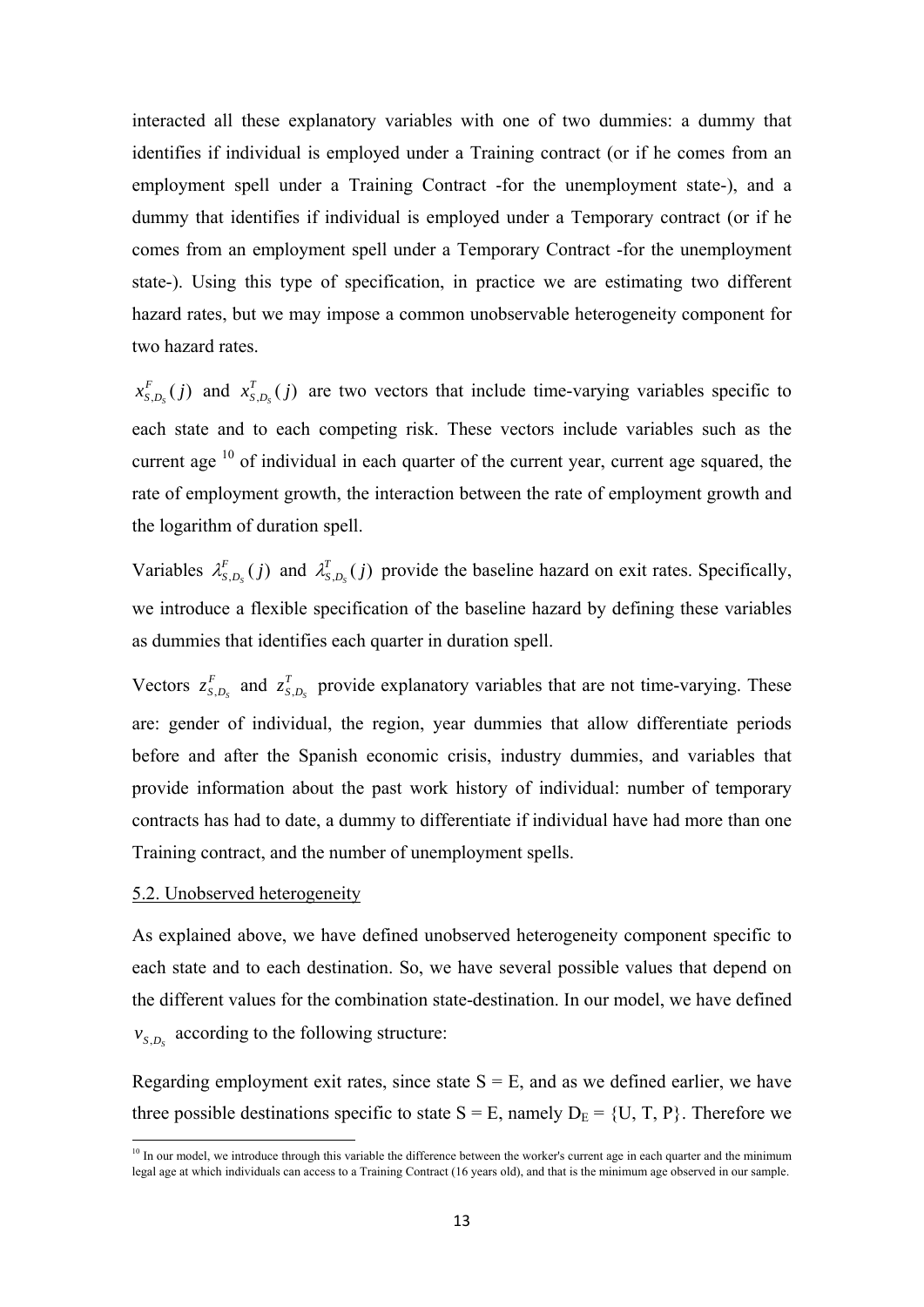define the following unobservable heterogeneity components specific to employment exit rate:

1. Unobservable heterogeneity component specific to the exit from employment to unemployment:

$$
v_{E,U} = k_{E,U} * \eta^E
$$

2. Unobservable heterogeneity component specific to the exit from employment to a Temporary contract:

$$
v_{E,T} = k_{E,T} * \eta^E
$$

3. Unobservable heterogeneity component specific to the exit from employment to a Permanent contract:

$$
v_{E,P} = k_{E,P} * \eta^E
$$

The component  $\eta^E$  can take two possible values, namely  $\eta^E = {\{\eta^E_1, \eta^E_2\}}$ . Furthermore, we normalize the value  $k_{E,U} = 1$ . So that  $v_{E,U} = \eta^E$ .

With respect to unemployment exit rates, given that state  $S = U$ , and as we defined above, we have two possible competing risks specific to state  $S = U$ , given by  $D_U = \{T,$ P}. Therefore we define the following unobservable heterogeneity components specific to unemployment exit rate:

1. Unobservable heterogeneity component specific to exit from unemployment to a Temporary contract:

$$
v_{U,T} = k_{U,T} * \eta^U
$$

2. Unobservable heterogeneity component specific to exit from unemployment to a Permanent contract:

$$
v_{U,P} = k_{U,P} * \eta^U
$$

The component  $\eta^U$  can take two possible values, namely  $\eta^U = {\eta_1^U, \eta_2^U}$ . Furthermore, we normalize the value  $k_{U,T} = 1$ . So that  $v_{U,T} = \eta^U$ .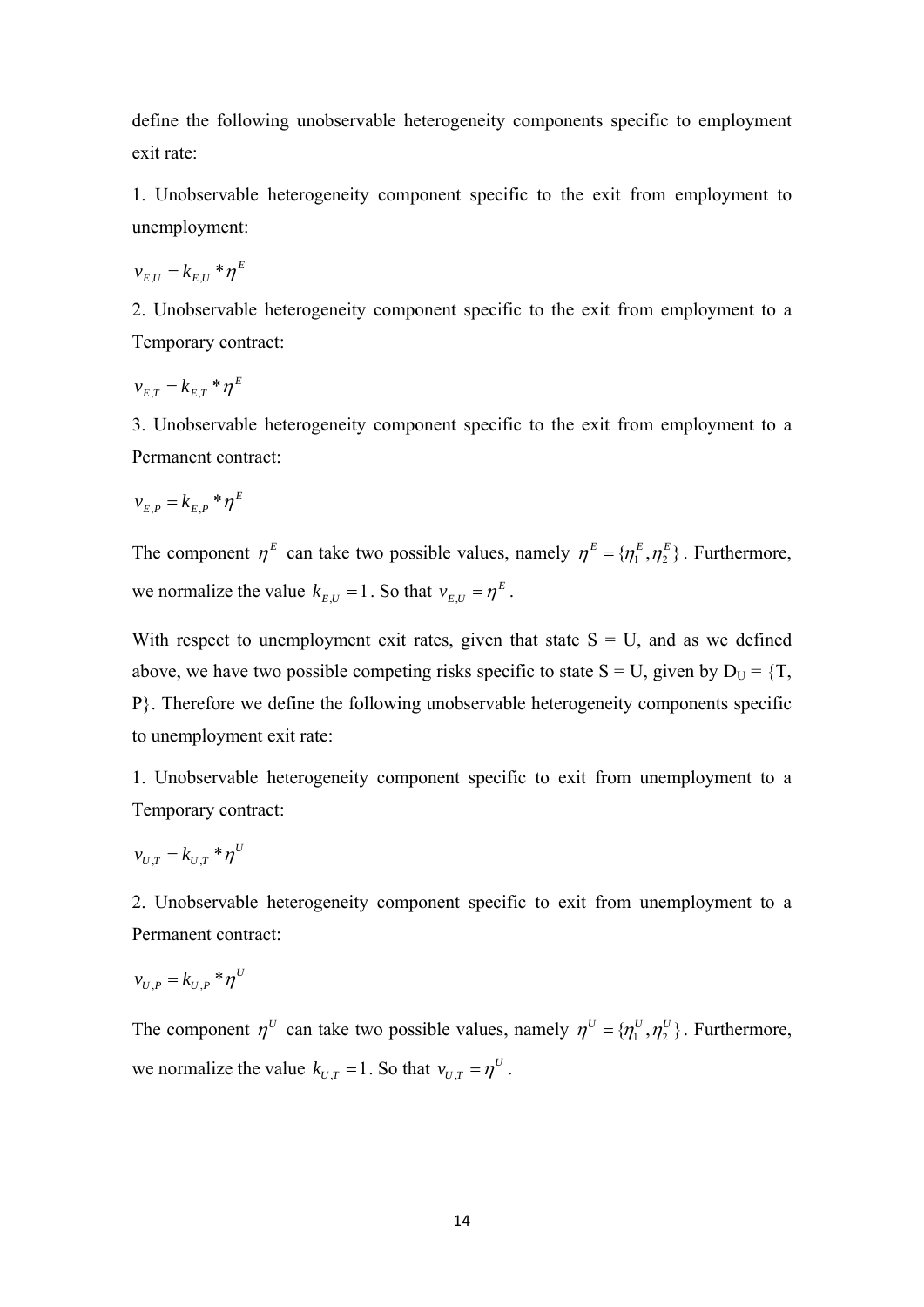### 5.3. Initial conditions

We have developed the initial conditions equation using a multinomial logit with the following specification:

$$
h_S^{IS}(s \mid x^{IS}, v_S^{IS}) = \frac{\exp(x^{IS}\beta^{IS} + v_S^{IS})}{1 + \sum_{S} \exp(x^{IS}\beta^{IS} + v_S^{IS})}
$$

In this equation the individual may go into the labour market through a Training Contract, or do it under a Permanent contract, versus alternative of being employed under a Temporary Contract. Therefore, we define the range  $S = \{F, P\}$ , where  $S = F$ implies to start their working life under a Training Contract; and  $S = P$  implies starting with a Permanent contract.

As we explained before, the main reason for introducing this equation in our model is to allow that unobserved components, that affect the type of labour contract under which the individual starts his working life, are correlated with unobserved factors that affect employment exit rates throughout their future career path. This is achieved by defining the unobserved component  $v_s^{\prime s}$ .

Thus, we define:

1. Unobservable heterogeneity component specific to those accessing with a Training contract:

$$
v_F^{IS} = k_F^{IS} * \eta^E
$$

2. Unobservable heterogeneity component specific to those accessing with a Permanent contract:

$$
v_P^{IS} = k_P^{IS} * \eta^E
$$

The component  $\eta^E$  is the same unobserved component we have included in the employment exit rates specification. Therefore,  $\eta^E$  can take two possible values, namely  $\eta^E = {\{\eta^E_1, \eta^E_2\}}$ . Thus,  $\eta^E$  is the common unobserved component that makes the correlation between unobserved factors that affect the type of labour contract under which the individual starts his working life, and those that affect employment exit rates throughout their future career path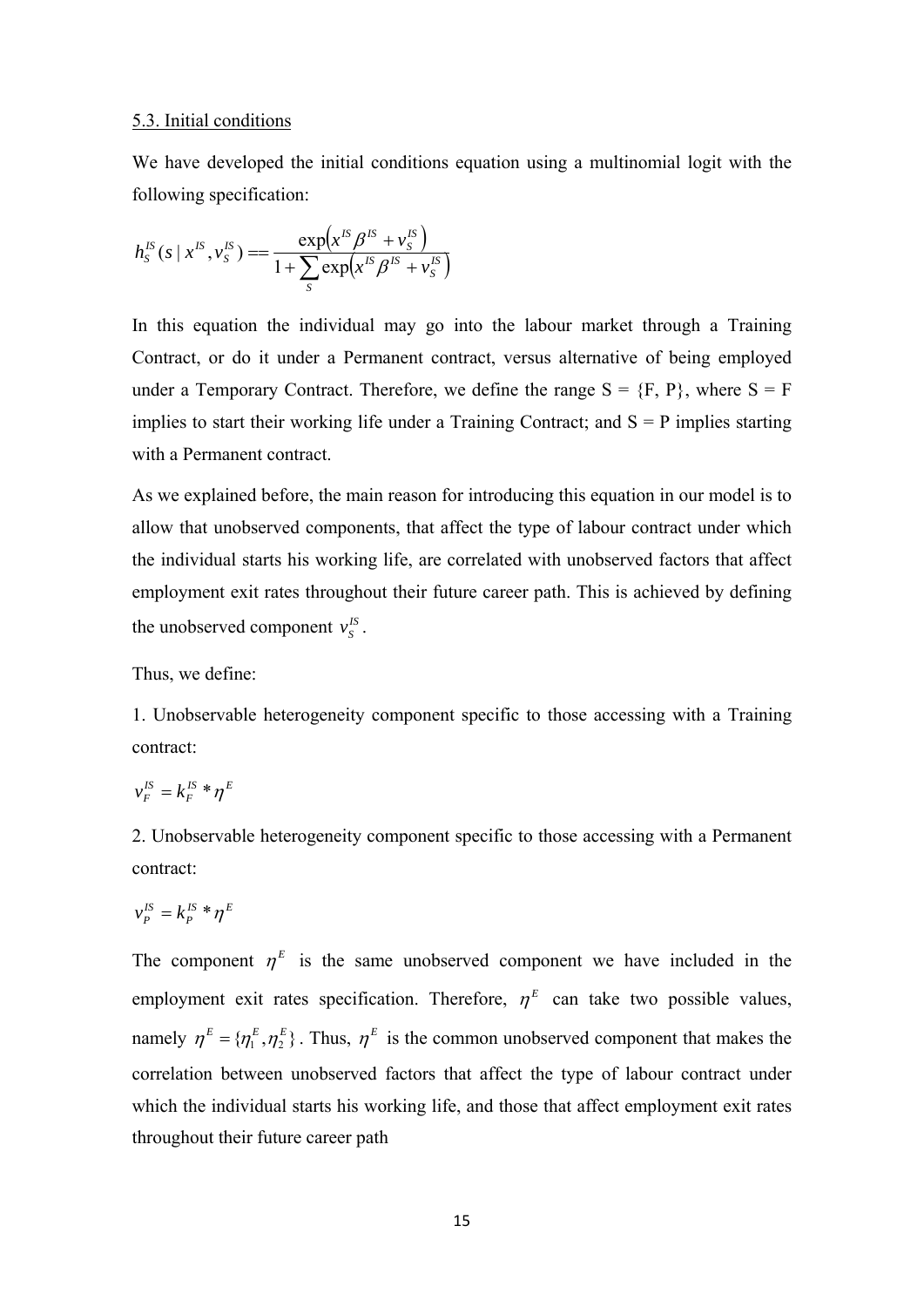### 5.4. Likelihood function

Once we have defined functional form of the different exit rates, the initial condition equation's, and the unobserved heterogeneity structure; we're going to define the likelihood function of our model.

Following the methodology of Heckman and Singer (1984), the unobserved heterogeneity is not restricted to a specific probability distribution. Thus, in the estimation process, we define the likelihood function using four mass-points obtained for different combinations of two values defined in the range of  $\eta^E = {\eta^E_1, \eta^E_2}$  and  ${\bf \eta}^U = {\bf \eta}_1^U, {\bf \eta}_2^U$ . To each point-mass is assigned a probability parameter which is estimated jointly with the rest of the model parameters. The probability parameters follows a multinomial logit, so that:

$$
\pi_j = \frac{\exp(p_j)}{1 + \sum_{j=1}^3 \exp(p_j)}, \text{ for } j=1,2,3.
$$

As a result of this combination, we define four different types of individuals: 1) those who experience shorter episodes of both employment and unemployment; 2) those with shorter spells of employment and longer spells of unemployment; 3) those with longer spells of employment and shorter spells of unemployment; and 4) those who experience longer episodes of both employment and unemployment.

In the model, each mass-point is associated with an estimated probability, and these build the following four mass-points:

 $\mathcal{P}_1 = \Pr(\mathcal{V}_{U,T} = \eta_1^U, \mathcal{V}_{U,P} = k_{U,P}\eta_1^U; \mathcal{V}_{E,U} = \eta_1^E, \mathcal{V}_{E,T} = k_{E,T}\eta_1^E, \mathcal{V}_{E,P} = k_{E,P}\eta_1^E; \mathcal{V}_{F}^E = k_{F}^{IS}\eta_1^E, \mathcal{V}_{P}^E = k_{P}^{IS}\eta_1^E)$ *P IS P*  $IS_{\boldsymbol{m}}E$ *F IS F E*  $E, P = \mathcal{N}$  $E, P$ *E*  $E,T = E E T$ *E E U U*  $U, P = N U, P$  $\pi_1 = \Pr(v_{U,T} = \eta_1^U, v_{U,P} = k_{U,P} \eta_1^U; v_{E,U} = \eta_1^E, v_{E,T} = k_{E,T} \eta_1^E, v_{E,P} = k_{E,P} \eta_1^E; v_F^E = k_F^{IS} \eta_1^E, v_P^{IS} = k_P^{IS} \eta_1^E$  $P_2 = \Pr(v_{U,T} = \eta_1^U, v_{U,P} = k_{U,P} \eta_1^U; v_{E,U} = \eta_1^E, v_{E,T} = k_{E,T} \eta_2^E, v_{E,P} = k_{E,P} \eta_2^E; v_F^B = k_F^B \eta_2^E, v_P^B = k_P^B \eta_2^E)$ *P IS P*  $^{IS}$   $E$ *F IS F E*  $E, P = \mathcal{N}$  $E, P$ *E*  $E,T = E E T$ *E E U U*  $U, P = N U, P$  $\pi_2 = \Pr(v_{U,T} = \eta_1^U, v_{U,P} = k_{U,P} \eta_1^U; v_{E,U} = \eta_1^E, v_{E,T} = k_{E,T} \eta_2^E, v_{E,P} = k_{E,P} \eta_2^E; v_F^B = k_F^B \eta_2^B, v_P^B = k_P^B \eta_2^B$  $P_3 = \Pr (v_{U,T} = \eta_2^U, v_{U,P} = k_{U,P} \eta_2^U; v_{E,U} = \eta_1^E, v_{E,T} = k_{E,T} \eta_1^E, v_{E,P} = k_{E,P} \eta_1^E; v_{F}^{\prime S} = k_{F}^{\prime S} \eta_1^E, v_{P}^{\prime S} = k_{P}^{\prime S} \eta_1^E)$ *P IS P*  $^{IS}$   $E$ *F IS F E*  $E, P = \mathcal{N}$  $E, P$ *E*  $E,T = E E T$ *E E U U*  $U, P = N U, P$  $\pi_3 = \Pr(v_{U,T} = \eta_2^U, v_{U,P} = k_{U,P} \eta_2^U; v_{E,U} = \eta_1^E, v_{E,T} = k_{E,T} \eta_1^E, v_{E,P} = k_{E,P} \eta_1^E; v_F^{\prime S} = k_F^{\prime S} \eta_1^E, v_P^{\prime S} = k_P^{\prime S} \eta_1^E$  $\pi_4 = 1 - \pi_1 - \pi_2 - \pi_3 = \Pr(v_{U,T} = \eta_2^U, v_{U,P} = k_{U,P} \eta_2^U; v_{E,U} = \eta_2^E, v_{E,T} = k_{E,T} \eta_2^E, v_{E,P} = k_{E,P} \eta_2^E; v_F^E = k_F^E \eta_2^E, v_P^E = k_P^E \eta_2^E)$ 

The total likelihood function of the model is given by the following expression:

$$
L_i = \prod_{i=1}^N \left[ \sum_{m=1}^4 \left( \pi_m \prod_{t=1}^{T_i} \left[ l_{it} \left( \eta_m^U, \eta_m^E \right) \right] \right) \right]
$$

And taking the logarithm of this function, we obtain: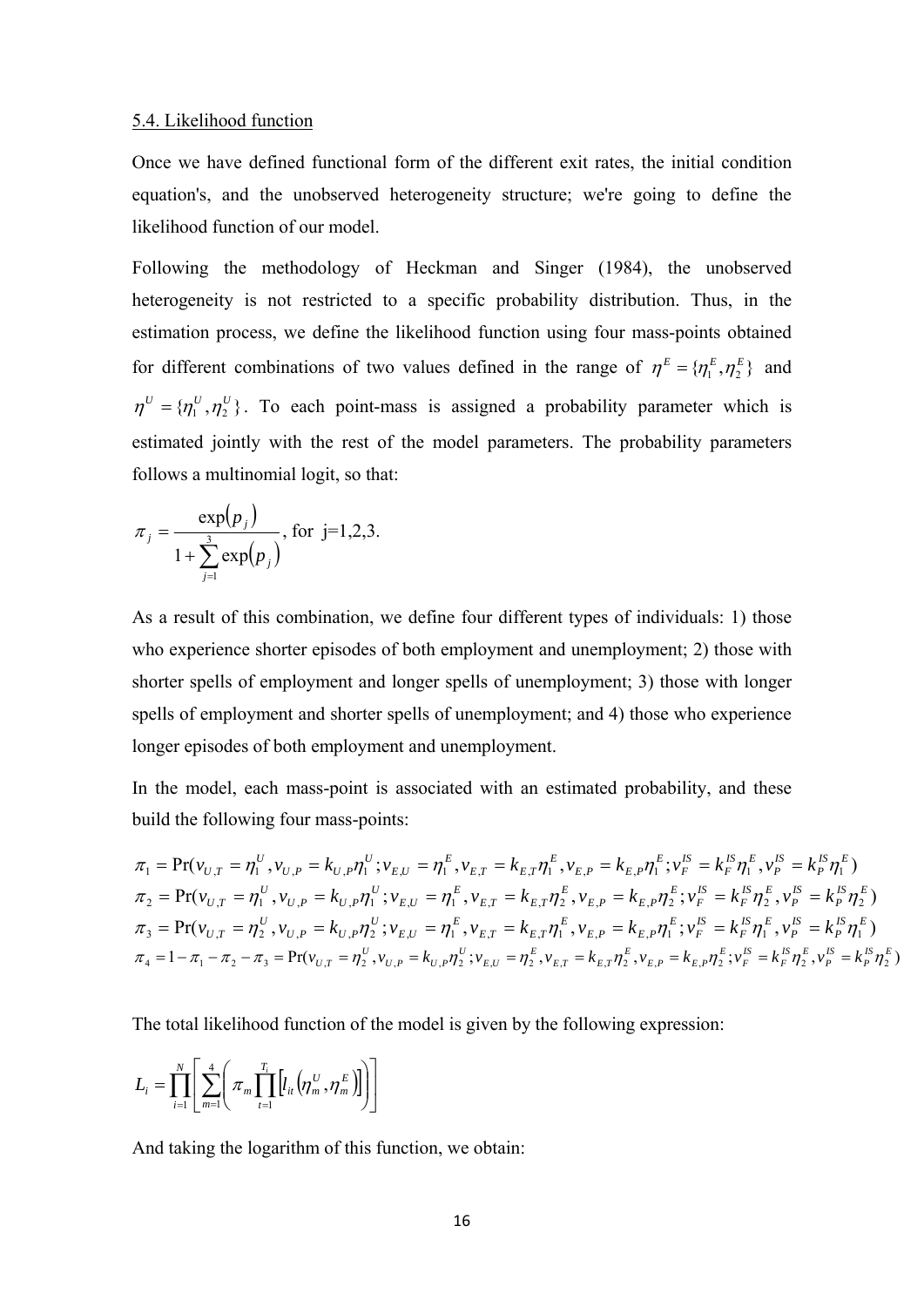$$
\log L_{i} = \sum_{i=1}^{N} \log \left\{ \sum_{m=1}^{4} \left( \pi_{m} \prod_{t=1}^{T_{i}} \left[ l_{it} \left( \eta_{m}^{U}, \eta_{m}^{E} \right) \right] \right) \right\}
$$

Each of the four mass-point that compose the likelihood function takes the following expression:

$$
l_{i} \left( \eta_{m}^{U}, \eta_{m}^{E} \right) = \left[ \left( h_{E,U} \left( \eta_{m}^{E} \right) \right)^{l \left( y_{u}^{\epsilon} = 1 \right)} \left( h_{E,U} \left( k_{E,U} \eta_{m}^{E} \right) \right)^{l \left( y_{u}^{\epsilon} = 2 \right)} \left( h_{E,P} \left( k_{E,P} \eta_{m}^{E} \right) \right)^{l \left( y_{u}^{\epsilon} = 3 \right)} \left( 1 - h_{E,U} - h_{E,U} - h_{E,P} \right)^{\left( 1 - l \left( y_{u}^{\epsilon} = 1 \right) - l \left( y_{u}^{\epsilon} = 2 \right) - l \left( y_{u}^{\epsilon} = 3 \right) \right)} \right]^{\epsilon}
$$
\n
$$
\left[ \left( h_{U,T} \left( \eta_{m}^{U} \right) \right)^{l \left( y_{u}^{\mu} = 1 \right)} \left( h_{U,P} \left( k_{U,P} \eta_{m}^{U} \right) \right)^{l \left( y_{u}^{\mu} = 2 \right)} \left( 1 - h_{U,T} - h_{U,P} \right)^{\left( 1 - l \left( y_{u}^{\mu} = 1 \right) - l \left( y_{u}^{\mu} = 2 \right) \right)} \right]^{(1-\epsilon)}
$$
\n
$$
\left[ \left( h_{F}^{IS} \left( k_{F}^{IS} \eta_{m}^{E} \right) \right)^{l \left( y_{u}^{\epsilon} = 1 \right)} \left( h_{P}^{IS} \left( k_{P}^{IS} \eta_{m}^{E} \right) \right)^{l \left( y_{u}^{\epsilon} = 2 \right)} \left( 1 - h_{F}^{IS} - h_{P}^{IS} \right)^{\left( 1 - l \left( y_{u}^{\epsilon} = 1 \right) - l \left( y_{u}^{\epsilon} = 2 \right) \right)} \right]^{ \epsilon_{1}}
$$

Due to model complexity and the estimation sample size, composed by quarterly expanded employment and unemployment spells, we need to program manually first and second derivatives, because the lack of these would imply that computation time requirements to get the model parameter estimates would be huge. Moreover, doing this, we guarantee a better accuracy of parameter estimates, and a more precise standard errors. Thus, we implement the optimization process by building our own likelihood function, our gradient vector containing the first derivatives (first order conditions equations), and our hessian matrix containing the second derivatives (second order conditions equations). Therefore, the improvement obtained thanks to this model is outstanding in terms of estimates accuracy and of the programming time required. Besides the model allows the possibility of estimating sample sizes that otherwise could not be implemented, thus ensuring the soundness of the coefficients obtained. To carry out this, we use Stata programming language (see Gould, Pitblado and Sribney, 2006). The main formulas for gradient vector and hessian matrix can be seen in the Technical Appendix.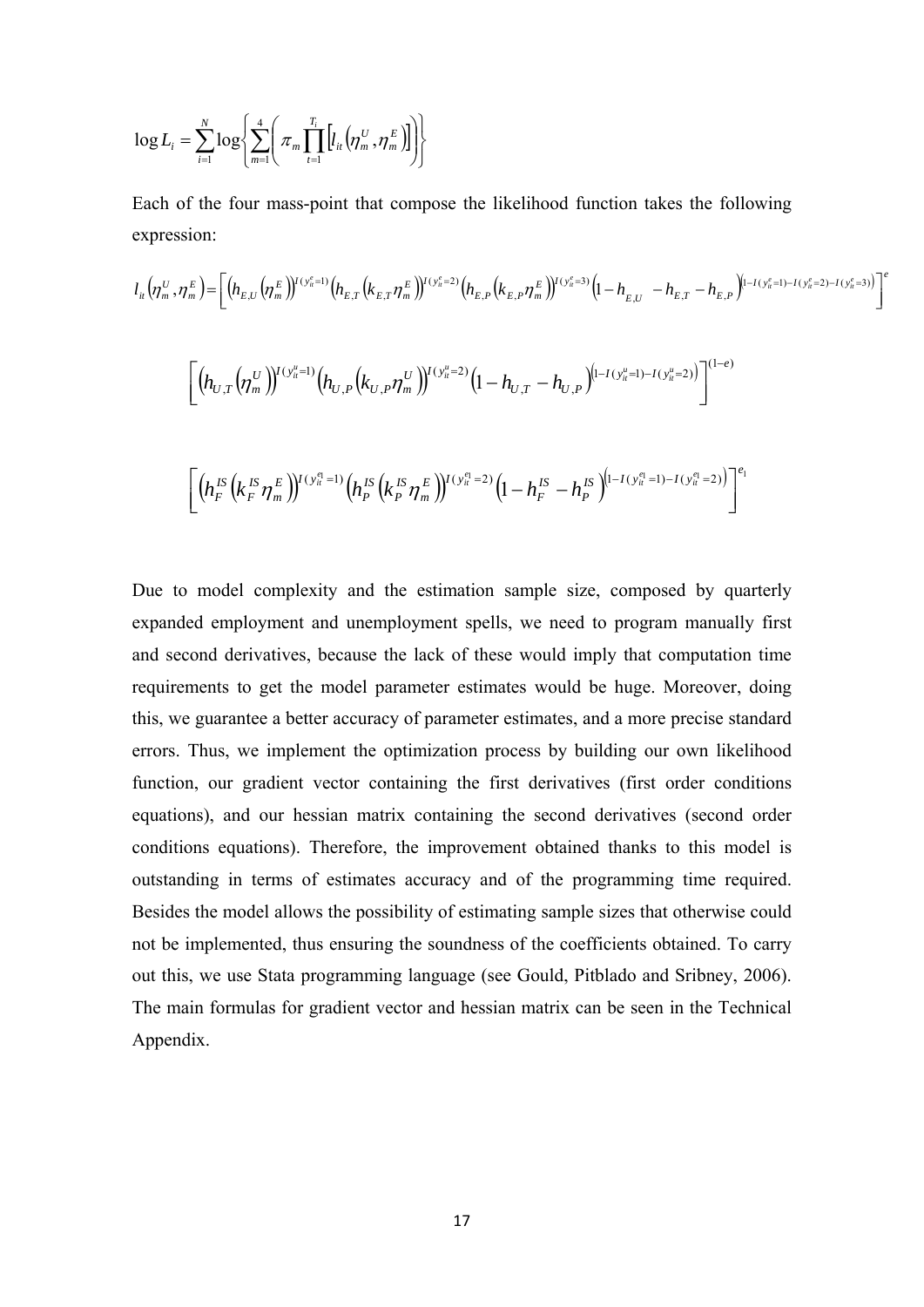### **6. Estimation results**

It is important to know if training contracts are ―stepping stones , using Booth et al.'s (2002) terminology. If training contracts are not a stepping stone, then the problem becomes evident because there is a proportion of the population that given they low educational attainment levels will have strong difficulties to have a stable labour market career.

In this section we present the estimation results from the econometric model described in previous section. To show the effect of Training contract on employment and unemployment exit rates, we build predicted mean hazard rates by calculating the weighted average of estimated hazard rates from two types of individuals estimated (type I and type II), where the weights are given by estimated probabilities associated to each mass-point of the likelihood function defined in our econometric model. Tables A1 y A2 show these predicted mean hazard rates for employment and unemployment exits, and Figures 5 and 6 plots these rates. Moreover, to see the importance of introducing unobserved heterogeneity, Tables A3 and A4 show the predicted hazard rates calculated for each type of individual estimated (type I and type II), and Figures A5 and A6 plots these rates. Furthermore, the Results Appendix provides tables with the estimation results. Table A8 shows the coefficients of the initial conditions equation; and Tables A9 and A10 contain the coefficients from the parameters estimated of employment and unemployment hazard rates, respectively.

To analyze exit rates we group the explanatory variables into three groups: duration variables that explain the baseline hazard; variables containing previous labour history of the individual (in which we will focus in this section); and explanatory variables for control purposes. In this last group, we have included several control variables: 1) those relating to individual characteristics: gender, age and nationality; 2) variables to control for the business cycle, including dummies to differentiate between *pre* and *post* economic crisis period, and the employment growth rate, as well as its interaction with the logarithm of duration of employment and unemployment spells; 3) regional dummies to control for the regional effect on hazard rates; 4) variables concerning the characteristics of the employer: firm size, and the industry in which it has its economic activity.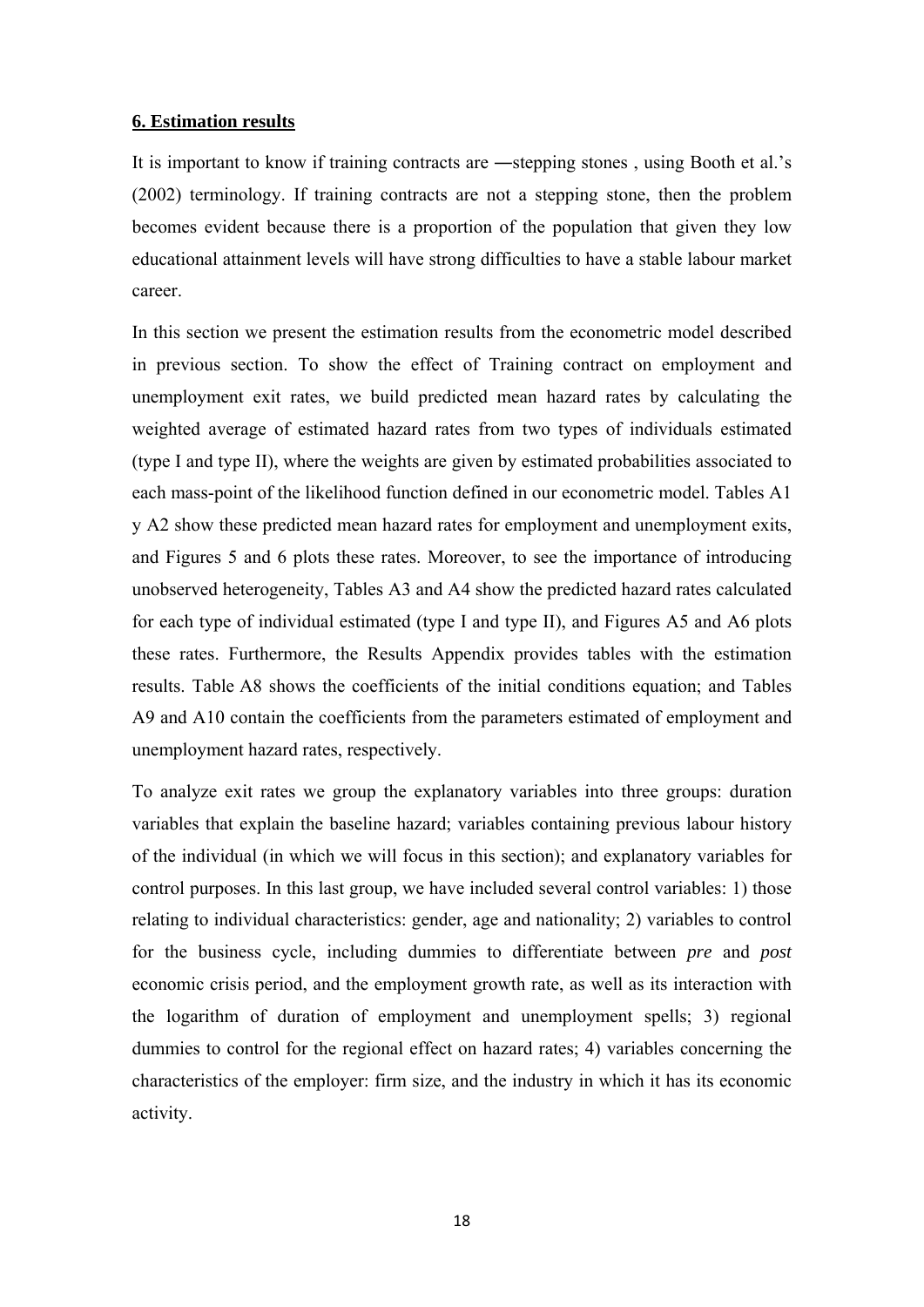### 6.1. Initial conditions

The 66.24% of spells of training contracts in our sample (20.352 spells) occurs right at the beginning of working life. This is a very important aspect, since our model must control for the factors that influence workers' selection to the treatment at the beginning of their careers. This justifies the inclusion of an initial conditions equation, linking the unobservable factors explaining the choice to treatment with unobservable components affecting rates from employment.

As explained above, we include this equation to control for the observable and unobservable factors that explain the individuals began their working life through a particular labour contract: Training Contract or Permanent Contract, against the alternative of being employed under a Temporary Contract. The main objective of this equation is to allow unobservable factors affecting the start of the working life (through the type of labour contract) are correlated with unobservable factors that affect employment exit rates, namely  $\eta^E = \{\eta^E_i, \eta^E_i\}$ .

Table A7 shows the explanatory variables included in the initial conditions equation. These variables include information concerning to individual's personal characteristics (gender, age, educational level, nationality); characteristics of the employer (size, economic activity, public or private firm); and regional dummies.

By including this equation in our model, we avoid estimation biases that could lead to overestimate the possible effect of treatment (Training Contract). Thus, our model takes into account the unobservable characteristics of workers who first access to the labour market through a Training contract, against those who enter through another Temporary contract. Thereby, by introducing in our model heterogeneity components that affect the selection to treatment (to have a Training contract) and, specially, to allow this unobservable components are correlated with unobserved factors affecting employment exit rates, and in particular the probability of finding a permanent iob.<sup>11</sup> we are correcting a major source of bias in our econometric estimates.

 $11$  Recall that the unobservable component that affects the selection to the treatment just at the beginning of working life is given by  $IS \ast F$ *F*  $v_F^{IS} = k_F^{IS} * \eta^E$ , where  $\eta^E$  is the unobserved heterogeneity component that affects the exit from employment state. Therefore, this common factor correlate the unobservable factors that affect the selection to the treatment at the beginning of working life, with unobservable factors affecting employment exit rates throughout the entire working career.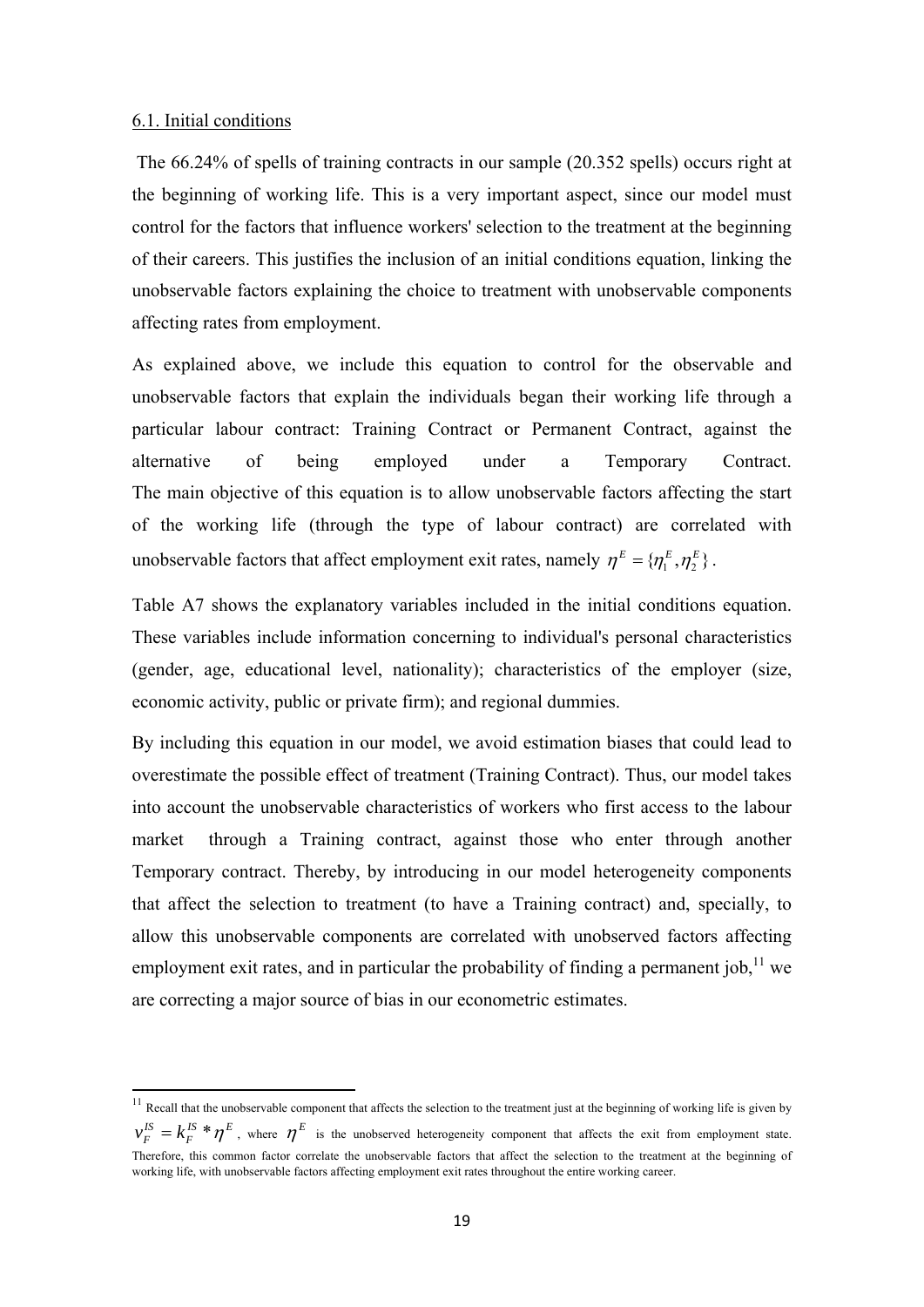### 6.2. Exit from employment

As we can see in Figure 5 and Table 2, the probability of exiting from a Training contract shows significant differences depending on the destination state. On the one hand, we can see that the probability of exiting to unemployment remains relatively stable throughout the entire duration of the contract, reaching values close to 14% in the main quarters of spell. <sup>12</sup> However, when we focus on the other competing risks  $\frac{d}{dx}$ . exit to another temporary contract, and exit to a permanent job—, we find that the employment hazard rates show a quite different pattern. Throughout the duration of Training contract, there exist only two quarters when treated workers can transit directly to another job with a very high probability. These peaks are observed in quarter 8 (two years of contract), and in quarter 12 (the maximum legal duration of Training contract). Thus, the probability of exiting to another temporary contract in quarter 8 reaches 25.48% (27.17% in quarter 12); and the probability of finding a permanent job in quarter 8 reaches 33.60% (49.69% in quarter 12). However, in quarters other than 8 and 12, these probabilities decreases to 4-8%, and to 1-3%, for exits to a temporary job and to a permanent one, respectively.

It seems that workers holding a Training contract have a layoff probability relatively constant throughout the duration of the Training contract (10-14%), and this is especially important for those who have employed less than two years: for these treated workers, the only way out is unemployment. This issue has a particular relevance, since over 40% of our sample of treated workers —those holding a Training contract— don't achieve to stay employed at least the two-year. This reflects that there is a high

<sup>&</sup>lt;sup>12</sup> Training Contracts are more stable than the rest of Temporary Contracts. This differential effect varies according to the risk that the individual faces, but for the three possible exits the effect is negative. According to the structure of our model (previously discussed in the previous section), the "clean" effect of having a Temporary contract (other than Training) is included in the two components of the unobserved heterogeneity,  $\eta_1^E$  and  $\eta_2^E$  (depending on the type of worker). For example for Type 1, the effect of having a Temporary contract on the exit into unemployment is given by  $v_{E,U} = \eta_1^E = -0.113$ . Similarly, the effect of having a Temporary contract on the exit into another Temporary one is given by  $v_{E,T} = k_{E,T} * \eta_{\perp}^E = 15.06 * (-0.113) = -1.702$ . And finally, the effect of having a Temporary contract on the exit into a Permanent job is given by  $v_{E,P} = k_{E,P} * \eta_1^E = 24.53 * (-0.113) = -2.772$ . Therefore, to compare the differential effect of having a Training Contract on employment exit rates, we have to add to these heterogeneity components previously calculated the constant value estimated given by the coefficient called *Training contract*, taking the following values, depending on the type of output: -1.597 in exit to unemployment; -1.659 to exit to a Temporary contract; and -2.471 to exit to a Permanent job. For example for Type 1, the effect of having a Training Contract on the exit to unemployment would be given by:  $v_{E,U}$  – 1.597, namely -0.113 - 1.597 = -1.71. The effect of having a Training Contract on the exit to a Temporary one is given by:  $v_{ET} - 1.659$ , namely  $-1.702 - 1.659 = -3.361$ . Finally, the effect of having a Training Contract on the exit to a Permanent job is given by:  $v_{E,P}$  – 2.471, namely - 2.772 – 2.471 = -5.243.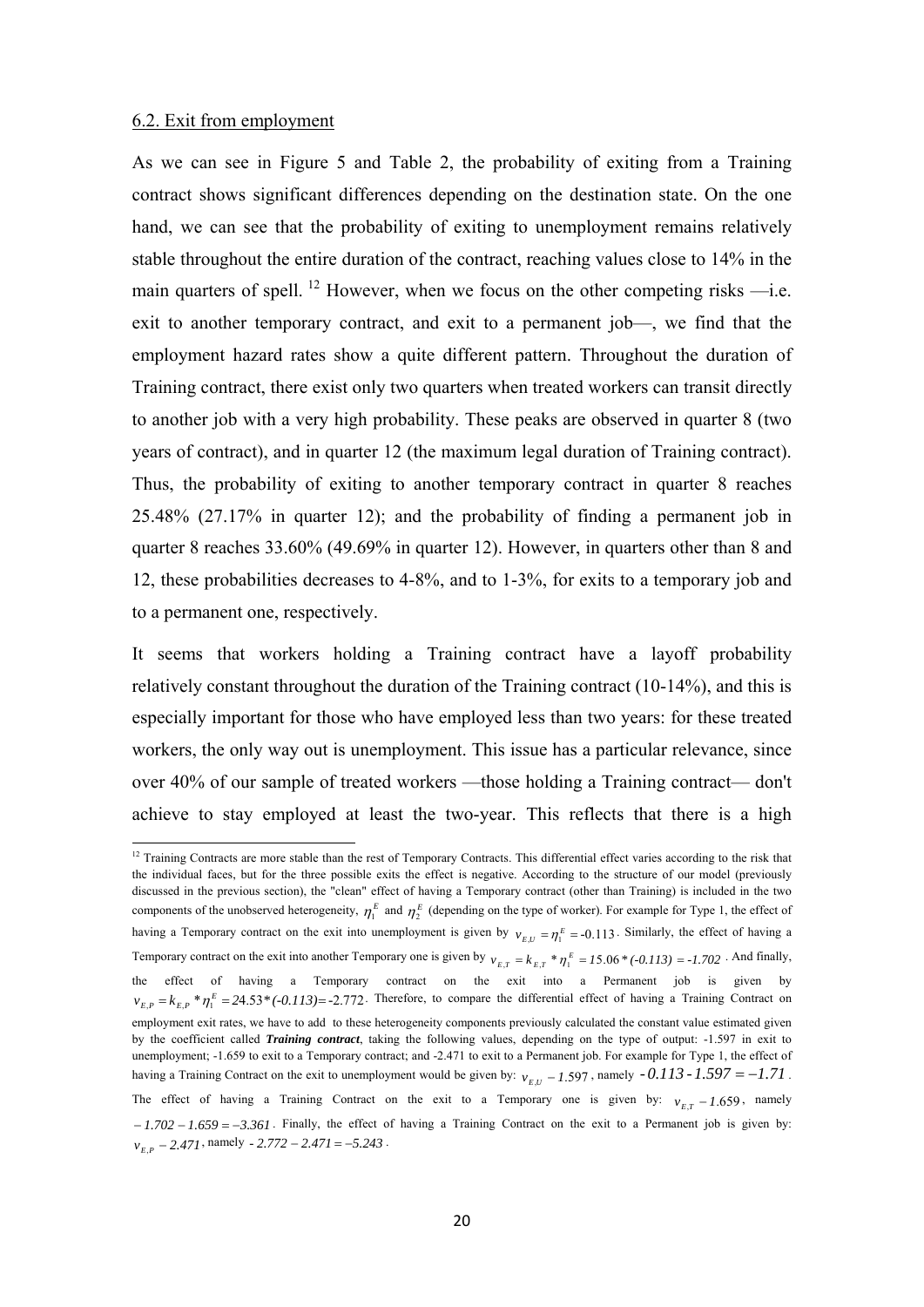proportion of treated workers for whom the Training contract seems to have no (immediate) effect on their reemployment rates. However, workers who get to be employed for at least two years, face to direct reemployment probabilities (via job-tojob) to a temporary contract, and specially to a permanent job, very high.

This may be a consequence of a potential dual effect triggered by the Training contract, i.e. the Training contract may be creating a polarized group of treated workers: those who survive for at least two years (and whose reemployment rates are very high) and those who cannot be treated long enough to have reemployment probabilities and, therefore, they exit to unemployment. This might be explained by the fact firms use this type of contract strategically to recruit workers. It is quite possible that employers may be using the Training contract as a signalling device: the employer would hire the worker for the minimum time that the contract requires (i.e. one year), and throughout the year the employer can evaluate worker productivity.

The firm can hire the worker for the minimum time established by the contract regulations, which is one year, and depending on employee productivity observed by the employer throughout this one year period, the firm may decide to renew the Training contract for six months periods up to three years (which is the maximum legal contract duration).

This may be explained by the different characteristics (observable, and especially unobservable) of workers in the company: the more motivated workers could get to stay employed longer under the Training contract until they reach the legal limit duration of three years, and the less productive workers would leave out after reaching the completion (termination) of the contract, without the company's renewed.

|            | $E \Rightarrow U$<br><b>Training</b><br>Temporary |        |                 | $E \Rightarrow T$ | $E \Rightarrow P$ |                  |  |
|------------|---------------------------------------------------|--------|-----------------|-------------------|-------------------|------------------|--|
|            |                                                   |        | <b>Training</b> | Temporary         | Training          | <b>Temporary</b> |  |
| Quarter 1  | 14,26%                                            | 32,31% | 4,50%           | 10,05%            | 0,71%             | 2,59%            |  |
| Quarter 4  | 10,24%                                            | 26,42% | 6,85%           | 11,87%            | 2,31%             | 5,31%            |  |
| Quarter 6  | 14,01%                                            | 12,63% | 8,11%           | 5,87%             | 3,51%             | 3,28%            |  |
| Quarter 8  | 14,95%                                            | 13,57% | 25,48%          | 6,51%             | 33,60%            | 4,75%            |  |
| Quarter 12 | 15,87%                                            | 11,23% | 27,17%          | 5,91%             | 49,69%            | 4,61%            |  |

**Table 2** Predicted mean hazard. Exit from employment (main quarters)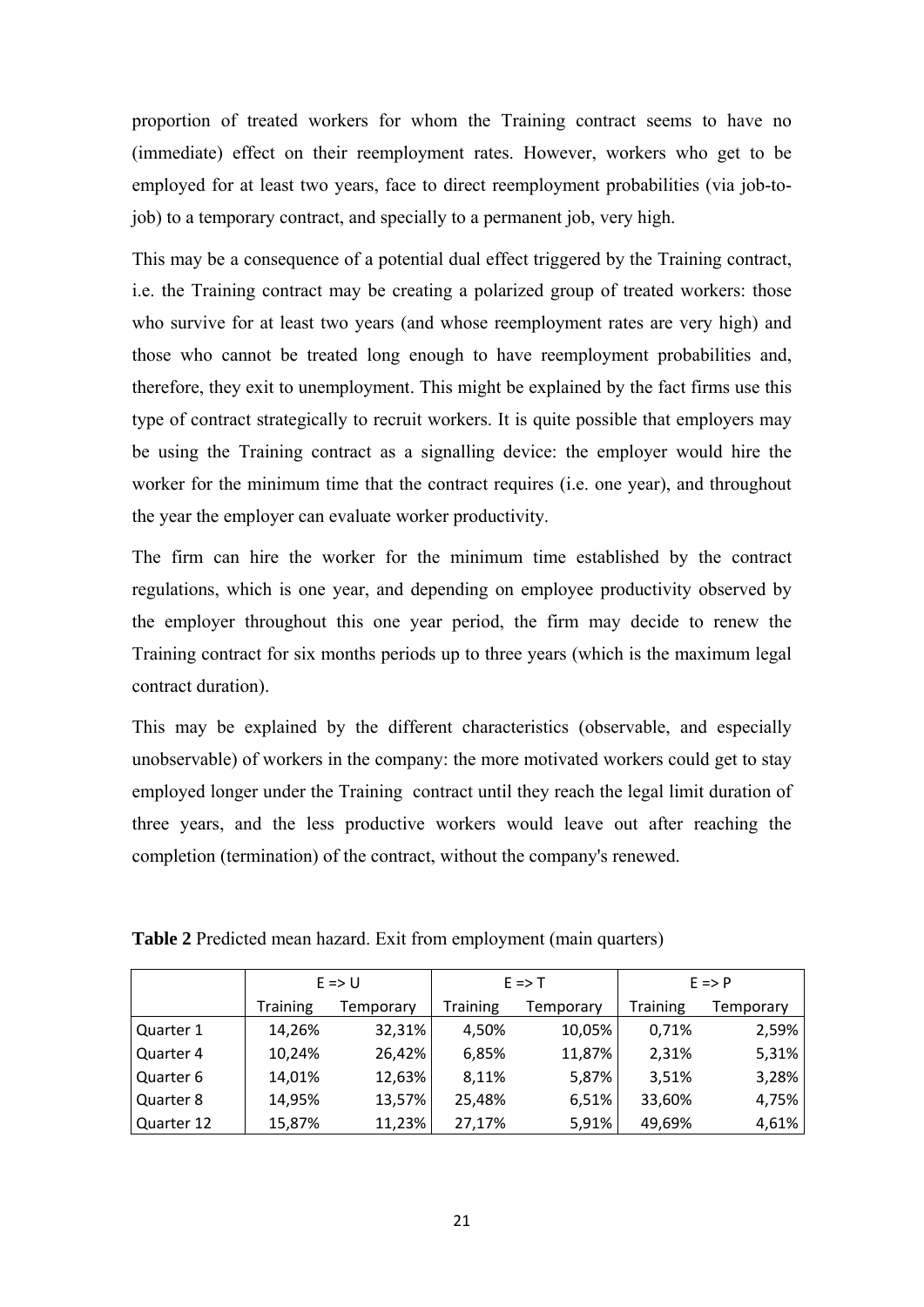

**Figure 5** Predicted mean hazard. Exit from employment

### *Previous work experience effect*

We focus here on analyzing the effect of past labour history on the employment hazard rate. To achieve this, we have included in our model a set of variables to control for the effect that prior labour history accumulated by the individual can have on the exit rates. Specifically, we have included: 1) a dummy that identifies if individual has been employed under a Training contract twice or more times  $\frac{13}{2}$ ; 2) a continuous variable that summarizes the total number of Temporary contracts under the individual has been employed until the current moment; and 3) a continuous variable that summarizes the total number of episodes of unemployment  $14$  that individual has had until the current moment.

<sup>&</sup>lt;sup>13</sup> This may be due to extension of the current Training Contact within the same firm (whenever duration doesn't exceed the legal maximum of three years). This may also be due to a new Training Contract signed with a different employer. The rules governing this type of contract provides for this possibility, and allows workers to access more of one training contract, whenever worker get to a different qualification to that previously obtained in the previous one.

<sup>&</sup>lt;sup>14</sup> In our sample, unemployment spells include both experiences collecting unemployment benefits (either from a contributory benefit, or a care one), and episodes that mediate between a drop out of a contribution relation with Social Security and the next employment. The latter cases could be called non-employment spells, because we don't observe the individual during period in the MCVL, but we know that neither he is employed nor is collecting any public benefit that involves a contribution relation with Social Security.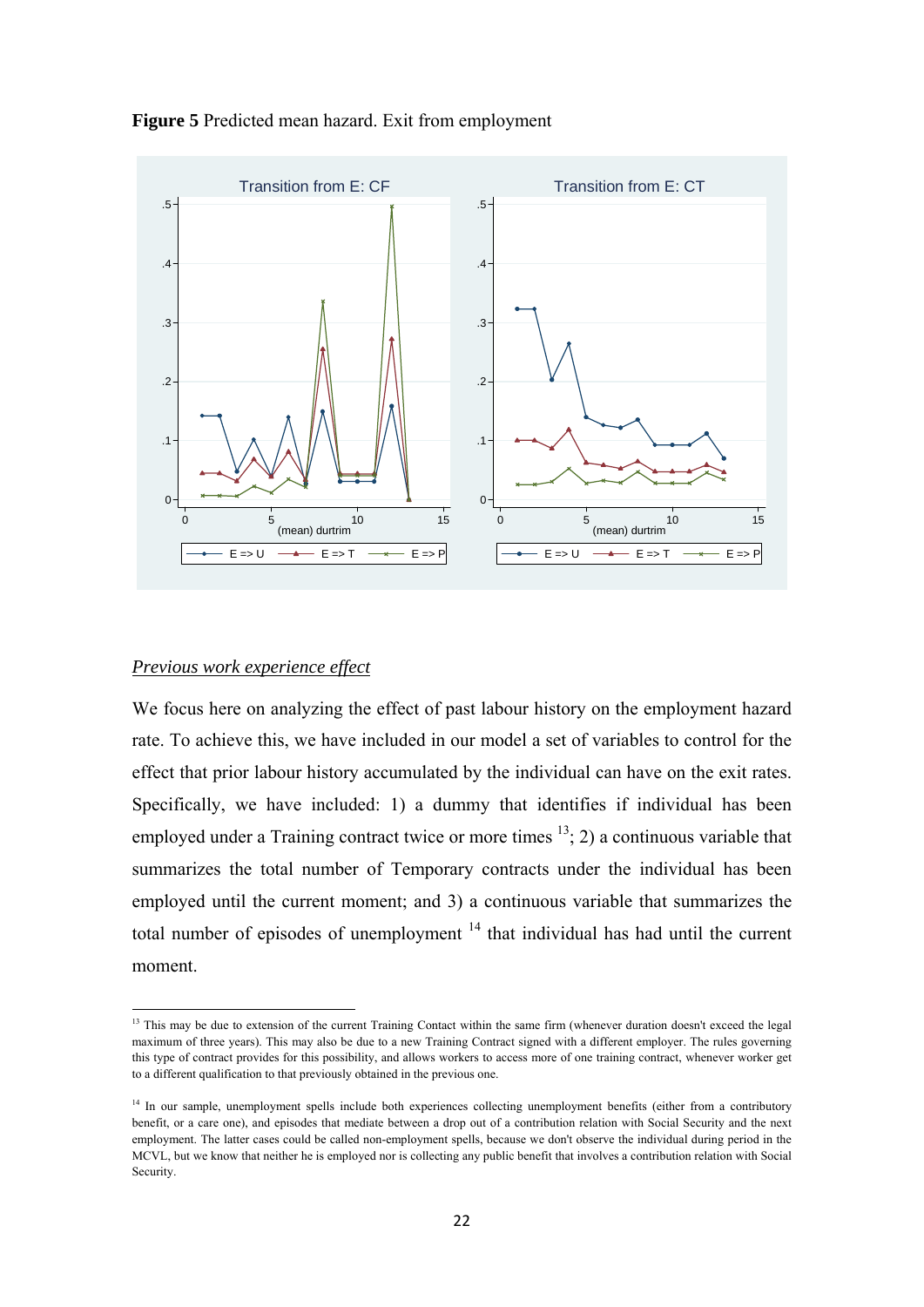We can see that work experience has an important effect on the type of transitions, and especially for those who are employed under a Training contract, especially in the time it takes to find a permanent job. Thus, according to Table A8, we can observe that for the individuals who have previously had a Training contract, the probability of find a job (via job-to-job) raises, and the probability of going to unemployment reduces (the latter only for employees with a Temporary contract). This effect is much more pronounced for those who are in a Training contract, for whom we can observe that this effect is maximum in transitions from a Training contract to a Permanent job.

As Table A8 shows, workers with a Training contract, and previous experience in another Training contract, have a higher reemployment probability towards another Temporary contract (0.542), and especially towards a Permanent job (0.730). The effect of the previous experience variables on reemployment rates is much lower for Temporary workers (in addition, coefficient associated with the probability of exiting to a Permanent job is not statistically significant). Although for this group of workers we can see that the probability of leaving unemployment decreases with prior experience in a Training Contract.

Then, previous work experience increases the probability of moving into employment, and reduces the probability of exit to unemployment. And previous episodes of unemployment seems to have the opposite effect. Furthermore, we observe that all the variables that summarize the past labour history have a stronger effect on exit rates for those workers who are employed by a Training contract.

These results show that the positive effects of having had previously a Training contract on reemployment rates are only observed in those workers who are currently employed under a Training contract. It seems that to have had a Training contract has no effect on reemployment rates once the contract has ended, what reinforce our hypothesis through which this contract does not imply a stepping-stone effect on the future worker's career. In section 8, we discuss this issue more in depth by analyzing the effect of the most recent work experience on reemployment hazard rates.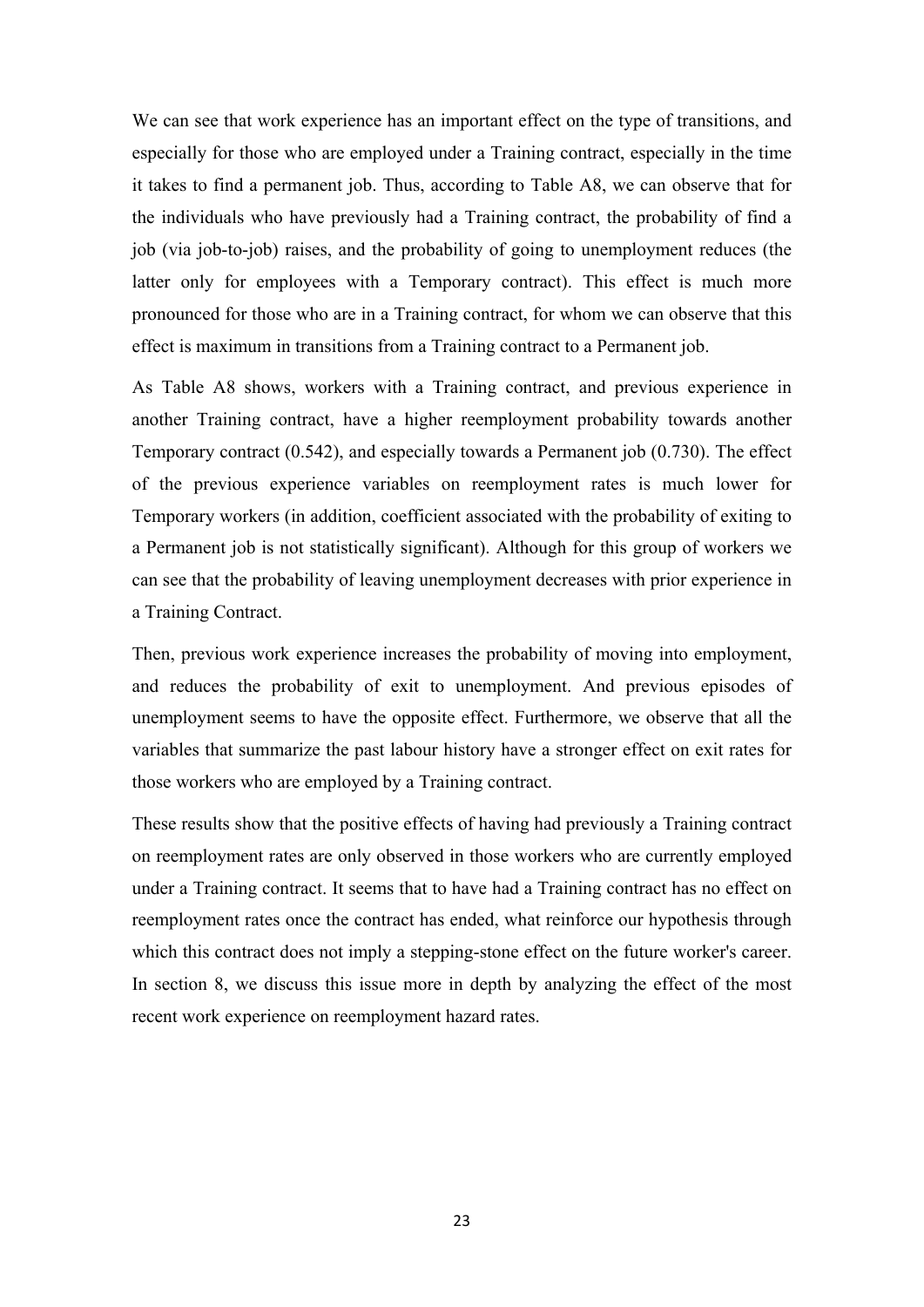### 6.3 Exit from unemployment

In this section we analyze the exit rates in two groups of workers analyzed: those who just had a Training contract (treated workers) and those who just had a Temporary one (control group). As explained above, in our model we define two different risks specific to unemployment state: exiting to a Temporary contract, and exiting to a Permanent job. Figure 6 shows the unemployment hazard rates for two groups of workers, and Table 3 contains the same hazard rates for the relevant quarters of the unemployment spell. As we can see in Figure 6, in contrast to what was observed in the employment hazard rates, the unemployment hazard rates are quite similar in two groups of workers analyzed.

As we did in previous section, to capture the effect of duration, we introduce a set of quarterly dummies, namely quarter 2 to quarter 9. The effect of duration is negative for exits from both type of labour contracts, except for the exit to a Permanent job for whose that, previously to the current unemployment state, have been employed under a Training contract. However this coefficient is not statistically significant. So, as expected, with increasing duration in the unemployment state, the probability of finding a job is reducing.

The probability that a treated worker, being unemployed, finds a Temporary contract in the first quarter of the spell of unemployment is 33.7% (34.8% for workers in the control group), and this probability is decreases as duration in the state of unemployment is increasing, with the exception of the quarters 4 and 8, when the exit rates increases until 29.03% and 24.46%, respectively. However, we can see that though unemployment hazard rates decreases as duration in unemployment spell is increasing, however this drop is not too large, since 21.76% of treated workers (15.56% of control workers) who are unemployed for at least a year and a half —in quarter 6 find a Temporary job. We are analyzing a sample of young workers, and we think that for those workers the incidence of negative effects from log term unemployment might be minimal. On the other hand, if we look at exit rates to a Permanent job, we can see that the probability of finding a Permanent job is very low, around 3-4% in both groups of workers, and this rate does not vary with the duration of the unemployment spell.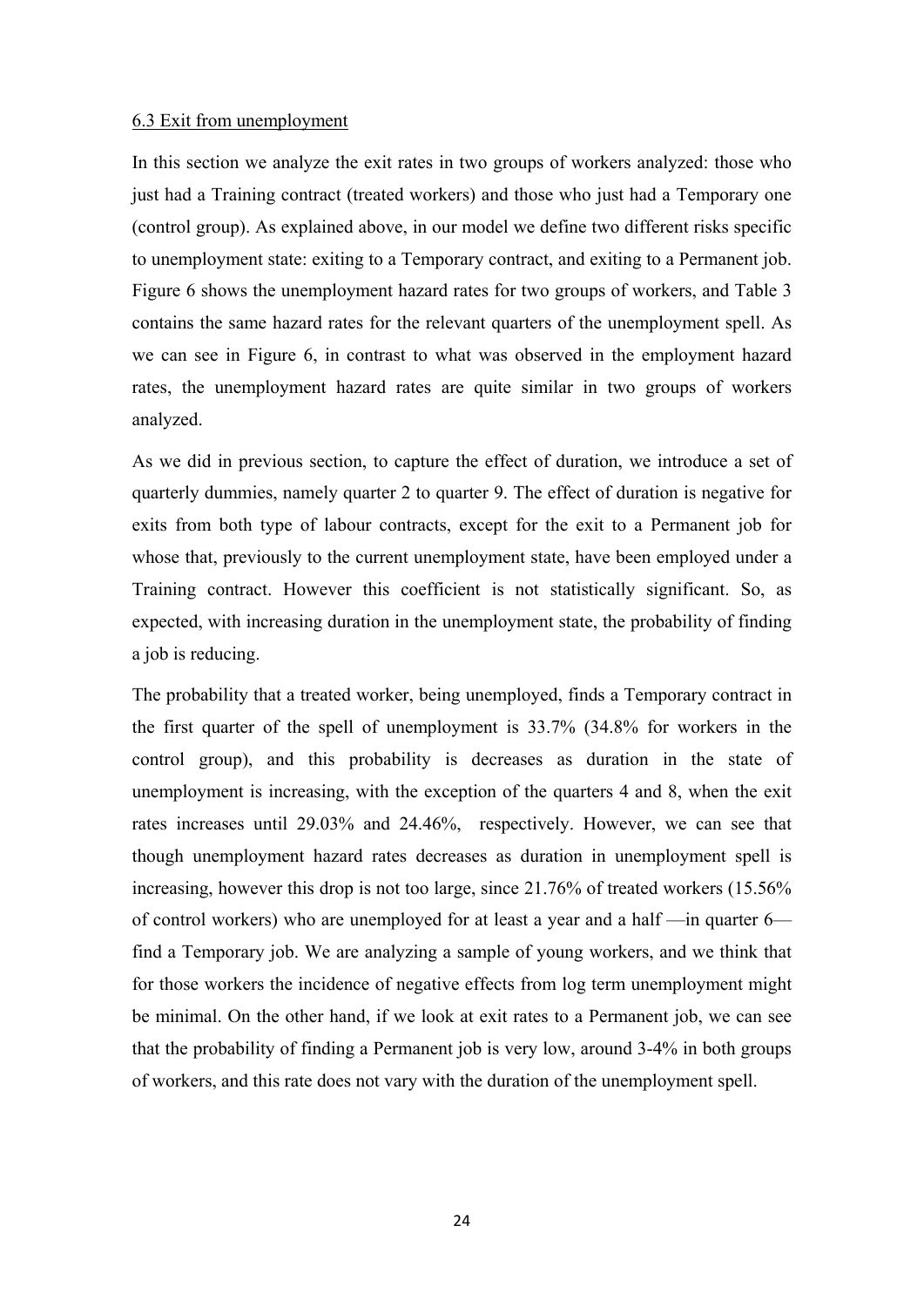In contrast with what was observed in the employment exit rates for whose workers with a Training contract, the high peaks of transition to a new job (both to a Temporary, and specially to a Permanent one) disappear. So, it seems that to go through a period of unemployment implies a penalty in the professional career of workers in our sample, reflected in reduced and constant exit rates to a permanent job, around 5%. And we observe that this exit rates equal to those who have previously been employed through a Temporary contract (around 5%). Furthermore, we observe that the exit rate from unemployment to a Temporary job also equal among those who have just been employed through a Training Contract, and those who have just been employed under a Temporary one.

Therefore, the possibility of finding a permanent job, by having been employed under a Training contract, is lost when passing from this type of labour contract to unemployment. So, we clearly see that the effect of this type of contract occurs through direct transitions from employment (job-to-job).

|           |                              | $U \Rightarrow T$ | $U \Rightarrow P$ |           |  |  |
|-----------|------------------------------|-------------------|-------------------|-----------|--|--|
|           | <b>Training</b><br>Temporary |                   | <b>Training</b>   | Temporary |  |  |
| Quarter 1 | 33,74%                       | 34,83%            | 3,80%             | 4,25%     |  |  |
| Quarter 2 | 25,49%                       | 25,19%            | 3,06%             | 3,35%     |  |  |
| Quarter 4 | 29,03%                       | 32,20%            | 3,23%             | 3,43%     |  |  |
| Quarter 6 | 21,76%                       | 15,56%            | 2,15%             | 3,25%     |  |  |
| Quarter 8 | 24,46%                       | 23,15%            | 4,07%             | 4,46%     |  |  |

**Table 3** Predicted mean hazard. Exit from unemployment (main quarters)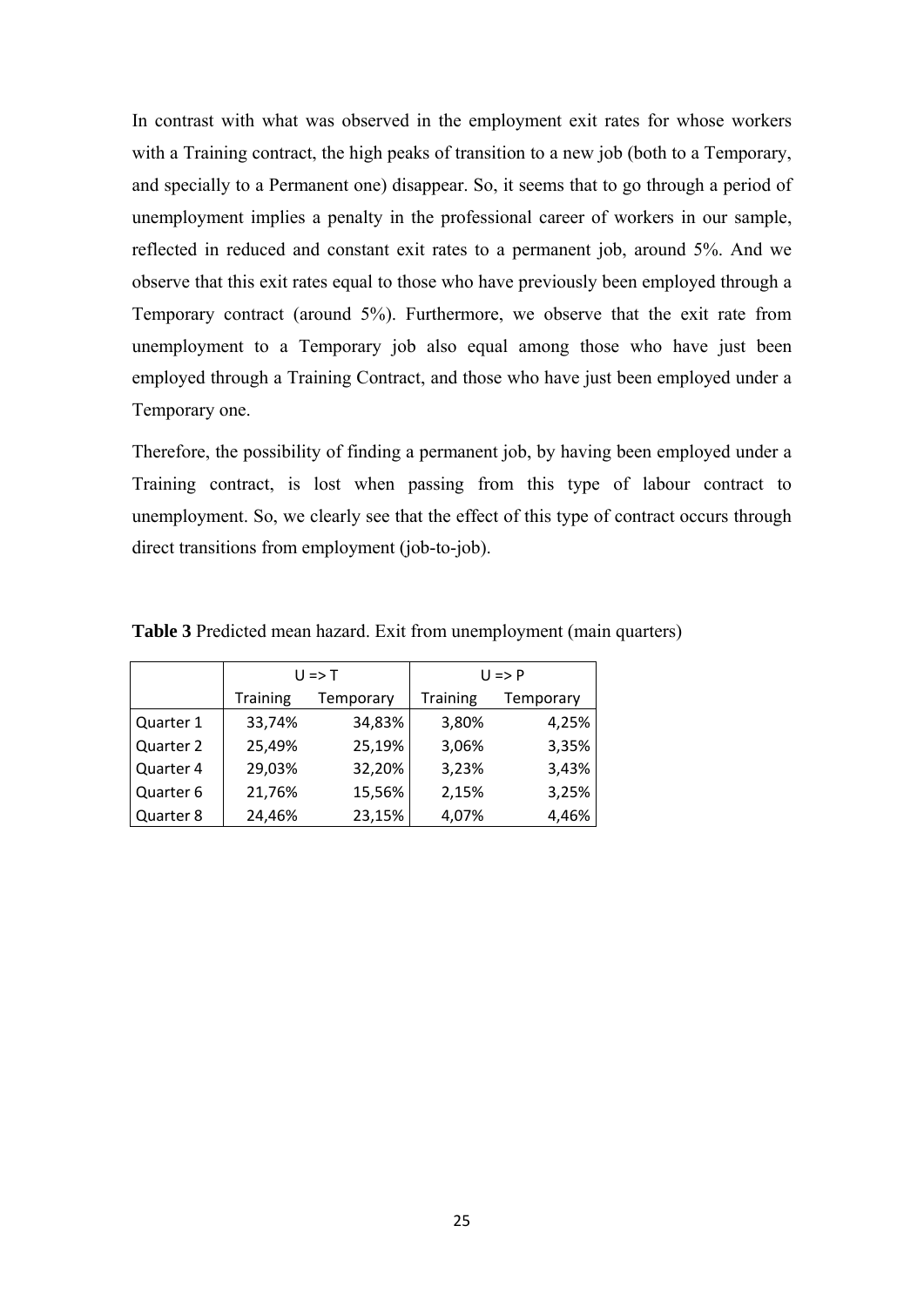

### **Figure 6** Predicted mean hazard. Exit from unemployment

### *Previous work experience effect*

In the unemployment equation, we have included a set of explanatory variables for analyzing the effect that the previous employment history has on the probability of leaving unemployment state. These variables include information on: 1) whether the worker

previously had one or more Training contracts; 2) the number of Temporary contracts the worker has had until the current unemployment spell; and 3) the number of unemployment episodes the worker has had until the current unemployment spell.

Our estimates show that previous experience in a Training contract increases the probability of leaving unemployment. For workers who have had only one episode of Training contract, the effect on the exit toward a Temporary job is practically the same in both groups of workers: 0.274 and 0.265 for treated and control workers, respectively. However, for treated workers the effect on the probability of finding a Permanent job is negative (although the associated coefficient is not statistically significant) while for workers in the control group, this effect is positive (0.349) and statistically significant.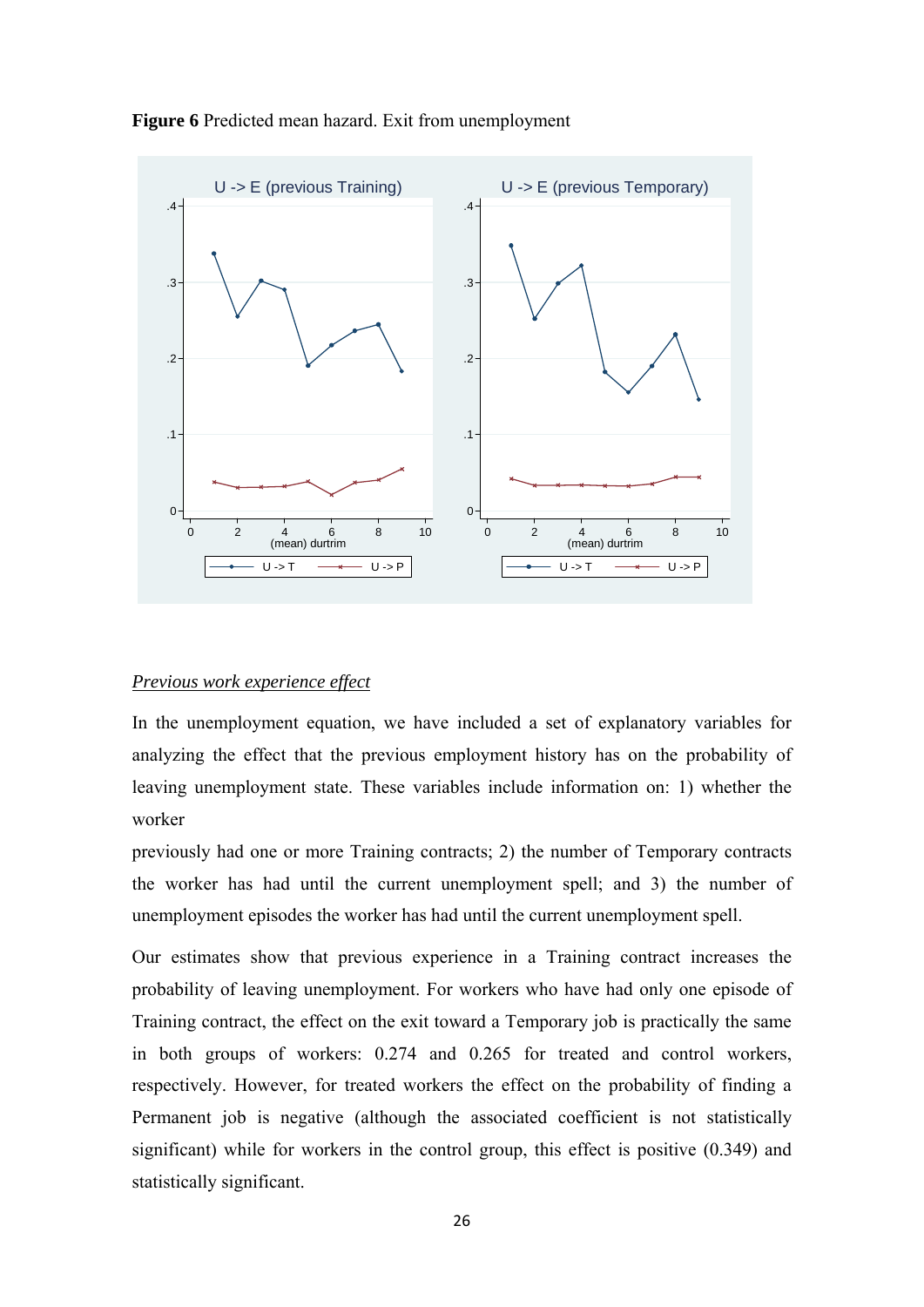Again, by analyzing the similarities in the unemployment exit rates of two groups of workers, our hypothesis, by which the potential treatment effect disappears once the Training contract ends (i.e. non-exactly stepping-stone effect), is gaining strength. Although these results must be interpreted with carefully, since, as we discussed above, in this section we are analyzing workers who didn't achieve a direct transition from the treatment —Training contract— to another job. Therefore, we may be observing a group of "bad" workers, i.e. a group of treated workers less productive that have failed in getting a matching with the employer while they was hired with a Training contract.

### **7. The importance of Unobserved Heterogeneity**

In this section we want to show the importance of controlling for the presence of unobserved heterogeneity in our model. The following graphs show the predicted hazard rates from employment (Figures 7, 8 and 9) and unemployment (Figures 10 and 11), with and without unobserved heterogeneity. Table 4 show the estimated probabilities associated to each of four mass-point defined in the likelihood function of our econometric model. In this table we can see the nonparametrically estimated distribution of the unobserved heterogeneity components.

**Table 4** Estimated unobserved heterogeneity distribution

|                                                                                           | Coef. $p_i$ | T-stat. | Percent. $\pi_i$ <sup>1</sup> |
|-------------------------------------------------------------------------------------------|-------------|---------|-------------------------------|
| $\pi_1 = P(\eta^U = \eta_1^U, \eta^E = \eta_1^E; \eta^E = \eta_1^E)$                      | 1.734       | 0.766   | 48.46%                        |
| $\pi_{2} = P(\eta^{U} = \eta_{1}^{U}, \eta^{E} = \eta_{2}^{E}; \eta^{IS} = \eta_{2}^{E})$ | 1.182       | 0.183   | 27.9%                         |
| $\pi_3 = P(\eta^U = \eta_2^U, \eta^E = \eta_1^E; \eta^{IS} = \eta_1^E)$                   | 0.567       | 0.807   | $15.1\%$                      |
| $\pi_4 = P(\eta^U = \eta_2^U, \eta^E = \eta_2^E; \eta^{IS} = \eta_2^E)$                   | -           |         | 8.56%                         |

As we can see in these Figures, we clearly distinguish four types of individuals, depending on the intensity and type of rotation between different labour market states. The largest group (those who represent 48.46%) is characterized by high reemployment

<sup>15</sup> These percentages are obtained using the mlogit formula to obtain the probability distribution of unobserved heterogeneity. Namely,  $\sum_{j=1}$  $=\frac{1}{3}$ 1  $exp(p_i)$  $exp(p_i)$  $\sum_{j=1}^{\infty}$   $\exp(P_j)$  $j = \frac{\exp(\frac{p_j}{p_j})}{\sum_{i=1}^{3} \exp(p_i)}$  $\pi_j = \frac{\exp(p_j)}{\sum_{j=1}^3 \sigma_j}$ , expressed in percentages.  $\pi_4 = 1 - \sum_{j=1}^3 \sigma_j$  $\pi_4 = 1 - \sum_{j=1}^n \pi_j$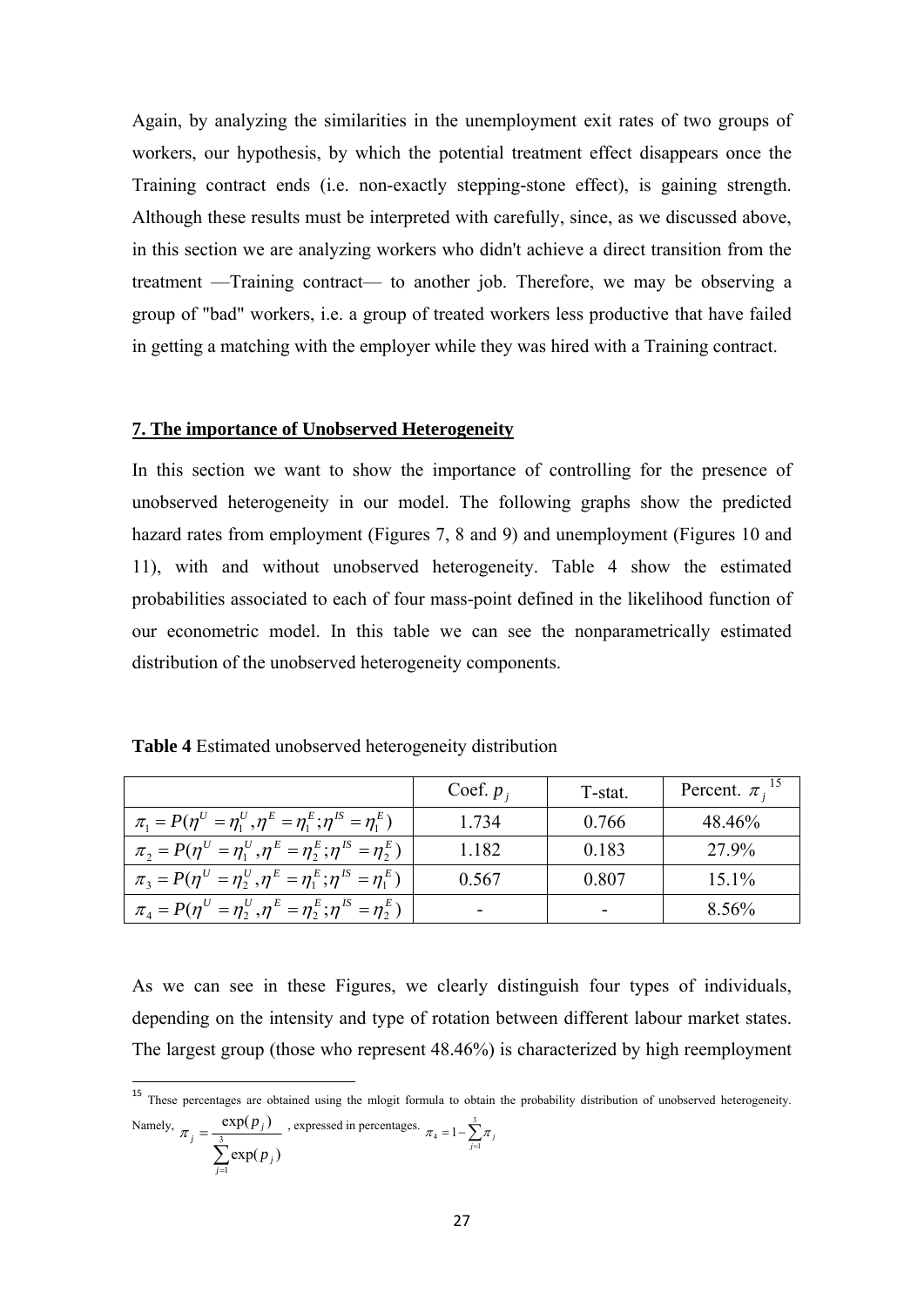rates (via job-to-job), as well as high exit rates from unemployment: when they go into an unemployment episode, also experience a quick exit from this state to a new job. This is the group with the desired work behaviour, since most of them come directly from one job to another (via job-to-job), and once unemployed find a new job quickly. For these, *treatment* (having a Training contract) has a great effect on reemployment rates (via job-to-job) from the Training contract to another Temporary contract (the 27.48% of those who carry at least 8 quarters Training employees with leave to a Temporary contract, and this rate rises to 28.09% for those who exhaust *treatment*). This effect is even higher when we analyze reemployment rates (via job-to-job) from Training contract to a Permanent job: 33.75% of those holding a Training contract at least 8 quarters find a Permanent job, and 48.20% of workers who exhaust treatment do.

There is another group of workers, who represent 8.56% of sample. These workers experience high reemployment rates from *treatment*, therefore Training contract has a positive effect on their reemployment rates. But if they go from Training contract into an unemployment episode, the probability of find a new job is quite lower than for the previous group described earlier. Furthermore, we observe that once unemployed, the probability of finding a Permanent job is practically zero and it does not depend on the duration of unemployment spell.

In fact, as we can see in Figures 10 and 11, the predicted unemployment hazard rates estimated without unobserved heterogeneity mainly describe the behaviour of 36.46% of sample (as result of adding the percentages  $\pi_2 = 27.9\%$  and  $\pi_4 = 8.56\%$ ). Thus, if we had not considered the presence of unobserved heterogeneity in our model, we would have been unable to identify the remaining 63.54% of individuals whose work behaviour differs from the rest, and for whom the *treatment* seems to have no effect on reemployment rates. This would had implied a clear source of bias in our estimates.

# **8. A non exactly stepping-stone effect**

In Section 6, we have seen that unemployment hazard rates of both treated and control workers tend to be very similar. This may can show that treated workers who don't achieve a direct transition —from the Training contract to another Temporary contract, or to a Permanent one— and therefore go into unemployment state, loose the higher opportunities of finding a Permanent job, provided by the Training contract. Thus, upon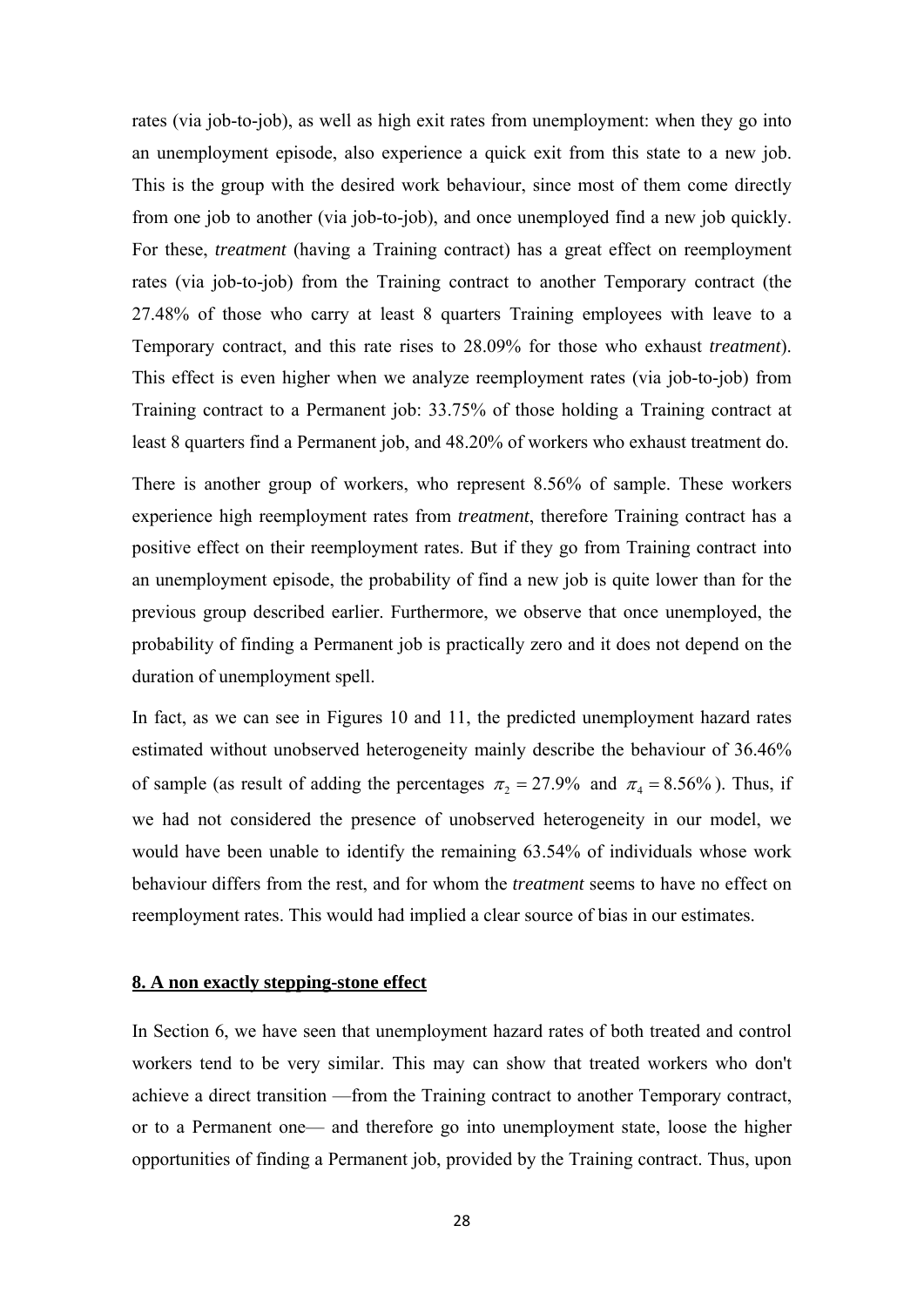at unemployment state, treated workers have almost the same probabilities of finding a new job (temporary or permanent) than workers in the control group. Figures 10 and 11 show the similarity of the probabilities of leaving unemployment among those who have just had a Training contract, and those who have been employed with a Temporary one

The main aim of this paper is to investigate whether the Training contract imply (or not) a stepping-stone effect on the prospect labour career of treated workers. To do this, we have include a set of explanatory variables in the employment equation that focus on information about the most recent past labour experience of workers. We define this set of variables only for the workers of control group (i.e. for workers who are currently employed under a Temporary contract). By doing this, we want to analyze if the potential treatment effects disappear when the treatment ends (i.e. when the Training contract finishes).

This set of variables includes: 1) A dummy variable that takes value one if the temporary worker comes just from an unemployment spell; 2) A dummy variable that takes value one if the temporary worker comes just from a Training contract with a duration between one and three quarters; 3) A dummy variable that takes value one if the temporary worker comes just from a Training contract with a duration between four and six quarters; and 4) A dummy variable that takes value one if the temporary worker comes just from a Training contract with a duration between 7 and 12 quarters.

By analyzing the estimated coefficients associated to these variables, we highlight the following results: Firstly, temporary workers who come from an unemployment spell have a higher probability of go back to unemployment state (the associated coefficient is 0.168 and is statistically significant), and have a lower probability of exiting directly to another job, both to a Temporary contract (-0.038), and to a Permanent job (-0.0763). Secondly, temporary workers who come from a Training contract have a lower probability of exiting both to an unemployment spell, and to another job.

As Table A8 shows, as duration of previous Training contract increases, the probability of exiting to unemployment decreases, what may reflects that duration of the treatment affects substantially to transitions from temporary employment to unemployment. Furthermore, the probability of finding a temporary job is significantly affected by the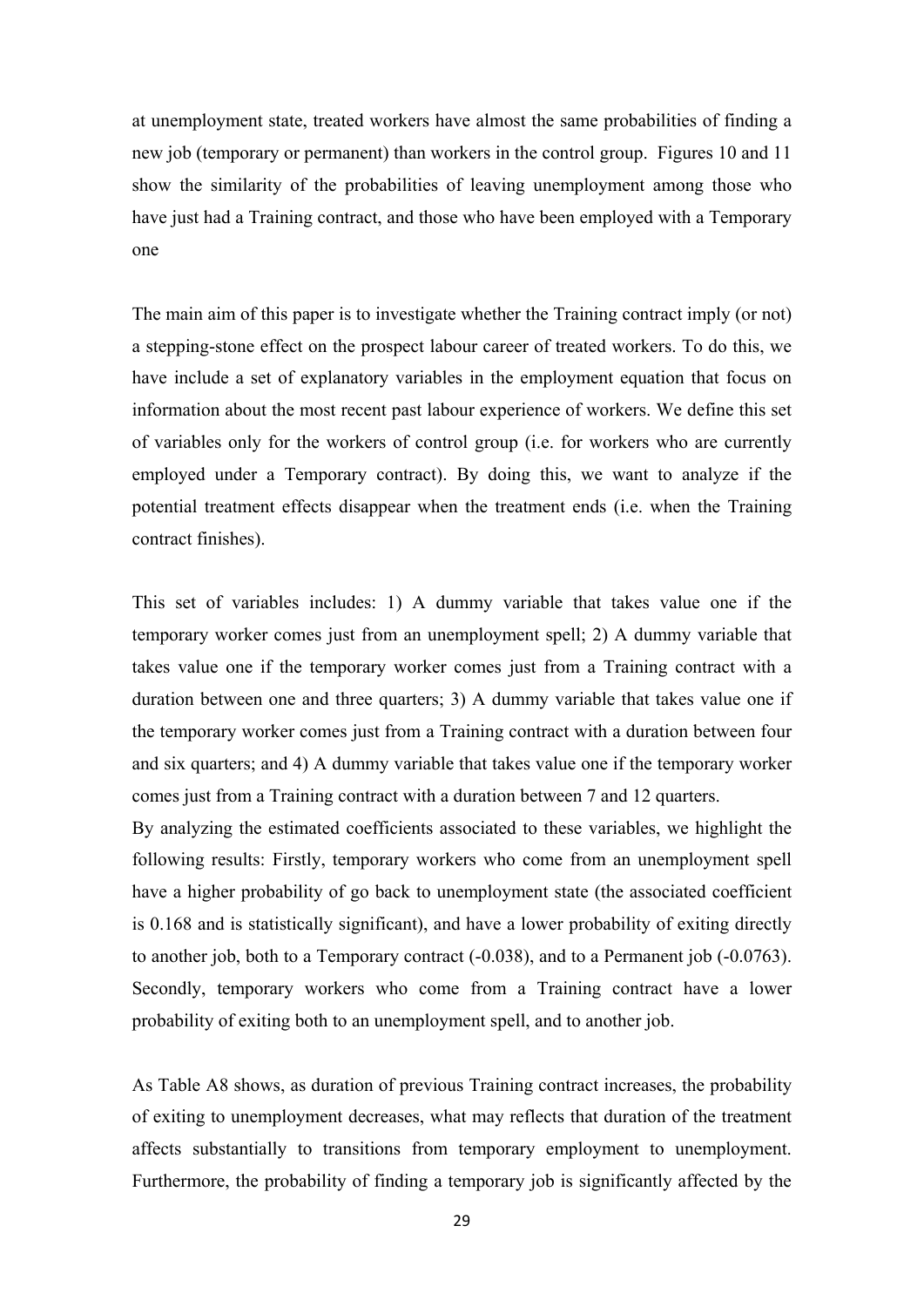duration of treatment. Again, we find that coefficients associated —to the exit toward a temporary job— become more negative as the duration of treatment increases. This is a striking result since we would expect the opposite sign for these last coefficients (i.e. that the probability of finding a new job was positively correlated with the duration of treatment).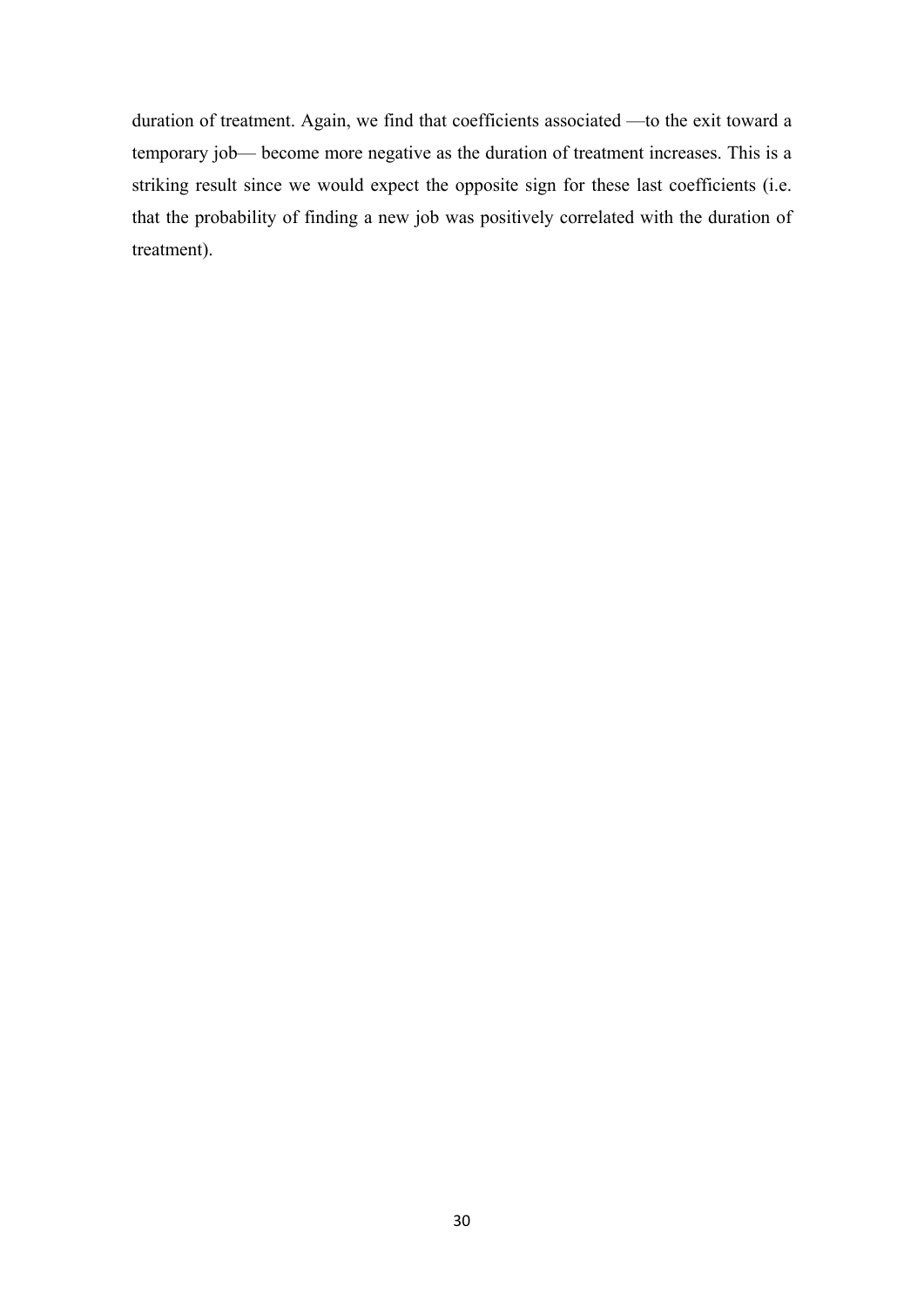**Figure 7** Employment hazard rates  $(E \Rightarrow U)$ , without and with unobserved heterogeneity (by type of individual)



**Figure 9** Employment hazard rates  $(E \Rightarrow P)$ , without and with unobserved heterogeneity (by type of individual)



**Figure 8** Employment hazard rates  $(E \Rightarrow T)$ , without and with unobserved heterogeneity (by type of individual)

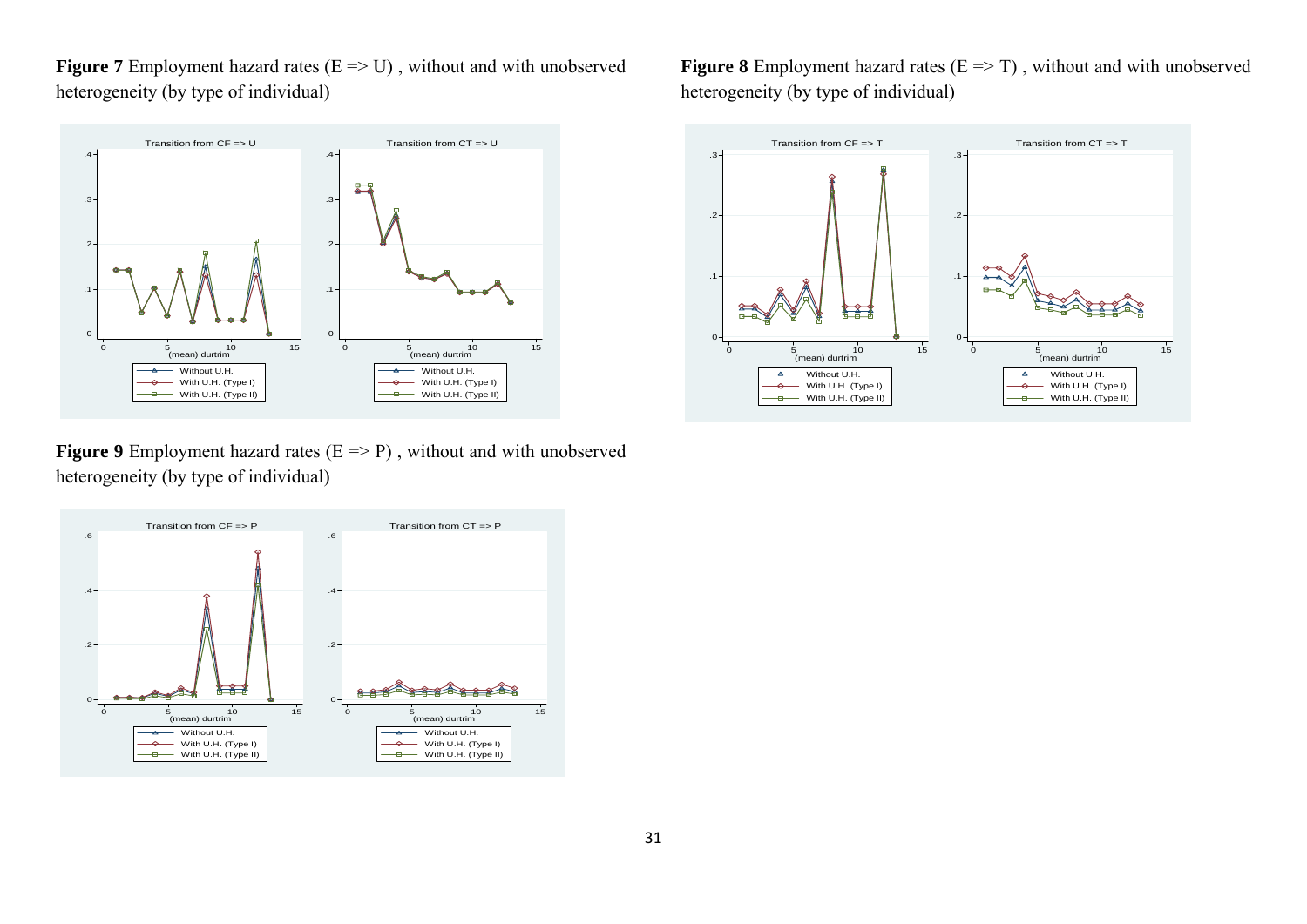**Figure 10** Unemployment hazard rates  $(U \implies T)$ , without and with unobserved heterogeneity (by type of individual)



**Figure 11** Unemployment hazard rates  $(U \implies P)$ , without and with unobserved heterogeneity (by type of individual)

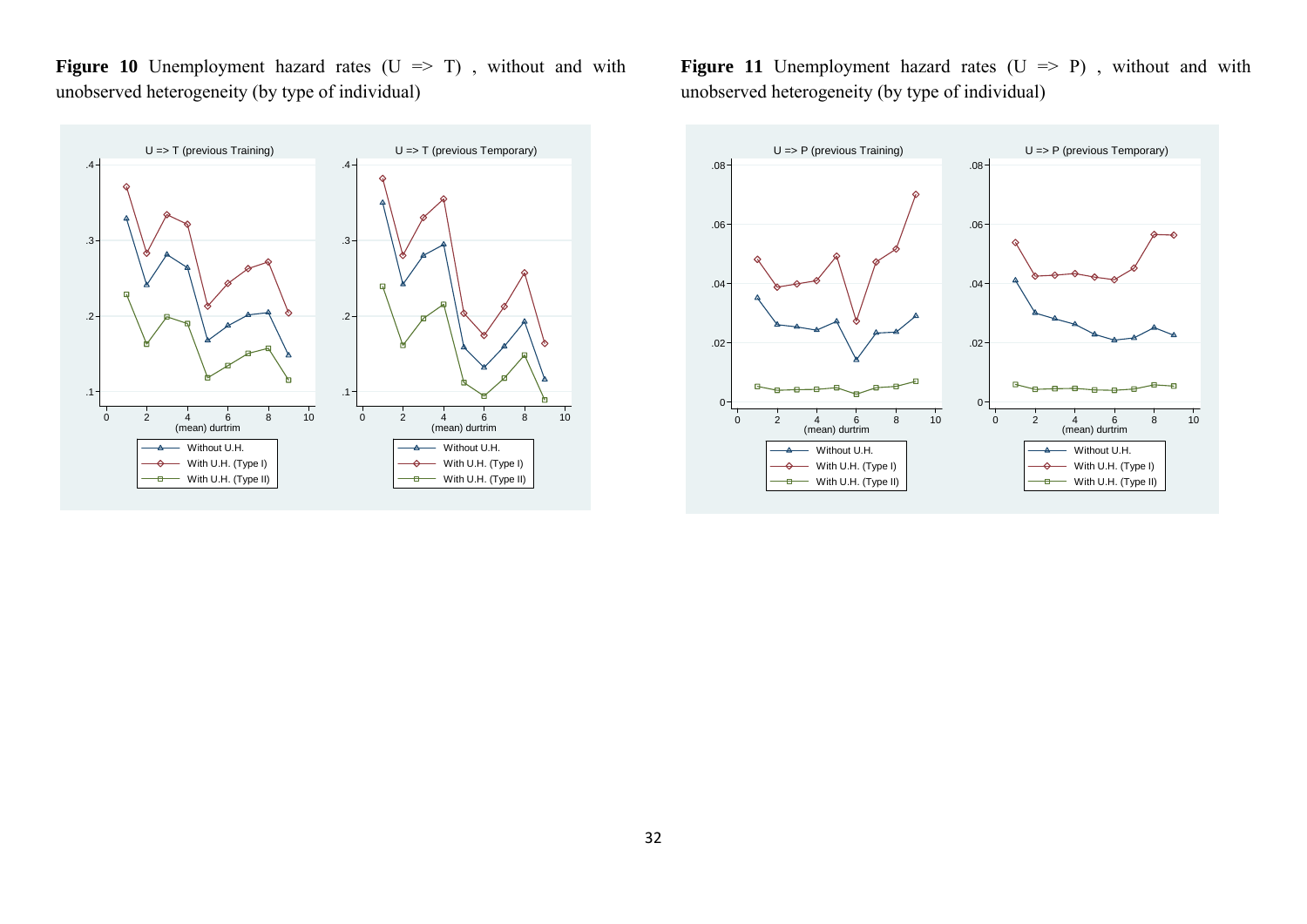# **9. Estimation by educational levels**

In this section we investigate whether the educational level (differences) achieved by workers in our sample may have a significance influence on the treatment effect. Therefore, we have split our sample according to three educational levels, and we have estimated the econometric model in each of these three subsamples.

We define the following three educational levels: 1) Low education (this subsample consists of workers with incomplete primary education); 2) Mid education (this subsample consists of workers with complete primary education and workers with the first stage of secondary education); and 3) vocational training and bachelor degree (this subsample consists of workers with a vocational training degree and workers with a bachelor degree).

Tables 5 and 6 show, for the main quarters of the spell, the predicted employment and unemployment hazard rates, respectively; and Figures 12 and 17 plot theses hazard rates evaluated in the sample mean.  $^{16}$ As we can see in Table 5, employment hazard rates show important differences by educational levels. The results show that treated workers with mid education and workers with a vocational or bachelor degree have a much lower probability of exiting to unemployment; have a lightly high probability of exiting to another Temporary contract; and have a much higher probability of finding a Permanent job.

The differences are striking. With respect to the transitions from the Training contract to unemployment, in quarter 6 this probability for workers with a vocational or bachelor degree is  $8.5\%$  (10.95% in quarter 8); for workers with mid education is  $14.1\%$  (16.56%) in quarter 8); and for workers without education is 17.21% (16.24% in quarter 8).

If we focus on transitions from the Training contract to a Permanent job, we see that for example in quarter 8, the probability of finding a Permanent job for workers with a vocational or bachelor degree is 33% (50.21% in quarter 12); for workers with mid education is 34.22% (52.85% in quarter 12); and for workers without education is 28.63% (43.63% in quarter 12).

<sup>&</sup>lt;sup>16</sup> All these estimation results are available upon request.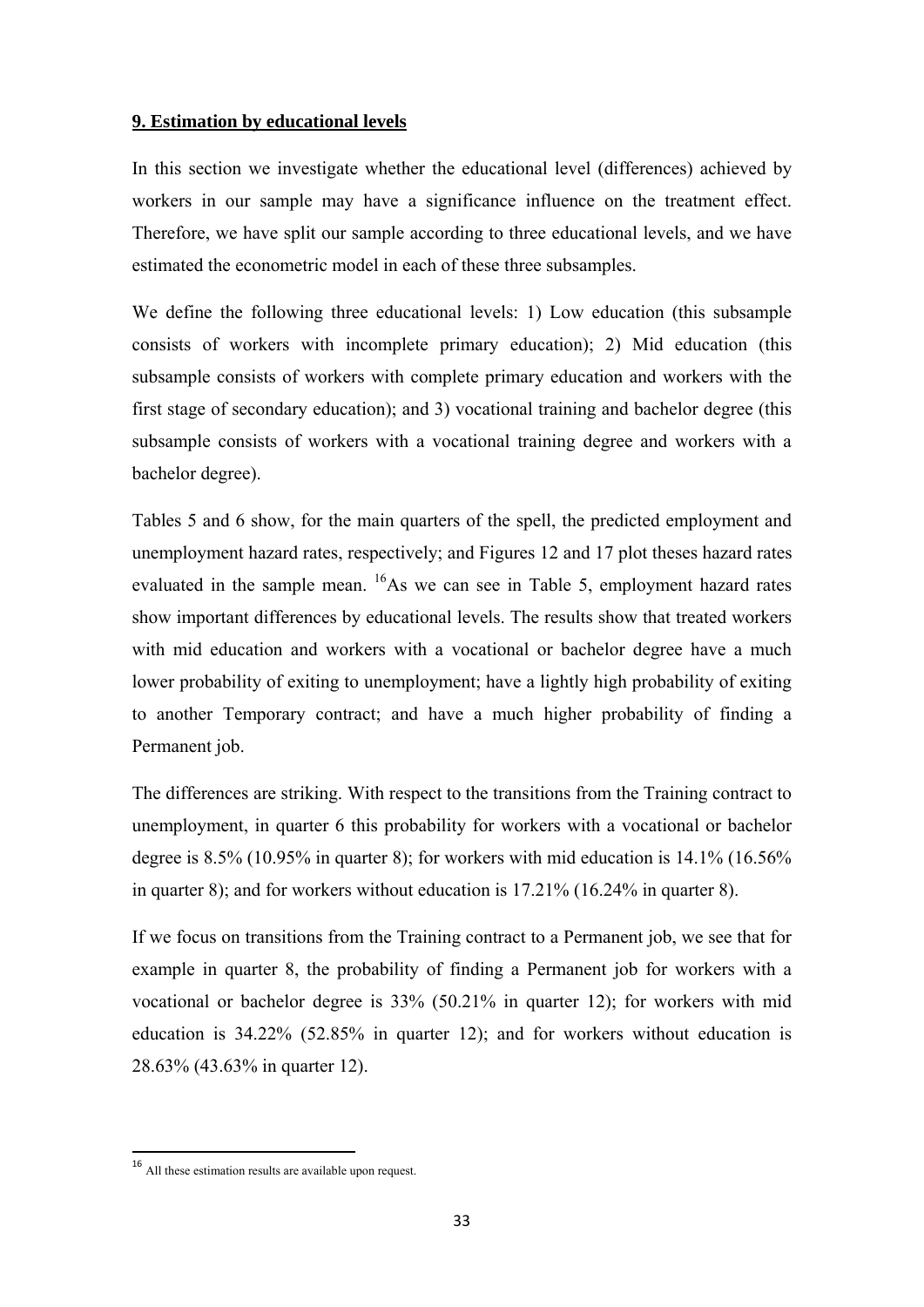|                   |                 |                          |                 |                      |                 | Vocational training or |
|-------------------|-----------------|--------------------------|-----------------|----------------------|-----------------|------------------------|
|                   |                 | <b>Without Education</b> |                 | Low Education        |                 | bachelor degree        |
| $E \Rightarrow U$ | <b>Training</b> | <b>Temporary</b>         | <b>Training</b> | <b>Temporary</b>     | <b>Training</b> | <b>Temporary</b>       |
| Quarter 1         | 13,80%          | 31,84%                   | 13,59%          | 30,92%               | 12,85%          | 33,87%                 |
| Quarter 4         | 10,96%          | 26,77%                   | 10,44%          | 26,42%               | 7,86%           | 26,62%                 |
| Quarter 6         | 17,21%          | 14,29%                   | 14,10%          | 12,21%               | 8,50%           | 11,54%                 |
| Quarter 8         | 16,24%          | 13,21%                   | 16,56%          | 12,56%               | 10,95%          | 14,79%                 |
| Quarter 12        | 19,93%          | 13,10%                   | 13,00%          | 11,20%               | 13,51%          | 7,85%                  |
|                   |                 |                          |                 |                      |                 | Vocational training or |
|                   |                 | <b>Without Education</b> |                 | Low Education        |                 | bachelor degree        |
| $E \Rightarrow T$ | <b>Training</b> | <b>Temporary</b>         | <b>Training</b> | <b>Temporary</b>     | <b>Training</b> | <b>Temporary</b>       |
| Quarter 1         | 3,66%           | 9,42%                    | 4,98%           | 10,47%               | 4,69%           | 10,26%                 |
| Quarter 4         | 6,04%           | 11,51%                   | 7,28%           | 12,63%               | 5,80%           | 11,13%                 |
| Quarter 6         | 7,26%           | 5,73%                    | 7,98%           | 6,26%                | 7,66%           | 5,61%                  |
| Quarter 8         | 25,52%          | 6,16%                    | 25,62%          | 7,01%                | 23,53%          | 6,66%                  |
| Quarter 12        | 26,87%          | 6,66%                    | 29,25%<br>6,88% |                      | 26,62%          | 5,08%                  |
|                   |                 |                          |                 |                      |                 | Vocational training or |
|                   |                 | <b>Without Education</b> |                 | <b>Low Education</b> |                 | bachelor degree        |
| $E \Rightarrow P$ | <b>Training</b> | <b>Temporary</b>         | <b>Training</b> | <b>Temporary</b>     | <b>Training</b> | <b>Temporary</b>       |
| Quarter 1         | 0,54%           | 2,06%                    | 0,78%           | 2,66%                | 0,89%           | 3,28%                  |
| Quarter 4         | 1,70%           | 4,61%                    | 2,57%           | 5,27%                | 2,14%           | 6,02%                  |
| Quarter 6         | 2,86%           | 2,48%                    | 3,41%           | 3,43%                | 3,37%           | 3,91%                  |
| Quarter 8         | 28,63%          | 3,87%                    | 34,22%          | 4,60%                | 33,00%          | 6,14%                  |
| Quarter 12        | 43,63%          | 3,60%                    | 52,82%          | 4,29%                | 50,21%          | 7,01%                  |

**Table 5** Predicted mean hazard, by educational level. Exit from employment (main quarters)

**Table 6** Predicted mean hazard, by educational level. Exit from unemployment (main quarters)

|                   |                          |                          |                 |                      | Vocational training or |                        |  |  |
|-------------------|--------------------------|--------------------------|-----------------|----------------------|------------------------|------------------------|--|--|
|                   | <b>Without Education</b> |                          |                 | <b>Low Education</b> |                        | bachelor degree        |  |  |
| $U \Rightarrow T$ | <b>Training</b>          | <b>Temporary</b>         | <b>Training</b> | <b>Temporary</b>     | <b>Training</b>        | <b>Temporary</b>       |  |  |
| Quarter 1         | 33,10%                   | 34,24%                   | 35,18%          | 36,49%               | 34,55%                 | 33,16%                 |  |  |
| Quarter 2         | 26,20%                   | 25,69%                   | 26,92%          | 27,09%               | 24,48%                 | 23,38%                 |  |  |
| Quarter 4         | 24,54%                   | 25,96%                   | 26,35%          | 29,04%               | 45,10%                 | 42,06%                 |  |  |
| Quarter 6         | 22,05%                   | 14,85%                   | 22,54%          | 17,72%               | 24,10%                 | 15,09%                 |  |  |
| Quarter 8         | 20,38%                   | 19,59%                   | 20,92%          | 20,88%               | 42,13%                 | 29,81%                 |  |  |
|                   |                          |                          |                 |                      |                        | Vocational training or |  |  |
|                   |                          | <b>Without Education</b> |                 | <b>Low Education</b> | bachelor degree        |                        |  |  |
| $U \Rightarrow P$ | <b>Training</b>          | <b>Temporary</b>         | <b>Training</b> | Temporary            | <b>Training</b>        | <b>Temporary</b>       |  |  |
| Quarter 1         | 2,71%                    | 3,30%                    | 3,49%           | 4,55%                | 4,81%                  | 5,05%                  |  |  |
| Quarter 2         | 1,96%                    | 2,80%                    | 3,00%           | 3,78%                | 4,18%                  | 3,84%                  |  |  |
| Quarter 4         | 3,41%                    | 2,24%                    | 2,02%           | 3,17%                | 4,49%                  | 5,58%                  |  |  |
| Quarter 6         | 1,64%                    | 1,92%                    | 1,89%           | 4,34%                | 3,35%                  | 4,34%                  |  |  |
| Quarter 8         | 3,60%                    | 2,59%                    | 3,97%           | 5,20%                | 4,27%                  | 6,68%                  |  |  |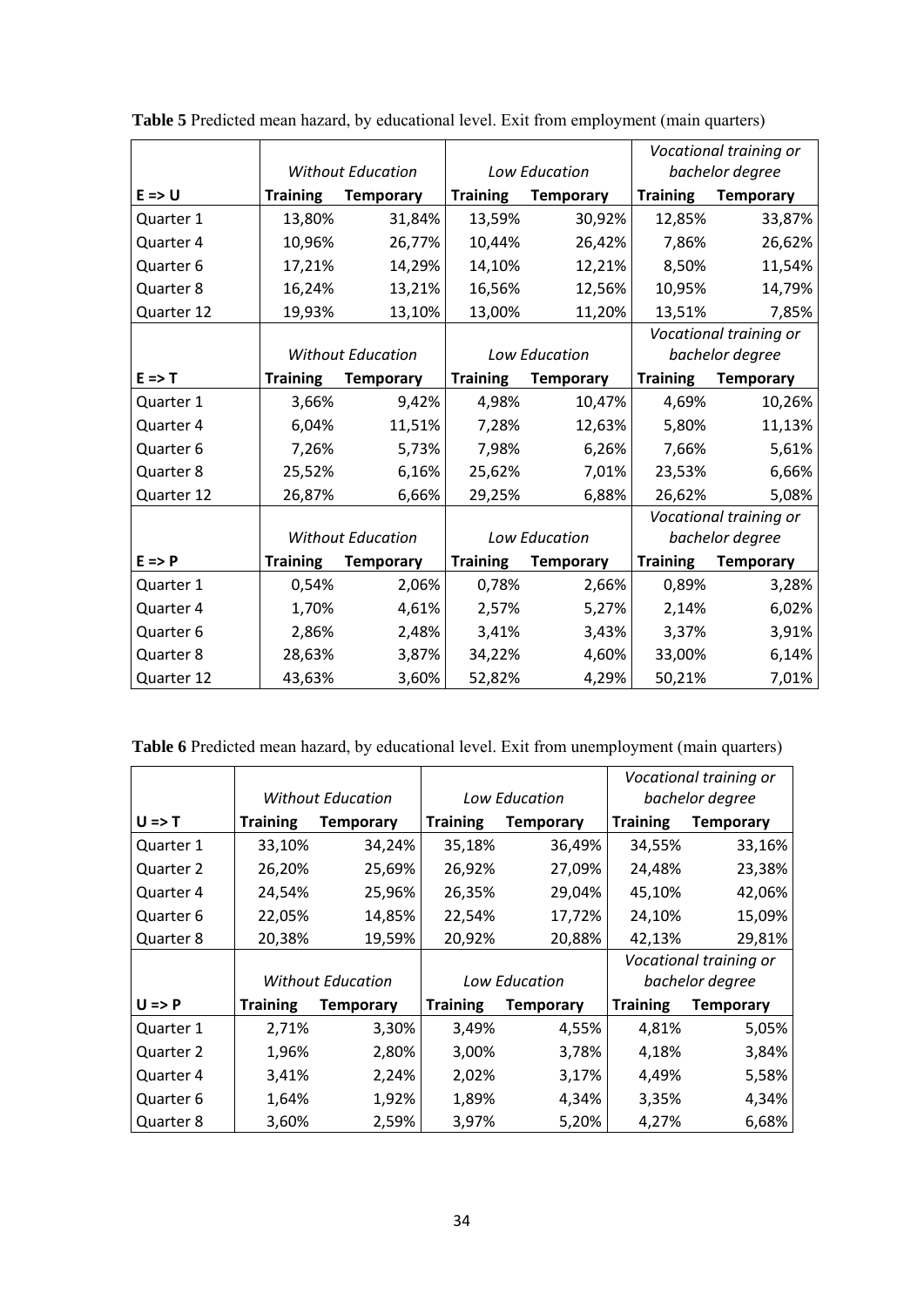

**Figure 12** Exit from employment. Low education



**Figure 14** Exit from employment. Vocational and bachelor degree



**Figure 13** Exit from employment. Mid education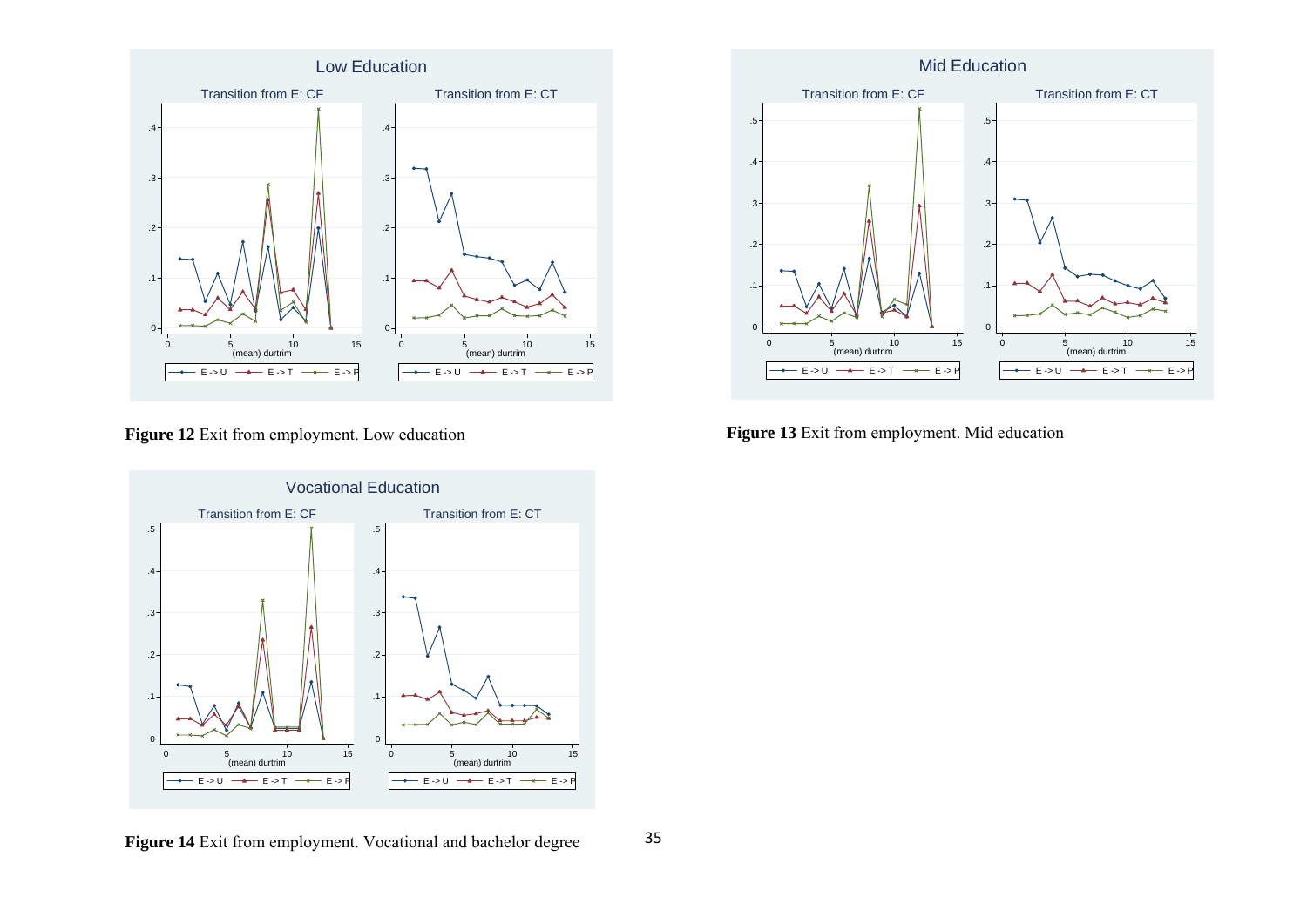

**Figure 15** Exit from unemployment. Low education



**Figure 17** Exit from unemployment. Vocational and bachelor degree



**Figure 16** Exit from unemployment. Mid education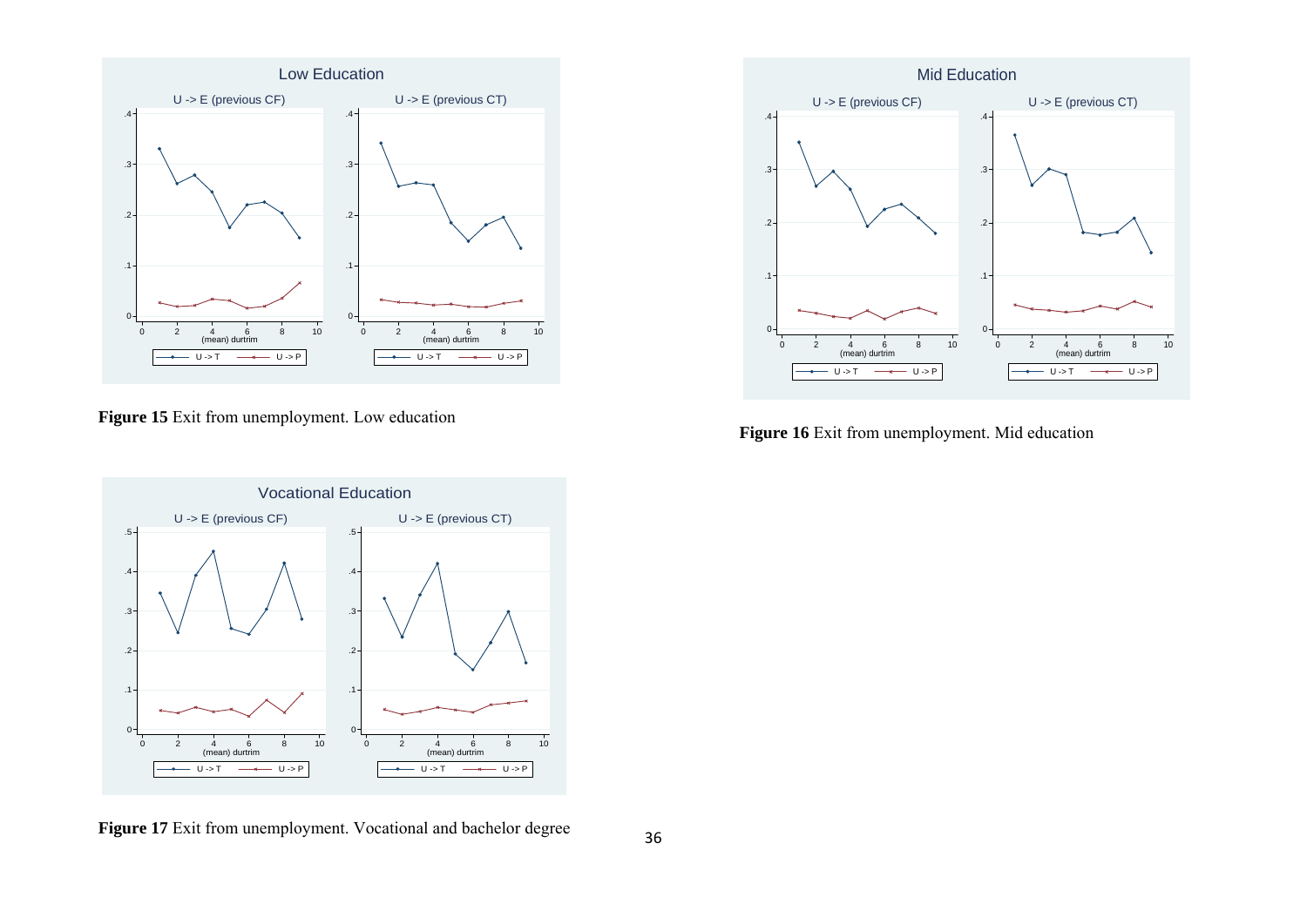# **10. Concluding Remarks**

Training contracts have become a major form of active labour market policy to reduce the unemployment incidence of low educated young workers and to enhance their chances of entering into a regular work. If training contracts are not a stepping stone, then the problem becomes evident because there is a proportion of the population that, given they low educational attainment level, will have strong difficulties to have a stable labour market career. Available evidence about whether these contracts are a stepping stone to a permanent employment are not common since the empirical literature has mostly focused on the role of temporary contracts of any kind as a device to favour future regular employment. However, training contracts are not the typical temporary contract since benefited workers may acquire formal education and training during the life of the contract. Hence, they deserve special attention.

For testing the stepping-stone hypothesis, we analyse a sample of low educated young employees (16-30 years old) for the period 2000-2012, obtained from Spanish administrative Social Security records, and apply a mixed proportional hazards rate model with multiple states –employment and unemployment– facing multiple competing risks, and controlling for the presence of unobserved heterogeneity.

The results obtained show that 30% of young people hired at least for two years under this contract find a permanent job immediately after the training contract (without any unemployment period in between). This rate increases almost to 50% for those who complete the full duration of the contract, which shows the importance of the *treatment* duration on the job-to-job rate for those hired under this type of contract. Hence, it seems that in Spain, some firms make use of this type of contract as a signalling device—once trained and qualified, these employees are reintroduced into their production process.

However, it is not clear the presence of a stepping-stone effect, since the treatment effect is reflected in the reemployment rates (directly from the Training contract to another Temporary contract, and especially, to a Permanent job), but this effect seems to disappear once treatment has ended (i.e. once the Training contract has concluded). That is, if throughout the duration of the Training contract the worker fails, and hence, he does not get a new job before the end of contract; once the treatment is finished, and he goes into an unemployment episode, the probability of finding a job will be practically the same for anyone who has not previously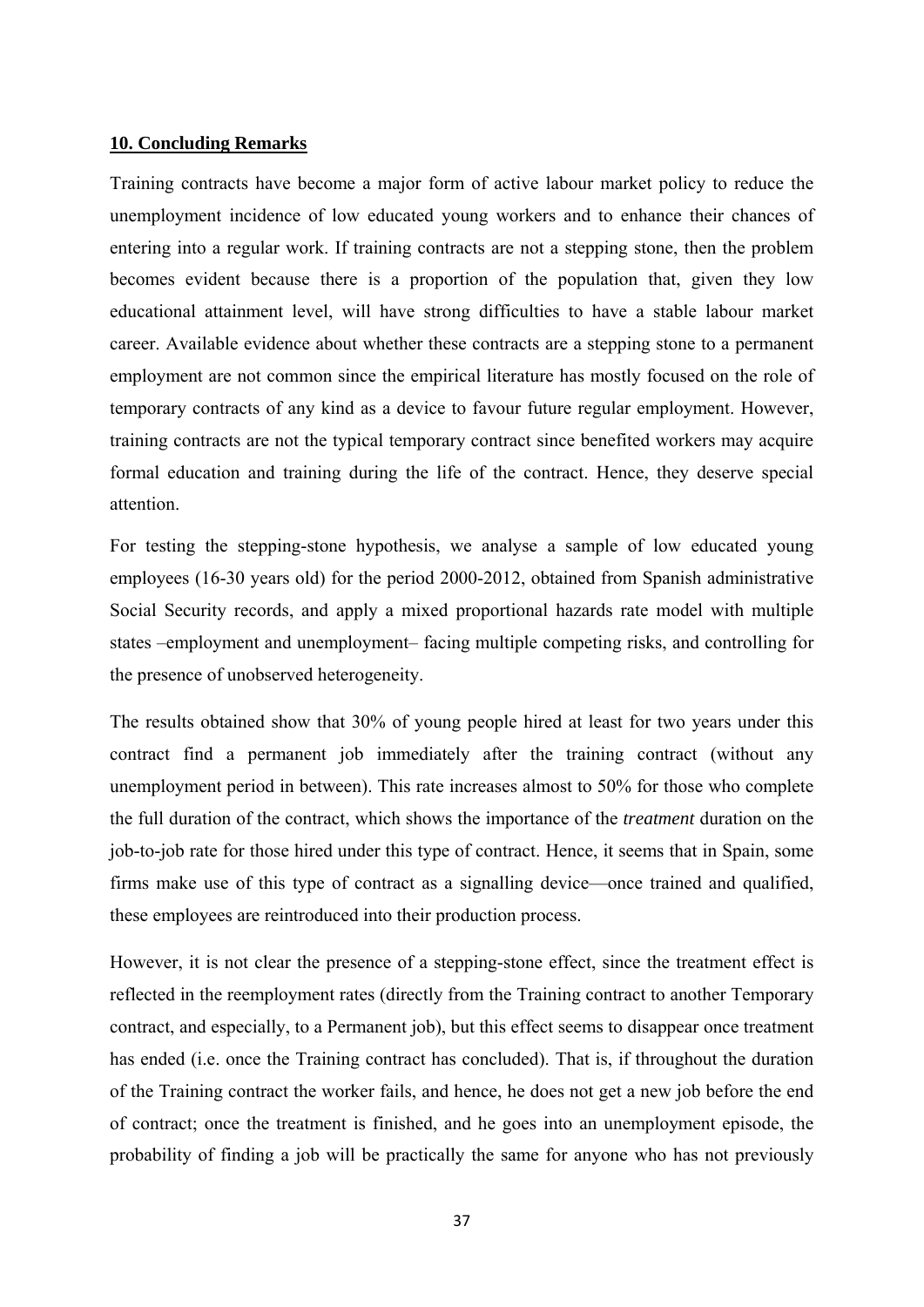received the treatment. Therefore, according to the results obtained, we can argue that Training contract has a positive effect on employment rates immediately after receiving the treatment, but we cannot conclude that Training contract involve a stepping-stone effect in working career of individuals treated.

# **References**

Abbring, Jaap H. and Gerard J. Van den Berg, (2003): "The nonparametric identification of treatment effects in duration models", *Econometrica*, Vol. 71, No. 5, 1491-1517.

García-Pérez, J.I. and Muñoz-Bullón, F. (2011): "Transitions into Permanent Employment in Spain: An Empirical Analysis for Young Workers", *The British Journal of Industrial Relations*, Vol 49(1), pp. 103-143.

Gould, W., Pitblado, J. and Sribney, W. (2006), *Maximum Likelihood Estimation with Stata*, Third Edition, Stata Press.

Heckman, J. J. and Singer, B. (1984): "A Method for Minimizing the Impact of the Distributional Assumptions in Econometric Models for Duration Data", *Econometrica*, Vol. 52, pp. 271–320.

Heckman, J.J. and B.E. Honoré (1989): "The identifiability of the competing risk models", *Biometrika*, 76, 325-330.

Honoré, B.E. (1993): "Identification results for duration models with multiple spells", *Review of Economic Studies*, 60, 241-246.

Kaplan, E.L. and Meier, P. (1958): "Nonparametric estimation from incomplete observations", Journal of the American Statistical Association, 53, pp. 457-481.

Lancaster, T. (1990), *The econometric analysis of transition data*, Cambridge University Press, Cambridge.

Marloes de Graaf-Zijl, Gerard J. van den Berg, Arjan Heyma (2011): "Stepping stones for the unemployed: the effect of temporary jobs on the duration until (regular) work", *Journal of Population Economics*, 24:107–139.

Rebollo, Yolanda (2011): "Landing a permanent contract in Spain: Do job interruptions and employer diversification matter?", *The Manchester School*, Vol. 79, No. 6, pp. 1197-1236.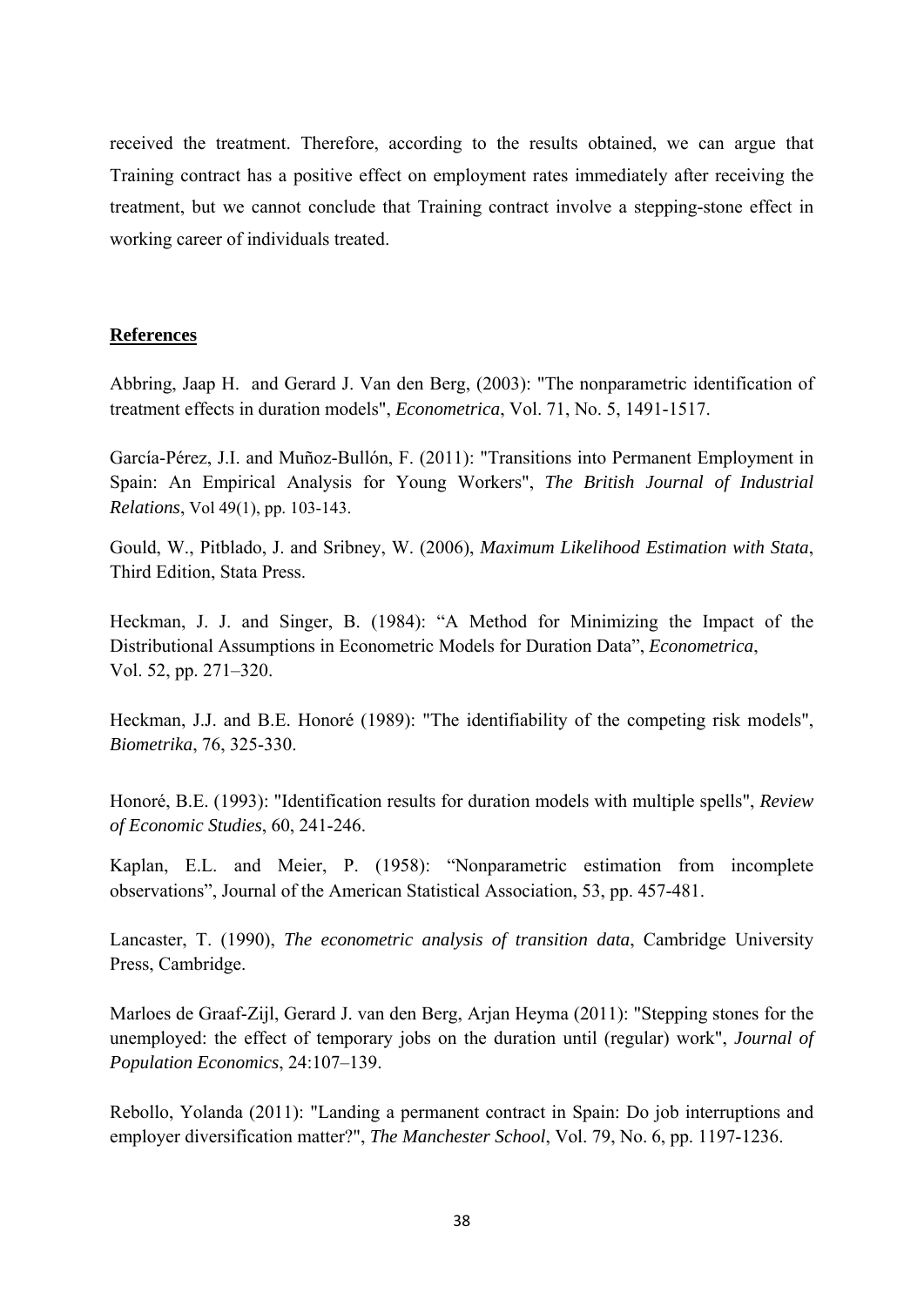Van den Berg, G.J. (1999): "Duration models: specification, identification and multiple durations", in J.J. Heckman and E. Leamer (eds.), Handbook of Econometrics, Volume V, North-Holland, Amsterdam.

Wooldridge, J. (2005): "Simple solutions to the initial conditions problem for dynamic, nonlinear panel data models with unobserved heterogeneity", Journal of Applied Econometrics 20(1): 39-54.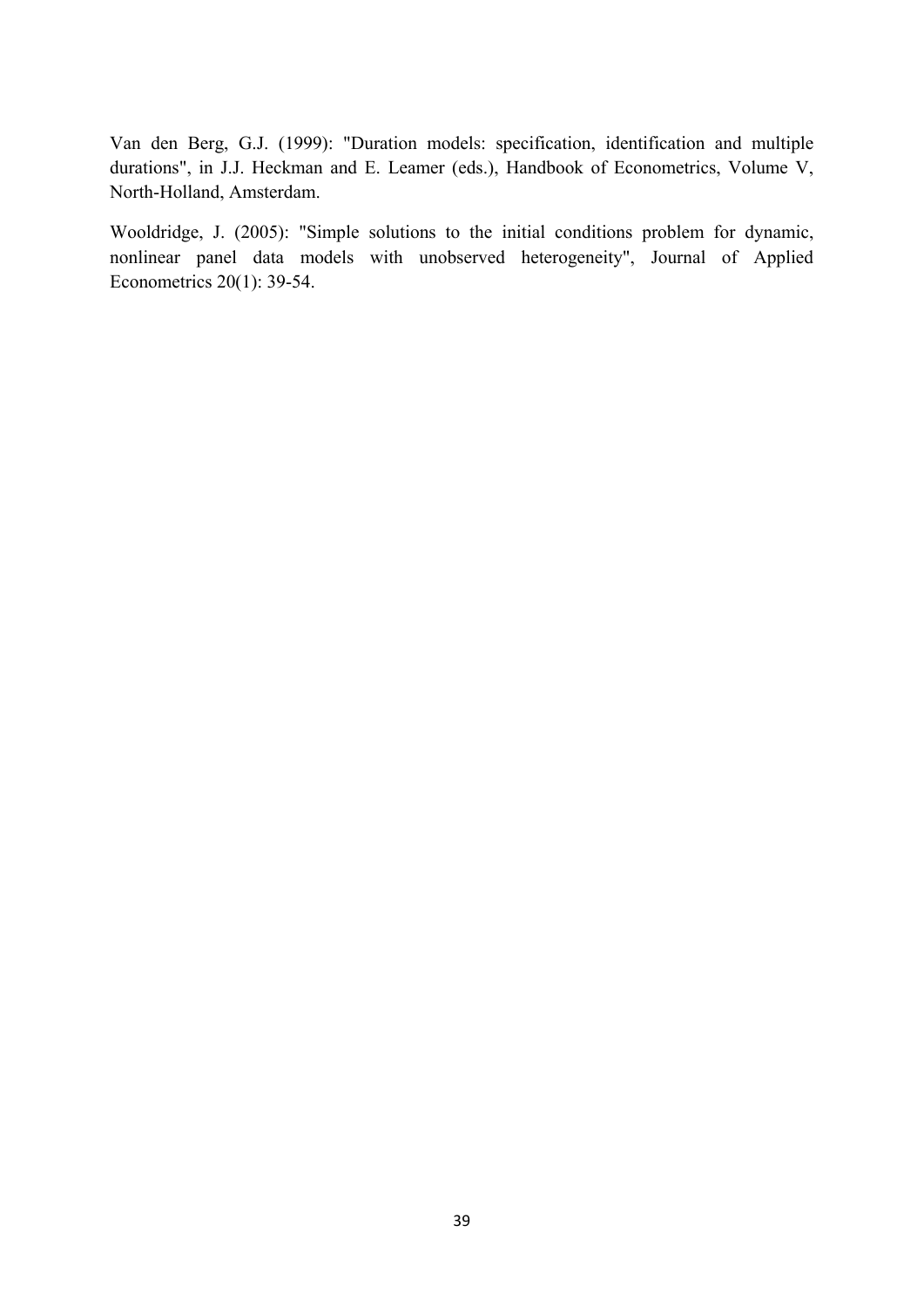# **Results Appendix**

|                   |                   | CF-mean hazard-   |                   | CT-mean hazard-   |                   |                   |  |
|-------------------|-------------------|-------------------|-------------------|-------------------|-------------------|-------------------|--|
| Duration of spell |                   |                   |                   |                   |                   |                   |  |
| (in quarters)     | $E \Rightarrow U$ | $E \Rightarrow T$ | $E \Rightarrow P$ | $E \Rightarrow U$ | $E \Rightarrow T$ | $E \Rightarrow P$ |  |
| 1                 | 14,26%            | 4,50%             | 0,71%             | 32,31%            | 10,05%            | 2,59%             |  |
| $\overline{2}$    | 14,26%            | 4,50%             | 0,71%             | 32,31%            | 10,05%            | 2,59%             |  |
| 3                 | 4,80%             | 3,17%             | 0,63%             | 20,33%            | 8,71%             | 3,07%             |  |
| $\overline{4}$    | 10,24%            | 6,85%             | 2,31%             | 26,42%            | 11,87%            | 5,31%             |  |
| 5                 | 4,04%             | 3,86%             | 1,19%             | 13,98%            | 6,28%             | 2,80%             |  |
| 6                 | 14,01%            | 8,11%             | 3,51%             | 12,63%            | 5,87%             | 3,28%             |  |
| 7                 | 2,77%             | 3,39%             | 2,16%             | 12,21%            | 5,29%             | 2,90%             |  |
| 8                 | 14,95%            | 25,48%            | 33,60%            | 13,57%            | 6,51%             | 4,75%             |  |
| 9                 | 3,10%             | 4,41%             | 4,12%             | 9,28%             | 4,78%             | 2,83%             |  |
| 10                | 3,10%             | 4,41%             | 4,12%             | 9,28%             | 4,78%             | 2,83%             |  |
| 11                | 3,10%             | 4,41%             | 4,12%             | 9,28%             | 4,78%             | 2,83%             |  |
| 12                | 15,87%            | 27,17%            | 49,69%            | 11,23%            | 5,91%             | 4,61%             |  |
| 13                | $0,00\%$          | $0,00\%$          | 0,00%             | 7,02%             | 4,68%             | 3,44%             |  |

**Table A1** Predicted mean hazard. Exit from employment

**Table A2** Predicted mean hazard. Exit from unemployment

|                   | CF-mean hazard-   |                   | CT-mean hazard-   |                   |  |  |
|-------------------|-------------------|-------------------|-------------------|-------------------|--|--|
| Duration of spell |                   |                   |                   |                   |  |  |
| (in quarters)     | $U \Rightarrow T$ | $U \Rightarrow P$ | $U \Rightarrow T$ | $U \Rightarrow P$ |  |  |
|                   | 33,74%            | 3,80%             | 34,83%            | 4,25%             |  |  |
| 2                 | 25,49%            | 3,06%             | 25,19%            | 3,35%             |  |  |
| 3                 | 30,21%            | 3,15%             | 29,87%            | 3,38%             |  |  |
| $\overline{4}$    | 29,03%            | 3,23%             | 32,20%            | 3,43%             |  |  |
| 5                 | 19,08%            | 3,87%             | 18,22%            | 3,32%             |  |  |
| 6                 | 21,76%            | 2,15%             | 15,56%            | 3,25%             |  |  |
| 7                 | 23,64%            | 3,73%             | 19,03%            | 3,56%             |  |  |
| 8                 | 24,46%            | 4,07%             | 23,15%            | 4,46%             |  |  |
| 9                 | 18,31%            | 5,53%             | 14,60%            | 4,43%             |  |  |
|                   |                   |                   |                   |                   |  |  |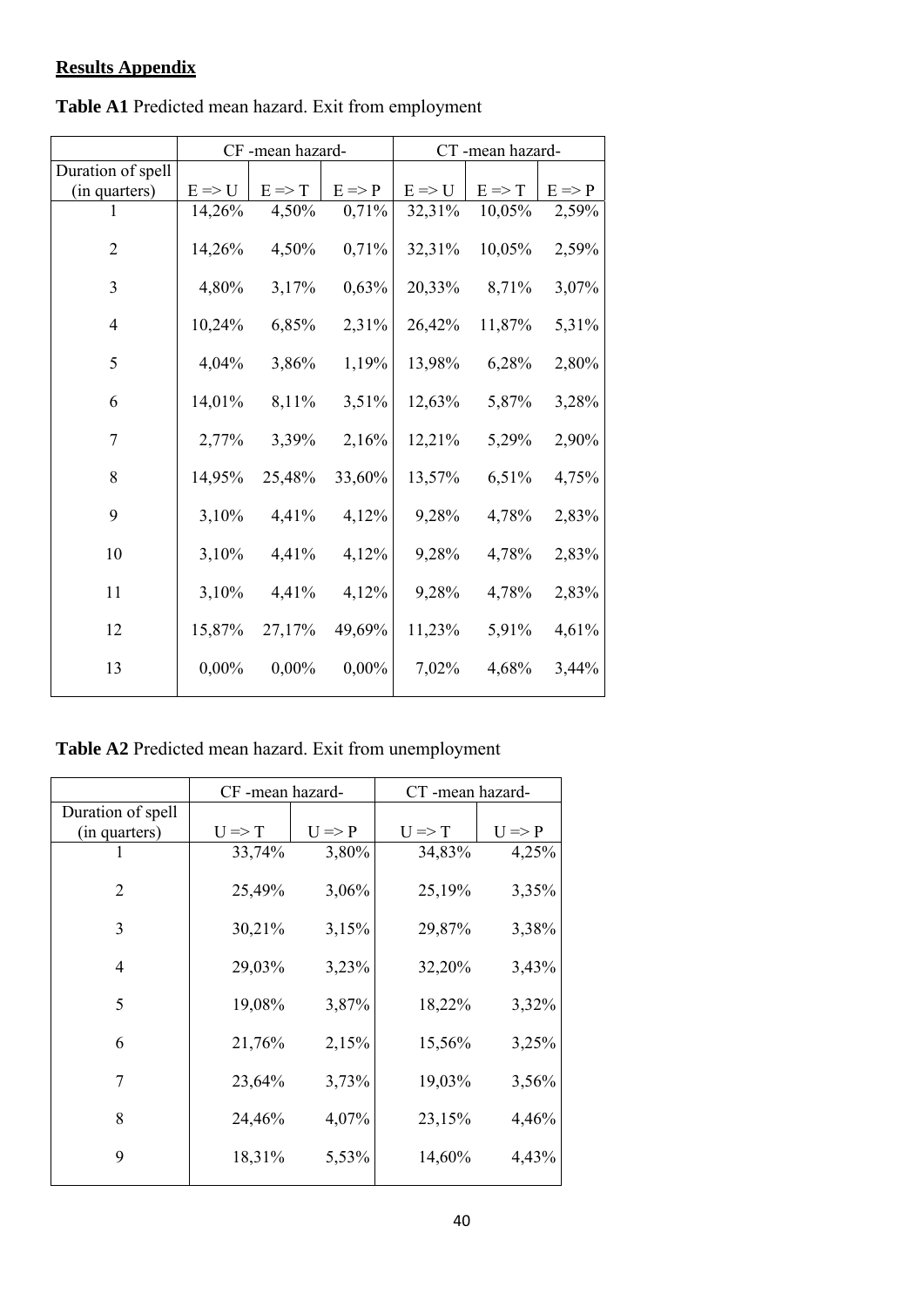|                   | CF-Type I-        |                   |                   | CT-Type I-        |                   |                   | $CF$ -Type II-    |                   |                   | CT-Type II-       |                   |
|-------------------|-------------------|-------------------|-------------------|-------------------|-------------------|-------------------|-------------------|-------------------|-------------------|-------------------|-------------------|
|                   |                   |                   |                   |                   |                   |                   |                   |                   |                   |                   |                   |
| $E \Rightarrow U$ | $E \Rightarrow T$ | $E \Rightarrow P$ | $E \Rightarrow U$ | $E \Rightarrow T$ | $E \Rightarrow P$ | $E \Rightarrow U$ | $E \Rightarrow T$ | $E \Rightarrow P$ | $E \Rightarrow U$ | $E \Rightarrow T$ | $E \Rightarrow P$ |
| 14,27%            | 5,15%             | 0,87%             | 31,84%            | 11,38%            | 3,15%             | 14,24%            | 3,36%             | 0,43%             | 33,13%            | 7,74%             | 1,61%             |
| $14,27\%$         | 5,15%             | 0,87%             | 31,84%            | 11,38%            | 3,15%             | 14,24%            | 3,36%             | 0,43%             | 33,13%            | 7,74%             | 1,61%             |
| 4,82%             | 3,64%             | 0,77%             | 20,08%            | 9,88%             | 3,74%             | 4,77%             | 2,35%             | 0,37%             | 20,76%            | 6,68%             | 1,90%             |
| 10,17%            | 7,80%             | 2,82%             | 25,80%            | 13,35%            | 6,43%             | 10,35%            | 5,19%             | 1,41%             | 27,51%            | 9,30%             | 3,36%             |
| 4,04%             | 4,43%             | 1,47%             | 13,88%            | 7,15%             | 3,43%             | 4,02%             | 2,88%             | 0,72%             | 14,15%            | 4,77%             | 1,72%             |
| 13,85%            | 9,20%             | 4,28%             | 12,53%            | 6,68%             | 4,01%             | 14,29%            | 6,21%             | 2,17%             | 12,79%            | 4,46%             | 2,01%             |
| 2,77%             | 3,88%             | 2,65%             | 12,14%            | 6,03%             | 3,55%             | 2,77%             | 2,54%             | 1,30%             | 12,32%            | 4,00%             | 1,77%             |
| $13,11\%$         | 26,39%            | 38,04%            | 13,41%            | 7,38%             | 5,79%             | 18,16%            | 23,90%            | 25,87%            | 13,86%            | 4,99%             | 2,94%             |
| 3,09%             | $5,02\%$          | 5,04%             | 9,24%             | 5,46%             | 3,47%             | 3,14%             | 3,34%             | 2,51%             | 9,35%             | 3,61%             | 1,72%             |
| 3,09%             | 5,02%             | 5,04%             | 9,24%             | 5,46%             | 3,47%             | 3,14%             | 3,34%             | 2,51%             | 9,35%             | 3,61%             | 1,72%             |
| 3,09%             | 5,02%             | 5,04%             | 9,24%             | 5,46%             | 3,47%             | 3,14%             | 3,34%             | 2,51%             | 9,35%             | 3,61%             | 1,72%             |
| 13,10%            | 26,85%            | 54,13%            | 11,12%            | 6,72%             | 5,62%             | 20,69%            | 27,72%            | 41,97%            | 11,44%            | 4,52%             | 2,84%             |
| $0,00\%$          | $0,00\%$          | $0,00\%$          | 6,99%             | 5,33%             | 4,21%             | $0,00\%$          | $0,00\%$          | $0,00\%$          | 7,09%             | 3,54%             | 2,10%             |
|                   |                   |                   |                   |                   |                   |                   |                   |                   |                   |                   |                   |

**Table A3** Predicted hazard, by type of individual. Exit from employment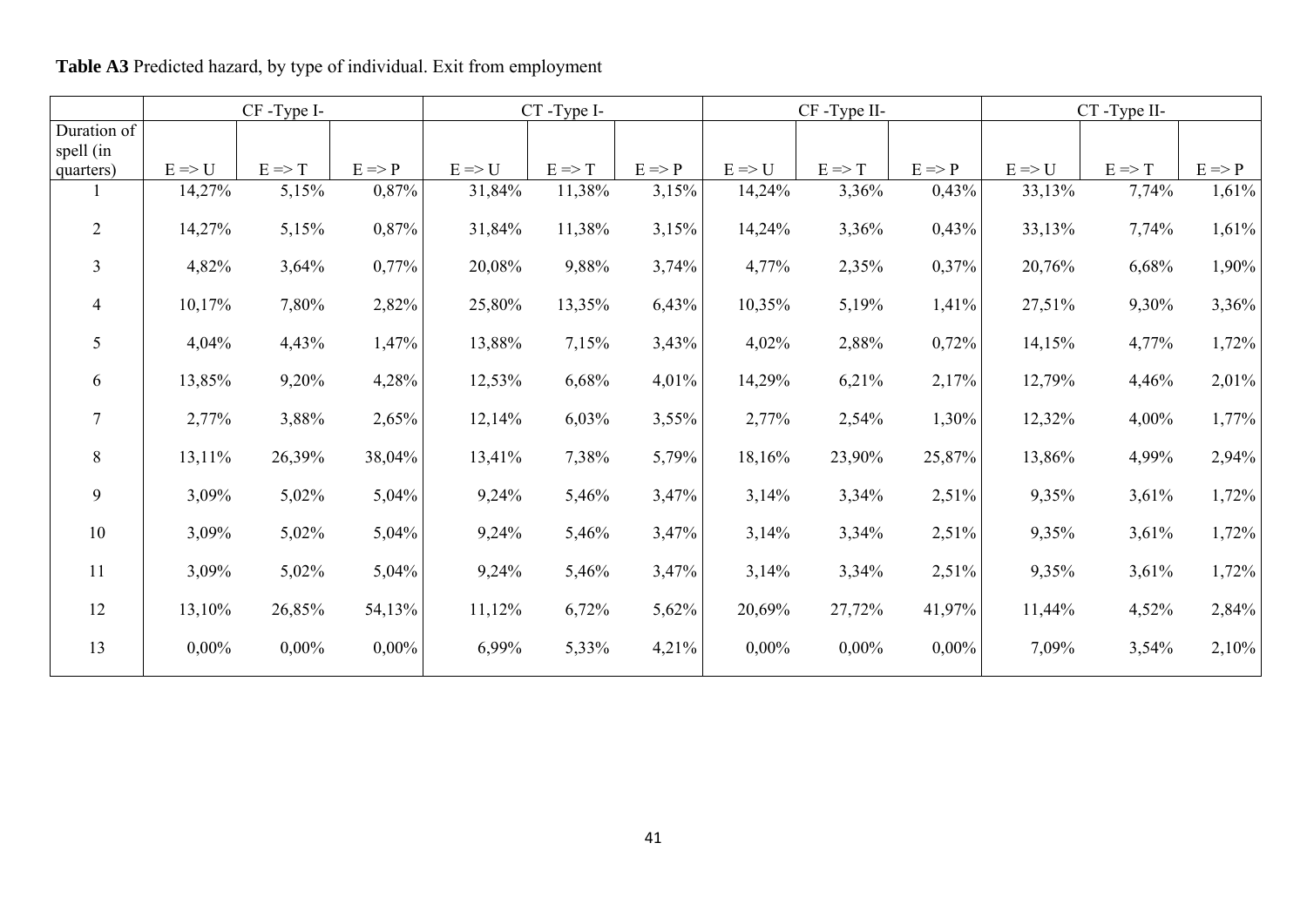|                                    | CF-Type I-        |                   | CT-Type I-        |                   | CF-Type II-       |                   | CT-Type II-       |                   |
|------------------------------------|-------------------|-------------------|-------------------|-------------------|-------------------|-------------------|-------------------|-------------------|
| Duration of spell<br>(in quarters) | $U \Rightarrow T$ | $U \Rightarrow P$ | $U \Rightarrow T$ | $U \Rightarrow P$ | $U \Rightarrow T$ | $U \Rightarrow P$ | $U \Rightarrow T$ | $U \Rightarrow P$ |
|                                    | 37,10%            | 4,82%             | 38,20%            | 5,38%             | 22,89%            | 0,53%             | 23,93%            | 0,60%             |
| $\overline{2}$                     | 28,33%            | 3,89%             | 28,00%            | 4,26%             | 16,30%            | 0,40%             | 16,14%            | 0,43%             |
| 3                                  | 33,40%            | 3,99%             | 33,02%            | 4,28%             | 19,89%            | 0,42%             | 19,69%            | 0,45%             |
| $\overline{4}$                     | 32,14%            | 4,10%             | 35,50%            | 4,34%             | 19,00%            | 0,43%             | 21,54%            | 0,47%             |
| 5                                  | 21,32%            | 4,92%             | 20,40%            | 4,22%             | 11,86%            | 0,48%             | 11,19%            | 0,41%             |
| 6                                  | 24,32%            | 2,73%             | 17,46%            | 4,14%             | 13,46%            | 0,27%             | 9,40%             | 0,39%             |
| 7                                  | 26,29%            | 4,74%             | 21,27%            | 4,53%             | 15,06%            | 0,48%             | 11,78%            | 0,44%             |
| 8                                  | 27,17%            | 5,17%             | 25,72%            | 5,66%             | 15,73%            | 0,53%             | 14,84%            | 0,58%             |
| 9                                  | 20,40%            | 7,02%             | 16,37%            | 5,64%             | 11,54%            | 0,70%             | 8,90%             | 0,54%             |

**Table A4** Predicted hazard, by type of individual. Exit from unemployment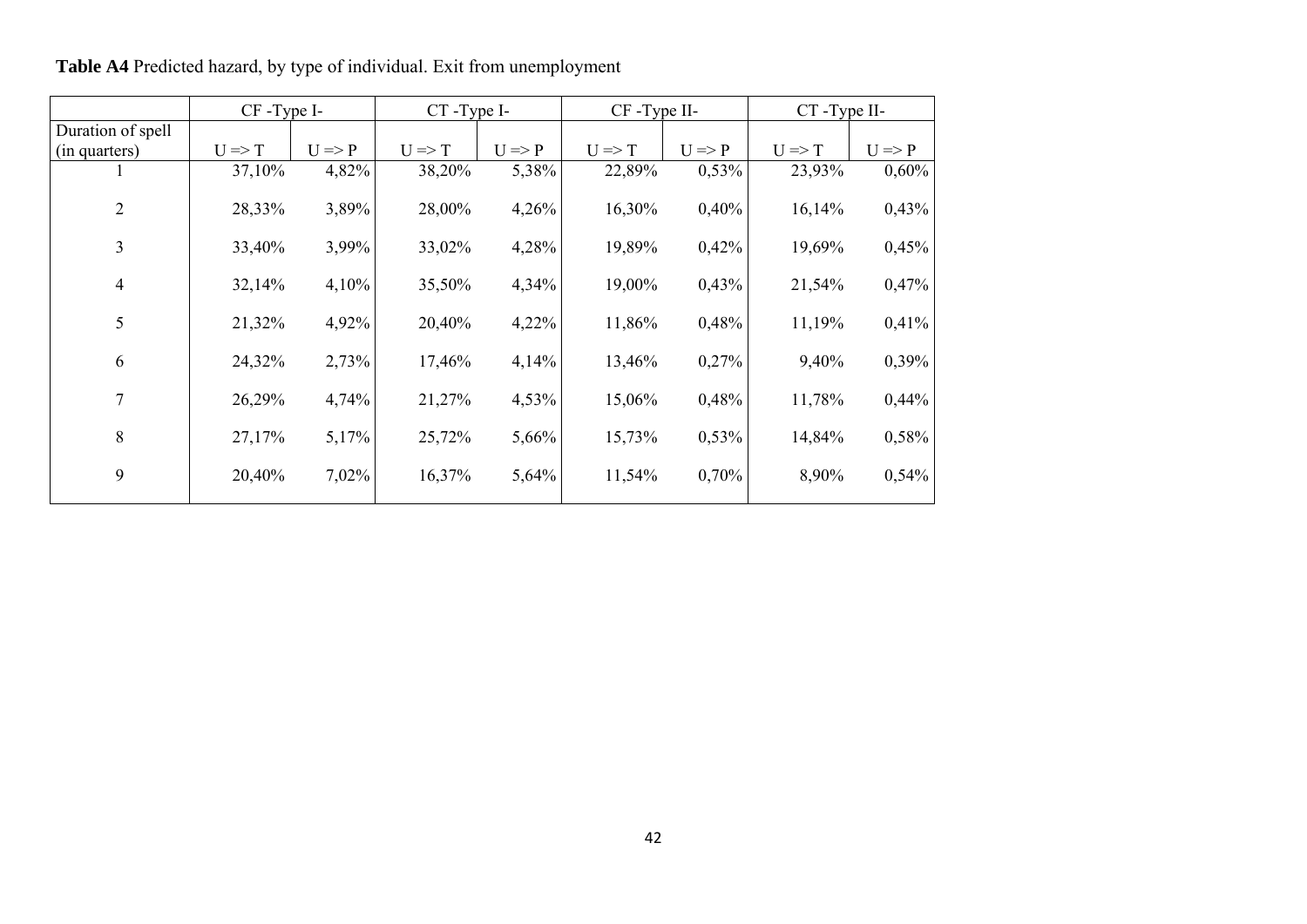

# Figure A5<sup>Predicted mean hazard, by type of individual. Exit from employment</sup>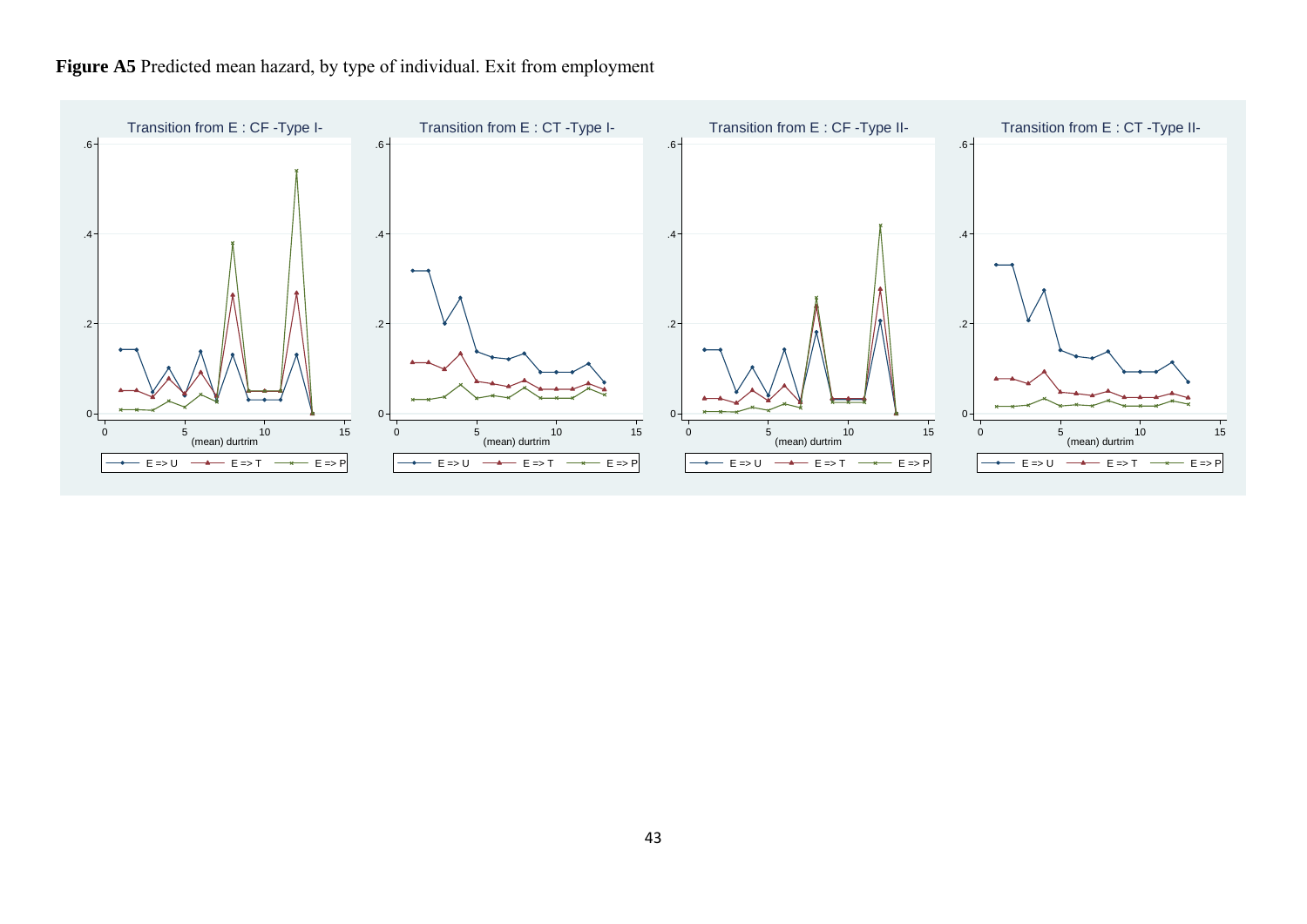

# Figure A6<sup> Predicted mean hazard, by type of individual. Exit from unemployment</sup>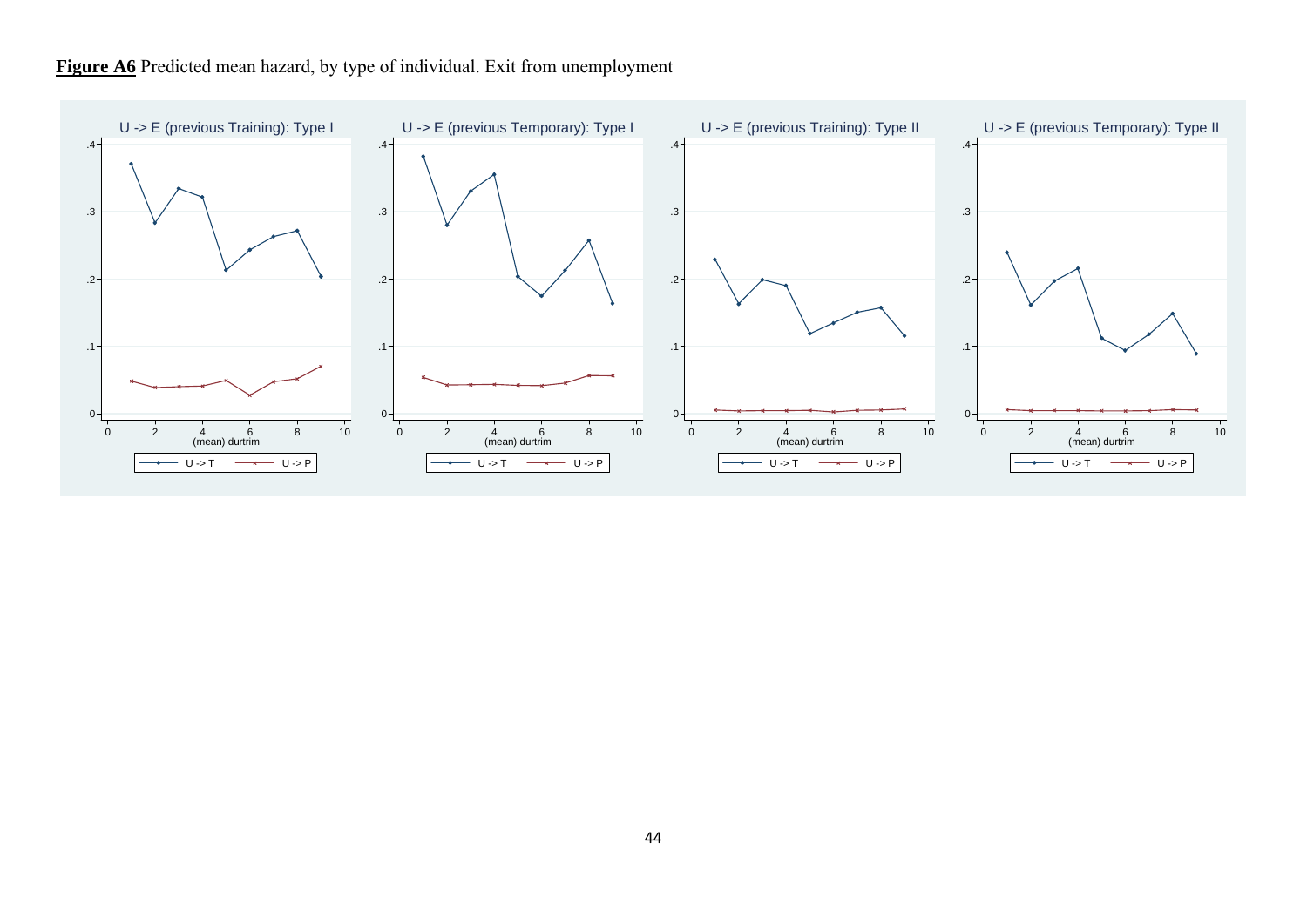|                                           | Training    | Permanent   |
|-------------------------------------------|-------------|-------------|
| <b>Personal characteristics (dummies)</b> |             |             |
| Female (=1)                               | $0.330***$  | $-0.143***$ |
| Age 20-23                                 | $-0.864***$ | $0.280***$  |
| Age 24-30                                 | $-2.576***$ | $0.470***$  |
| Economic Immigrant                        | $-0.682***$ | $0.351***$  |
| <b>Firm characteristics (dummies)</b>     |             |             |
| Public firm                               | 2.390***    | $-3.469***$ |
| Firm size without info.                   | 2.890***    | $-0.241***$ |
| Firm size small (1-2 workers)             | 2.535***    | $0.223***$  |
| <b>Economic sector (dummies)</b>          |             |             |
| Industry or Construction sectors          | 1.063***    | $0.0836*$   |
| <b>Commercial or Hospitality sectors</b>  | $0.783***$  | $0.654***$  |
| <b>Regional dummies</b>                   |             |             |
| Andalucia                                 | 1.038***    | $-0.743***$ |
| Aragon                                    | 0.0346      | $-0.258**$  |
| Asturias                                  | $1.524***$  | $-0.497***$ |
| <b>Baleares</b>                           | 0.0446      | $-0.685***$ |
| Canarias                                  | $-0.0795$   | $-0.306***$ |
| Cantabria                                 | $0.809***$  | $-0.933***$ |
| Castilla La Mancha                        | $0.550***$  | $-0.275***$ |
| Castilla Leon                             | $0.413***$  | $-0.460***$ |
| Valencia                                  | $0.428***$  | $-0.325***$ |
| Extremadura                               | 1.284***    | $-0.499***$ |
| Galicia                                   | 1.512***    | $-0.590***$ |
| Madrid                                    | 0.756***    | 0.0994*     |
| Murcia                                    | $0.643***$  | 0.0421      |
| Navarra                                   | $0.373***$  | $-0.470***$ |
| Pais Vasco                                | $0.464***$  | $-0.409***$ |
| Observations                              | 49,484      |             |

# **Table A7** Initial conditions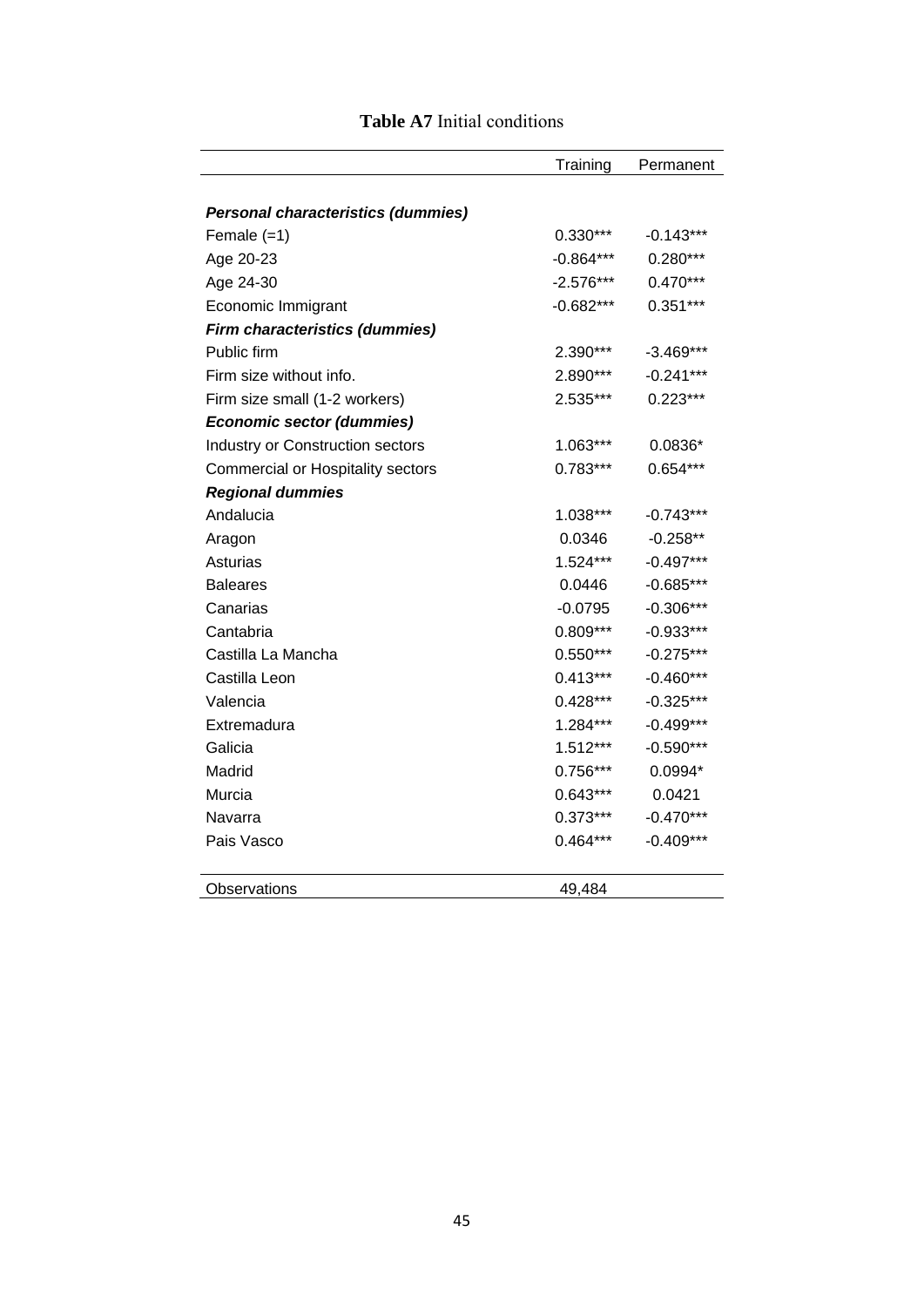# **Table A8** Exit from employment

| Worker currently employed under a Training contract |                   |                   | Worker currently employed under a Temporary contract |                                                            |                   |                   |                   |                |             |
|-----------------------------------------------------|-------------------|-------------------|------------------------------------------------------|------------------------------------------------------------|-------------------|-------------------|-------------------|----------------|-------------|
|                                                     | $E \Rightarrow U$ | $E \Rightarrow T$ | $E \Rightarrow P$                                    |                                                            | $E \Rightarrow U$ | $E \Rightarrow T$ | $E \Rightarrow P$ |                |             |
|                                                     |                   |                   |                                                      |                                                            |                   |                   |                   |                |             |
| <b>Baseline hazard</b>                              |                   |                   |                                                      | <b>Baseline hazard</b>                                     |                   |                   |                   |                |             |
| Quarter 3                                           | $-1.215***$       | $-0.476***$       | $-0.250**$                                           | Quarter 3                                                  | $-0.673***$       | $-0.353***$       | $-0.0395$         | $\eta_1^U$     | $-0.786***$ |
| Quarter 4                                           | $-0.332***$       | $0.422***$        | $1.184***$                                           | Quarter 4                                                  | $-0.225***$       | $0.145***$        | $0.699***$        |                | (0.0209)    |
| Quarter <sub>5</sub>                                | $-1.383***$       | $-0.273***$       | $0.402***$                                           | Quarter 5                                                  | $-1.172***$       | $-0.806***$       | $-0.257***$       | $\eta_2^U$     | $-1.546***$ |
| Quarter 6                                           | 0.0625            | $0.672***$        | 1.687***                                             | Quarter 6                                                  | $-1.291***$       | $-0.891***$       | $-0.118**$        |                | (0.0365)    |
| Quarter 7                                           | $-1.767***$       | $-0.411***$       | 0.985***                                             | Quarter 7                                                  | $-1.342***$       | $-1.013***$       | $-0.258***$       | $\eta_1^E$     | $-0.113***$ |
| Quarter 8                                           | $1.182***$        | 2.900***          | 5.045***                                             | Quarter 8                                                  | $-1.179***$       | $-0.747***$       | $0.295***$        |                | (0.0230)    |
| Quarters 9-11                                       | $-1.617***$       | $-0.111$          | $1.671***$                                           | Quarters 9-11                                              | $-1.659***$       | $-1.157***$       | $-0.326***$       | $\eta^E_2$     | $-0.143***$ |
| Quarter 12                                          | 2.516***          | 4.252***          | 6.732***                                             | Quarter 12                                                 | $-1.408***$       | $-0.883***$       | $0.224**$         |                | (0.0308)    |
|                                                     |                   |                   |                                                      | Quarter 13                                                 | $-1.959***$       | $-1.199***$       | $-0.153$          | $k^{UP}$       | 3.282***    |
| <b>Current spell</b>                                |                   |                   |                                                      | <b>Current spell</b>                                       |                   |                   |                   |                | (0.113)     |
| Training contract $(=1)$                            | $-1.597***$       | $-1.659***$       | $-2.471***$                                          | Part time job $(=1)$                                       | $-0.00211$        | $0.0823***$       | 0.000104          | $k^{ET}$       | 15.06***    |
| Past labour experience                              |                   |                   |                                                      | Past labour experience                                     |                   |                   |                   |                | (2.811)     |
| Previous Training contract/s (=1)                   | $-0.0145$         | $0.542***$        | $0.730***$                                           | Previous Training contract/s (=1)                          | $-0.178***$       | $0.114***$        | 0.0468            | $k^{EP}$       | 24.53***    |
| <b>Previous Temporary</b><br>contracts (number)     | $-0.101***$       | $0.202***$        | $0.151***$                                           | <b>Previous Temporary</b><br>contracts (number)            | $-0.0391***$      | $0.134***$        | $0.0191**$        |                | (4.596)     |
| Previous unemployment<br>spells (number)            | $0.189***$        | $-0.0312$         | $-0.0632$                                            | Previous unemployment<br>spells (number)                   | $0.0864***$       | $-0.0676***$      | $-0.0330***$      | $k^F$          | 29.44***    |
|                                                     |                   |                   |                                                      | Comes from an unemployment<br>spell $(=1)$                 | $0.168***$        | $-0.0380***$      | $-0.0763***$      |                | (5.555)     |
|                                                     |                   |                   |                                                      | Comes from a Training contract                             |                   |                   |                   |                |             |
|                                                     |                   |                   |                                                      | $(1-3$ quarters) $(=1)$<br>Comes from a Training contract  | $-0.382***$       | $-0.188***$       | $-0.282***$       | $k^P$          | 16.08***    |
|                                                     |                   |                   |                                                      | $(4-6$ quarters) $(=1)$                                    | $-0.502***$       | $-0.231***$       | $-0.0831$         |                | (2.784)     |
|                                                     |                   |                   |                                                      | Comes from a Training contract<br>$(7-12$ quarters) $(=1)$ | $-0.815***$       | $-0.527***$       | $-0.0218$         | $p_1$          | $1.734**$   |
| <b>Personal characteristics</b>                     |                   |                   |                                                      | <b>Personal characteristics</b>                            |                   |                   |                   |                | (0.766)     |
| Female $(=1)$                                       | $0.168***$        | $-0.0591$         | $-0.000228$                                          | Female $(=1)$                                              | $0.119***$        | $-0.0102$         | $0.0971***$       | p <sub>2</sub> | $1.182***$  |
| Current Age - 16                                    | $-0.169***$       | $-0.0497**$       | $0.0860***$                                          | Current Age - 16                                           | $-0.172***$       | $-0.0179***$      | $0.0621***$       |                | (0.183)     |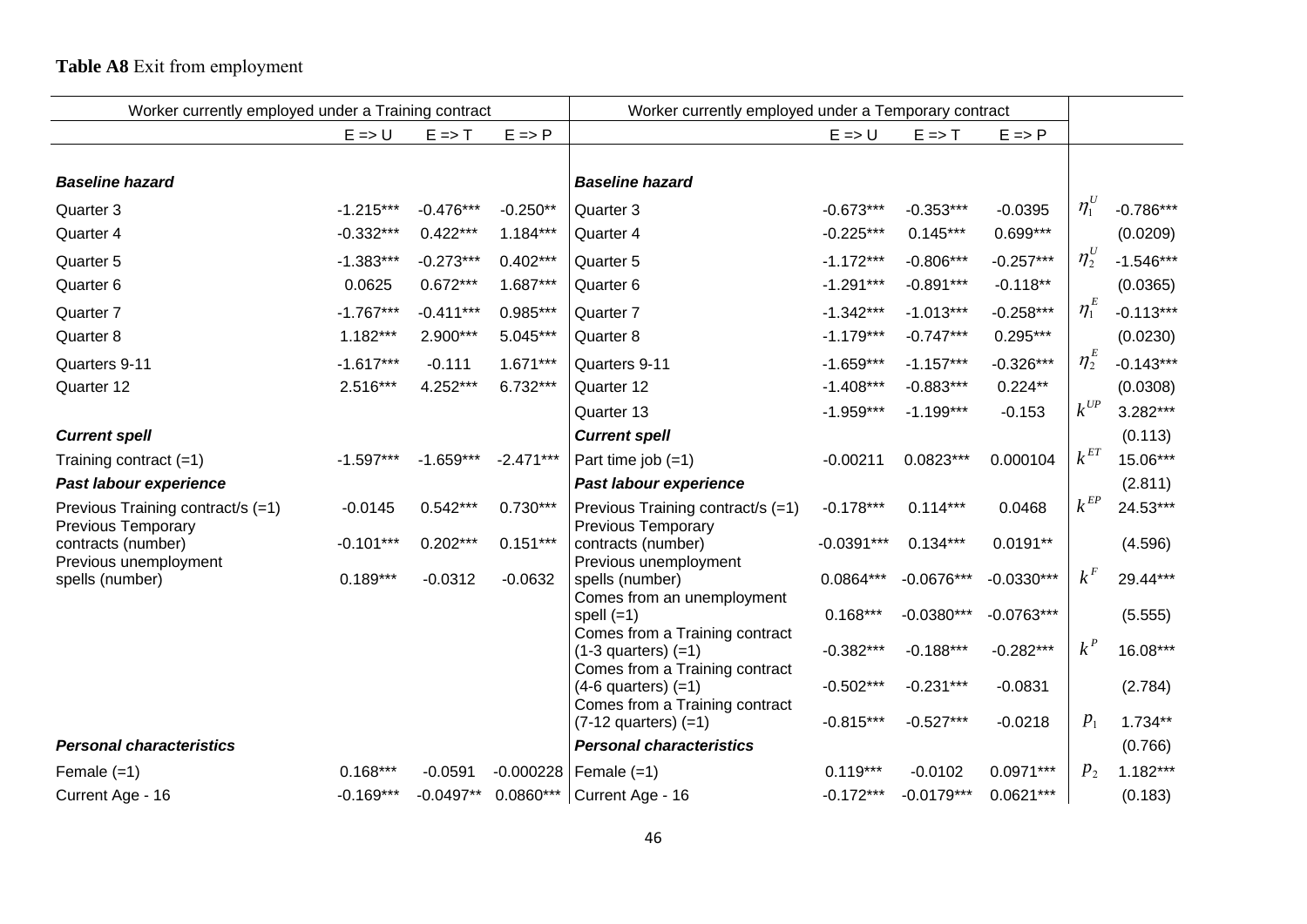| (Current Age - 16)^2                                                    | 0.00627***             | $-0.00243$  | $-0.0121***$ | (Current Age - 16)^2                                                            | 0.00696***   | $-0.000458$  | $-0.00416***$ | $p_3$ | 0.567   |
|-------------------------------------------------------------------------|------------------------|-------------|--------------|---------------------------------------------------------------------------------|--------------|--------------|---------------|-------|---------|
| Economic Immigrant                                                      | $-0.0168$              | 0.155       | $0.276**$    | Economic Immigrant                                                              | $-0.00213$   | $0.239***$   | $-0.0539$     |       | (0.807) |
| Low Education $(=1)$                                                    | $-0.0140$              | 0.0181      | 0.0858       | Low Education $(=1)$                                                            | $0.0230**$   | $0.0438***$  | $0.143***$    |       |         |
| Vocational Training (Low degree) (=1)                                   | $0.144***$             | $0.151**$   | $0.292***$   | <b>Vocational Training</b><br>$(Low degree) (=1)$<br><b>Vocational Training</b> | $0.0593***$  | $0.0584**$   | $0.294***$    |       |         |
| Vocational Training (High degree) (=1)                                  | $0.415***$             | $0.245***$  | $0.335***$   | (High degree) (=1)                                                              | $0.200***$   | $0.0687***$  | $0.309***$    |       |         |
| Bachelor Degree (=1)                                                    | $0.501***$             | $-0.0302$   | $0.278**$    | Bachelor Degree (=1)                                                            | $0.279***$   | $0.0622***$  | $0.267***$    |       |         |
| <b>Economic cycle</b><br>Quarterly employment<br>growth rate (Q.e.g.r.) | $-0.00764**$ 0.0706*** |             | $0.0772***$  | <b>Economic cycle</b><br>Quarterly employment<br>growth rate (Q.e.g.r.)         | 0.00594***   | $0.0789***$  | $0.0793***$   |       |         |
| <b>Other control dummies</b>                                            |                        |             |              | <b>Other control dummies</b>                                                    |              |              |               |       |         |
| Industry or Construction sectors                                        | $0.501***$             | $0.614***$  | $0.600***$   | Industry or Construction sectors                                                | $0.0911***$  | $-0.0490***$ | $-0.203***$   |       |         |
| Commercial or Hospitality sectors                                       | $0.701***$             | $0.650***$  | $0.968***$   | <b>Commercial or Hospitality sectors</b>                                        | $0.254***$   | $0.0788***$  | $0.384***$    |       |         |
| Firm size without info.                                                 | $0.578***$             | $0.742***$  | $1.161***$   | Firm size without info.                                                         | $0.259***$   | $0.413***$   | $0.0812***$   |       |         |
| Firm size small (1-2 workers)                                           | $-0.570***$            | $-0.312***$ | $0.334***$   | Firm size small (1-2 workers)                                                   | $0.150***$   | 0.0298       | 0.0366        |       |         |
| <b>Regional dummies</b>                                                 |                        |             |              | <b>Regional dummies</b>                                                         |              |              |               |       |         |
| Andalucia                                                               | 0.0487                 | $-0.0520$   | $-0.986***$  | Andalucia                                                                       | $-0.140***$  | $-0.192***$  | $-0.743***$   |       |         |
| Aragon                                                                  | 0.139                  | 0.0329      | 7.64e-05     | Aragon                                                                          | $-0.126***$  | $-0.101**$   | $-0.201***$   |       |         |
| Asturias                                                                | $0.129*$               | 0.0747      | $-0.483***$  | Asturias                                                                        | $-0.203***$  | $-0.289***$  | $-0.584***$   |       |         |
| <b>Baleares</b>                                                         | $0.217**$              | 0.168       | $0.316*$     | <b>Baleares</b>                                                                 | $0.0699***$  | $-0.122***$  | $-0.541***$   |       |         |
| Canarias                                                                | $0.245***$             | $-0.0495$   | $-0.554***$  | Canarias                                                                        | $-0.0529**$  | $-0.128***$  | $-0.574***$   |       |         |
| Cantabria                                                               | $0.308***$             | 0.0321      | $-0.830***$  | Cantabria                                                                       | $-0.153***$  | $-0.108**$   | $-0.503***$   |       |         |
| Castilla La Mancha                                                      | $-0.126**$             | 0.00990     | $-0.370***$  | Castilla La Mancha                                                              | $-0.130***$  | $-0.126***$  | $-0.294***$   |       |         |
| Castilla Leon                                                           | $0.133**$              | 0.0807      | $-0.229**$   | Castilla Leon                                                                   | $-0.135***$  | $-0.187***$  | $-0.395***$   |       |         |
| Valencia                                                                | $-0.0654$              | $-0.130*$   | $-0.522***$  | Valencia                                                                        | $-0.0812***$ | $-0.0859***$ | $-0.307***$   |       |         |
| Extremadura                                                             | $-0.00296$             | $-0.153$    | $-0.896***$  | Extremadura                                                                     | $-0.212***$  | $-0.483***$  | $-1.026***$   |       |         |
| Galicia                                                                 | $0.217***$             | $0.182***$  | $-0.600***$  | Galicia                                                                         | $-0.251***$  | $-0.220***$  | $-0.578***$   |       |         |
| Madrid                                                                  | $0.149***$             | $-0.0545$   | $-0.0584$    | Madrid                                                                          | $-0.156***$  | $-0.0670***$ | $-0.210***$   |       |         |
| Murcia                                                                  | $-0.166**$             | $-0.162*$   | $-0.616***$  | Murcia                                                                          | $-0.172***$  | $-0.199***$  | $-0.320***$   |       |         |
| Navarra                                                                 | 0.144                  | 0.103       | $-0.332$     | Navarra                                                                         | $-0.141***$  | $-0.103*$    | $-0.361***$   |       |         |
| Pais Vasco                                                              | $0.179**$              | 0.0813      | $-0.00776$   | Pais Vasco                                                                      | $-0.175***$  | $-0.121***$  | $-0.520***$   |       |         |
| Observations                                                            | 716,138                |             |              |                                                                                 |              |              |               |       |         |
| Log-likelihood                                                          | $-612263$              |             |              |                                                                                 |              |              |               |       |         |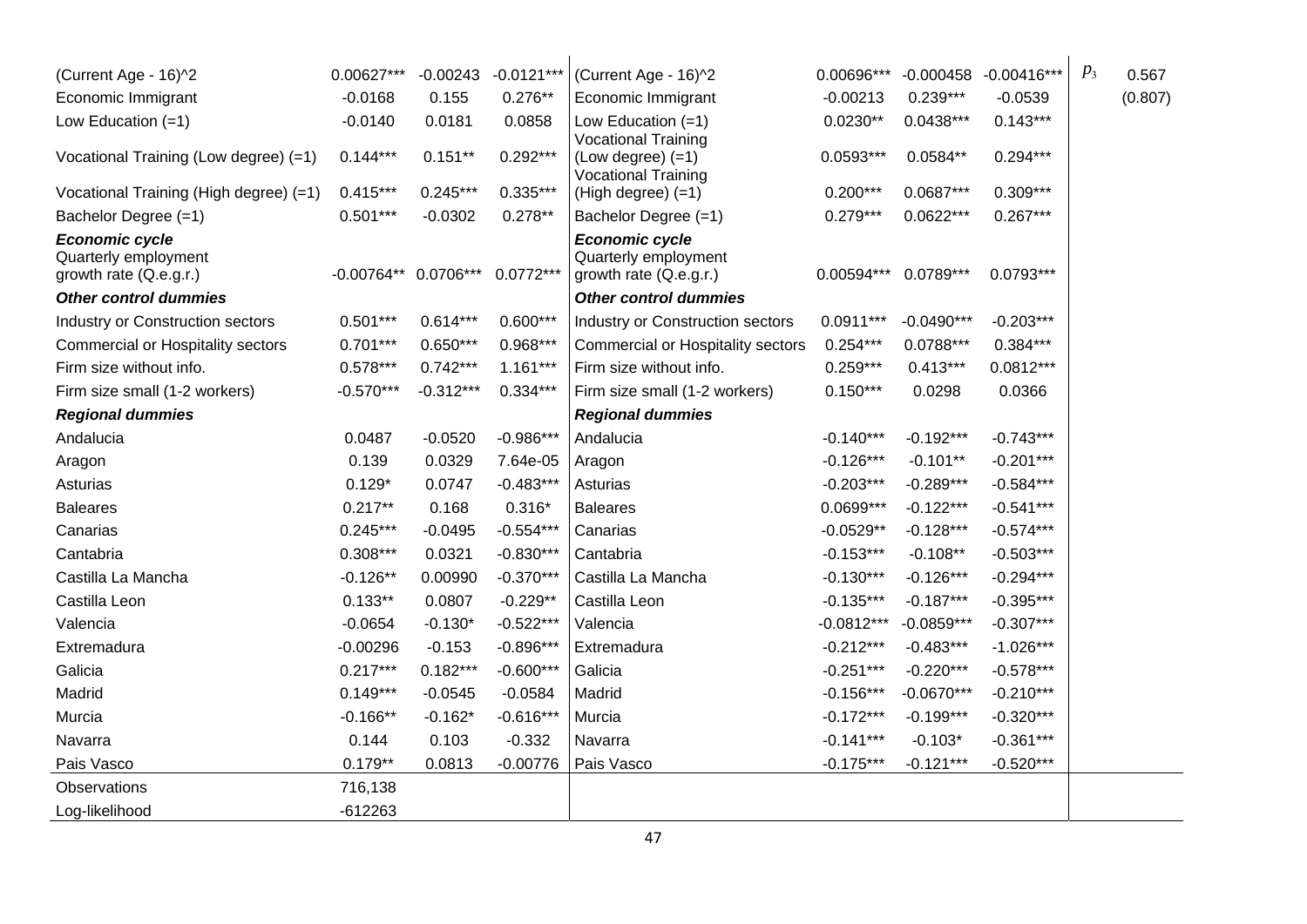# **Table A9** Exit from unemployment

| Unemployed worker has just been employed under a Training<br>contract |                   | Unemployed worker has just been employed under a Temporary<br>contract |                                                       |                             |                          |                                       |                     |
|-----------------------------------------------------------------------|-------------------|------------------------------------------------------------------------|-------------------------------------------------------|-----------------------------|--------------------------|---------------------------------------|---------------------|
|                                                                       | $U \Rightarrow T$ | $U \Rightarrow P$                                                      |                                                       | $U \Rightarrow T$           | $U \Rightarrow P$        |                                       |                     |
|                                                                       |                   |                                                                        |                                                       |                             |                          |                                       |                     |
| <b>Baseline hazard</b>                                                |                   |                                                                        | <b>Baseline hazard</b>                                |                             |                          |                                       |                     |
| Quarter 2                                                             | $-0.424***$       | $-0.369***$                                                            | Quarter 2                                             | $-0.494***$                 | $-0.418***$              | $\eta_1^U$                            | $-0.786***$         |
| Quarter 3                                                             | $-0.180***$       | $-0.263**$                                                             | Quarter 3                                             | $-0.252***$                 | $-0.334***$              |                                       | (0.0209)            |
| Quarter 4                                                             | $-0.237***$       | $-0.254*$                                                              | Quarter 4                                             | $-0.138***$                 | $-0.279***$              | $\eta^{\scriptscriptstyle U}_2$       | $-1.546***$         |
| Quarter 5                                                             | $-0.793***$       | $-0.217$                                                               | Quarter 5                                             | $-0.918***$                 | $-0.535***$              |                                       | (0.0365)            |
| Quarter 6                                                             | $-0.650***$       | $-0.795***$                                                            | Quarter 6                                             | $-1.112***$                 | $-0.593***$              | $\eta_1^E$                            | $-0.113***$         |
| Quarter 7                                                             | $-0.516***$       | $-0.189$                                                               | Quarter 7                                             | $-0.860***$                 | $-0.447***$              |                                       | (0.0230)            |
| Quarter 8                                                             | $-0.464***$       | $-0.0830$                                                              | Quarter 8                                             | $-0.591***$                 | $-0.146$                 | $\eta^{\scriptscriptstyle E}_2$       | $-0.143***$         |
| Quarter 9                                                             | $-0.821***$       | 0.153                                                                  | Quarter 9                                             | $-1.172***$                 | $-0.278**$               |                                       | (0.0308)            |
| <b>Current spell</b>                                                  |                   |                                                                        | <b>Current spell</b>                                  |                             |                          | $k^{\mathrm{\scriptscriptstyle{UP}}}$ | 3.282***            |
| Unemployment benefits (U.B.)                                          | $-1.350***$       | $-1.782***$                                                            | Unemployment benefits (U.B.)                          | $-0.801***$                 | $-0.717***$              |                                       | (0.113)             |
| Past labour experience                                                |                   |                                                                        | Past labour experience                                |                             |                          | $k^{\emph{ET}}$                       | 15.06***            |
| One just previous<br>Training contract $(=1)$                         | $0.274***$        | $-0.185$                                                               | One previous Training<br>contract $(=1)$              | $0.265***$                  | $0.349***$               |                                       | (2.811)             |
| Two or more previous                                                  |                   |                                                                        | Two or more previous                                  |                             |                          |                                       |                     |
| Training contract/s $(=1)$<br><b>Previous Temporary</b>               | $0.374***$        | $0.465***$                                                             | Training contract/s (=1)<br><b>Previous Temporary</b> | $0.356***$                  | $0.390***$               | $k^{\textit{EP}}$                     | 24.53***            |
| contracts (number)                                                    | $0.305***$        | $0.322***$                                                             | contracts (number)                                    | $0.128***$                  | $0.0624***$              |                                       | (4.596)             |
| Previous unemployment                                                 |                   |                                                                        | Previous unemployment                                 |                             |                          | $k^F$                                 |                     |
| spells (number)                                                       | $-0.186***$       | $-0.277***$                                                            | spells (number)<br>Part time job $(=1)$               | $-0.0909***$<br>$-0.105***$ | $-0.120***$<br>$-0.0137$ |                                       | 29.44***<br>(5.555) |
| <b>Personal characteristics</b>                                       |                   |                                                                        | <b>Personal characteristics</b>                       |                             |                          | $k^P$                                 | 16.08***            |
| Female $(=1)$                                                         | $-0.0655**$       | 0.0126                                                                 | Female $(=1)$                                         | $-0.0343***$                | $-0.0361$                |                                       | (2.784)             |
| Current Age - 16                                                      | $0.0974***$       | $0.372***$                                                             | Current Age - 16                                      | $0.108***$                  | $0.242***$               | $p_{1}$                               | $1.734**$           |
| (Current Age - 16)^2                                                  | $-0.00726***$     | $-0.0241***$                                                           | (Current Age - 16)^2                                  | $-0.00587***$               | $-0.0115***$             |                                       | (0.766)             |
| Economic Immigrant                                                    | 0.146             | $0.394**$                                                              | Economic Immigrant                                    | $0.288***$                  | $0.224***$               | $p_{2}$                               | $1.182***$          |
| Low Education $(=1)$                                                  | $-0.0112$         | 0.0694                                                                 | Low Education $(=1)$                                  | $0.0748***$                 | $0.146***$               |                                       | (0.183)             |
| <b>Vocational Training</b>                                            | $-0.234***$       | 0.0787                                                                 | <b>Vocational Training</b>                            | $0.0569***$                 | $0.237***$               | $p_{3}$                               | 0.567               |
|                                                                       |                   |                                                                        |                                                       |                             |                          |                                       |                     |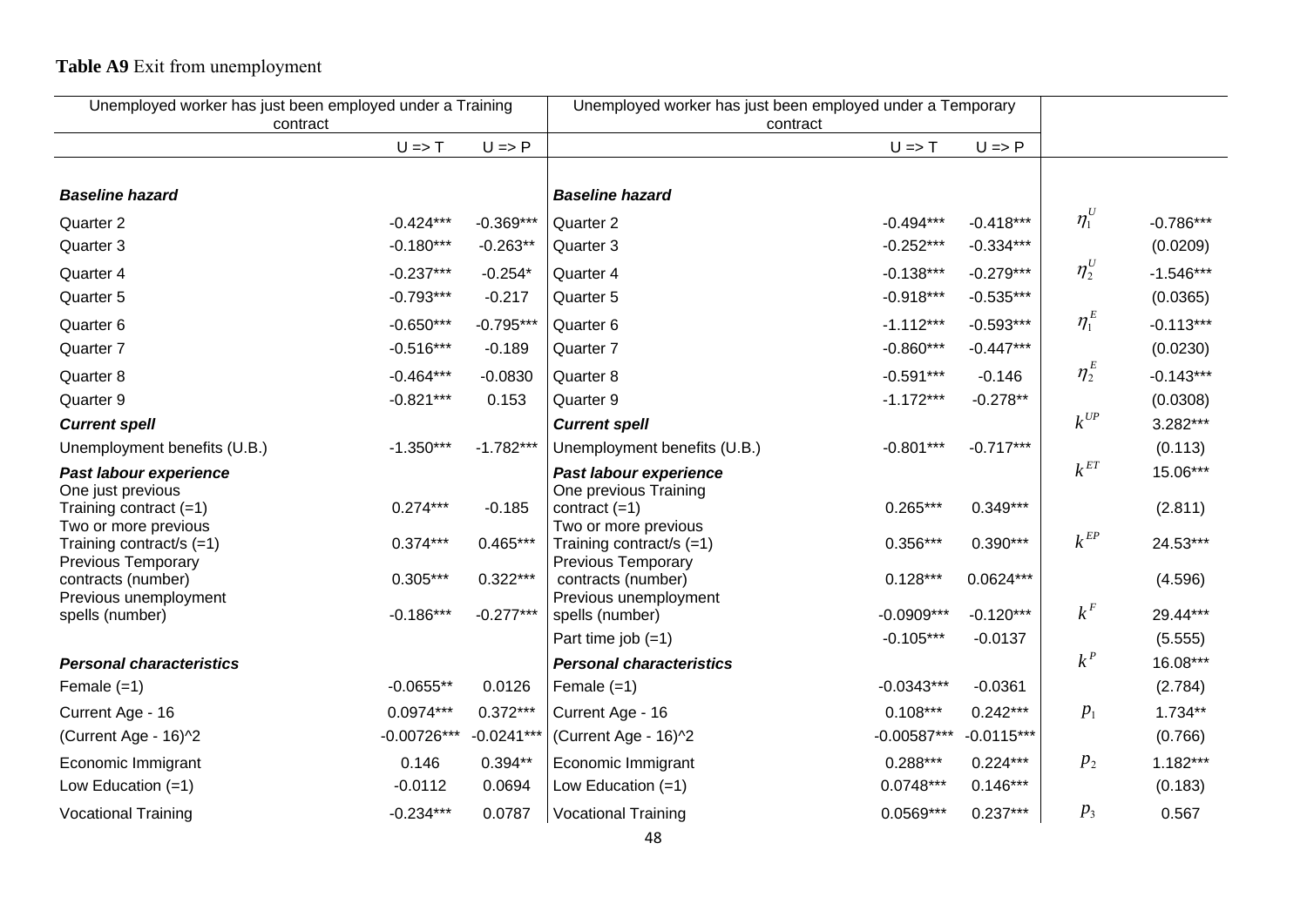| $(Low degree) (=1)$                                                     |              |             | $(Low degree) (=1)$                                                     |               |              |         |
|-------------------------------------------------------------------------|--------------|-------------|-------------------------------------------------------------------------|---------------|--------------|---------|
| <b>Vocational Training</b><br>(High degree) (=1)                        | $-0.341***$  | $-0.242*$   | <b>Vocational Training</b><br>(High degree) (=1)                        | $-0.0752***$  | $-0.0774*$   | (0.807) |
| Bachelor Degree (=1)                                                    | $-0.431***$  | $-0.295**$  | Bachelor Degree (=1)                                                    | $-0.128***$   | $-0.115***$  |         |
| <b>Economic cycle</b><br>Quarterly employment<br>growth rate (Q.e.g.r.) | $0.0284***$  | 0.00958     | <b>Economic cycle</b><br>Quarterly employment<br>growth rate (Q.e.g.r.) | $0.0326***$   | $0.0385***$  |         |
| (Q.e.g.r.) x ln(dur. unemployment)                                      | $-0.0169***$ | $-0.0112$   | (Q.e.g.r.) x ln(dur. unemployment)                                      | $-0.00949***$ | $-0.0131***$ |         |
| 2004-2007 period (=1)                                                   | $0.0965**$   | $0.371***$  | 2004-2007 period (=1)                                                   | $0.194***$    | $0.254***$   |         |
| 2008-2012 period (=1)                                                   | $-0.329***$  | $-0.363**$  | 2008-2012 period (=1)                                                   | $-0.139***$   | $-0.291***$  |         |
| <b>Other control dummies</b>                                            |              |             | <b>Other control dummies</b>                                            |               |              |         |
| Industry or Construction sectors                                        | 0.0475       | $-0.157$    | Industry or Construction sectors                                        | $0.119***$    | 0.0486       |         |
| Commercial or Hospitality sectors                                       | $-0.0715$    | $-3.94e-05$ | <b>Commercial or Hospitality sectors</b>                                | $-0.0233$     | $0.284***$   |         |
| Firm size without info.                                                 | $-0.115***$  | 0.0475      | Firm size without info.                                                 | $-0.0216$     | $-0.0930***$ |         |
| Firm size small (1-2 workers)                                           | $0.114**$    | $0.297**$   | Firm size small (1-2 workers)                                           | $-0.00518$    | 0.0651       |         |
| <b>Regional dummies</b>                                                 |              |             | <b>Regional dummies</b>                                                 |               |              |         |
| Andalucia                                                               | $-0.124**$   | $-1.160***$ | Andalucia                                                               | $-0.0385**$   | $-0.900***$  |         |
| Aragon                                                                  | $-0.0141$    | $-0.437$    | Aragon                                                                  | $-0.000235$   | $-0.367***$  |         |
| Asturias                                                                | $-0.158$     | $-0.536***$ | Asturias                                                                | $-0.0986**$   | $-0.848***$  |         |
| <b>Baleares</b>                                                         | 0.0454       | $-0.652**$  | <b>Baleares</b>                                                         | $0.0589*$     | $-0.303***$  |         |
| Canarias                                                                | $-0.298***$  | $-0.573***$ | Canarias                                                                | $-0.0598**$   | $-0.474***$  |         |
| Cantabria                                                               | 0.111        | $-1.016***$ | Cantabria                                                               | $0.0913*$     | $-0.507***$  |         |
| Castilla La Mancha                                                      | 0.0619       | $-0.517***$ | Castilla La Mancha                                                      | 0.0148        | $-0.590***$  |         |
| Castilla Leon                                                           | $-0.146*$    | $-1.028***$ | Castilla Leon                                                           | $-0.0160$     | $-0.477***$  |         |
| Valencia                                                                | 0.000971     | $-0.484***$ | Valencia                                                                | 0.0121        | $-0.336***$  |         |
| Extremadura                                                             | $-0.0579$    | $-0.765***$ | Extremadura                                                             | $-0.170***$   | $-0.875***$  |         |
| Galicia                                                                 | $-0.0351$    | $-0.798***$ | Galicia                                                                 | 0.0406        | $-0.678***$  |         |
| Madrid                                                                  | $0.123*$     | 0.00184     | Madrid                                                                  | $0.108***$    | $-0.0187$    |         |
| Murcia                                                                  | $-0.0543$    | $-0.311$    | Murcia                                                                  | $-0.0785**$   | $-0.376***$  |         |
| Navarra                                                                 | $-0.109$     | $-0.164$    | Navarra                                                                 | $0.140***$    | $-0.495***$  |         |
| Pais Vasco                                                              | $-0.115$     | $-0.837***$ | Pais Vasco                                                              | $0.127***$    | $-0.545***$  |         |
| Observations                                                            | 716,138      |             |                                                                         |               |              |         |
| Log-likelihood                                                          | $-612263$    |             |                                                                         |               |              |         |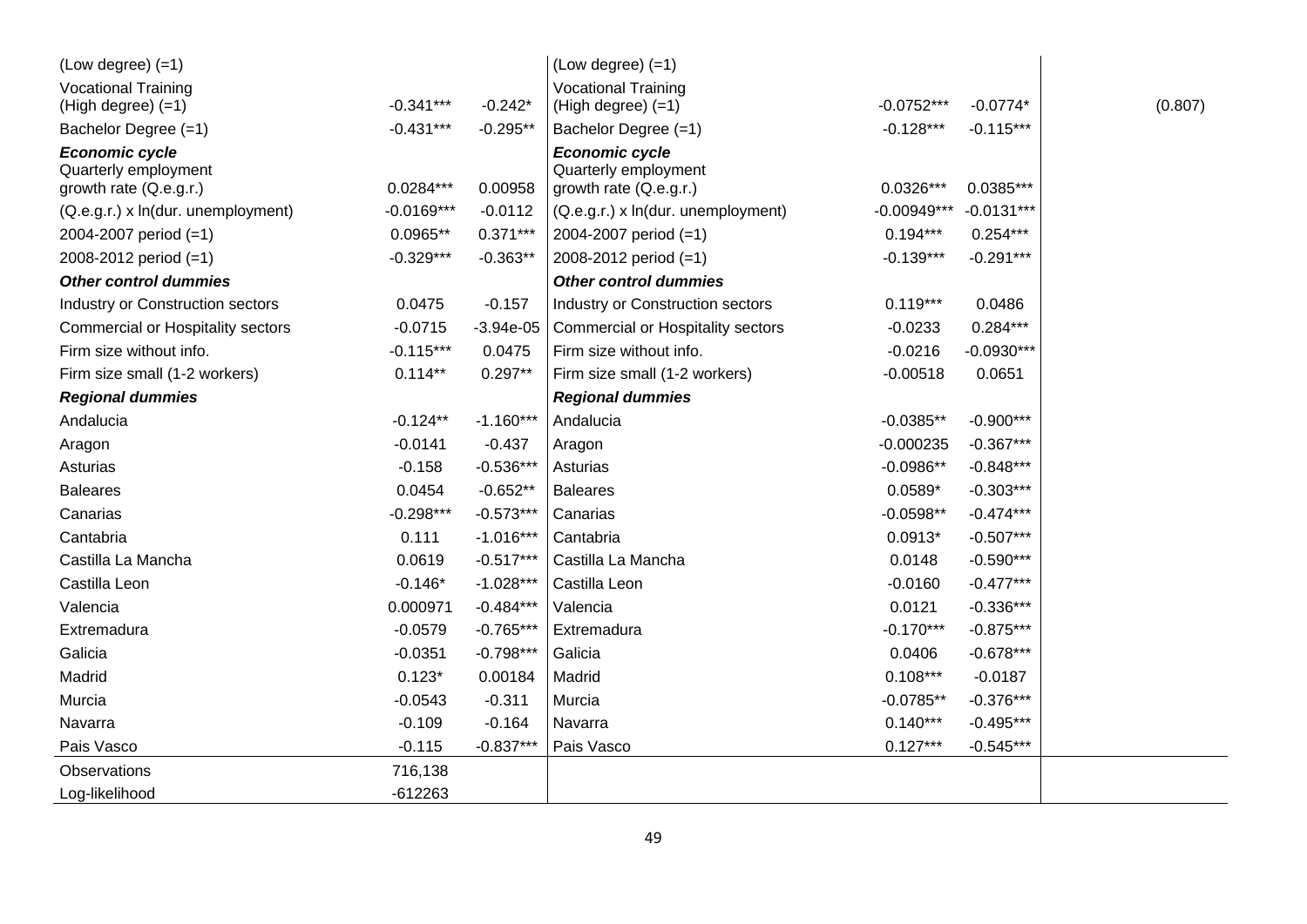# **Technical Appendix**

# **General form of first derivatives composing gradient vector:**

# **1. Exits from unemployment state**

$$
\frac{\partial \log L}{\partial \beta^{UD_U}} = \sum_{i=1}^{N} \frac{1}{L_i} \left( \sum_{j=1,2,3,4} \left[ pr_j \left( \frac{\sum_{i=1}^{T_i} \log l_i^j}{e^{t-1}} \right) \left( \sum_{i=1}^{T_i} \frac{\partial \log l_i^j}{\partial (x_i^{UD_U} \beta^{UD_U} + k^{UD_U} \eta_{u_j}^U)} \frac{\partial (x_i^{UD_U} \beta^{UD_U} + k^{UD_U} \eta_{u_j}^U)}{\partial \beta^{UD_U}} \right) \right] \right)
$$
  
With  $u_j = \begin{cases} 1 \text{ if } j = 1,2 \\ 2 \text{ if } j = 3,4 \end{cases}$ 

Where  $D_U$  contains two specific destinations from unemployment state: a temporary employment (T), and a permanent job (P). Thus,  $D_U = \{T, P\}$ . Therefore, we estimate two different parameter vectors specific to each exit from unemployment state:  $\beta^{UT}$  and  $\beta^{UP}$ .

*UDU L*  $\frac{\partial \log L}{\partial \beta^{UD_U}}$  is a  $k_u x$  vector, where  $k_u$ : number of covariates include in equation of unemployment exits.

# **2. Exits from employment state**

 $\overline{\mathcal{L}}$ 

$$
\frac{\partial \log L}{\partial \beta^{ED_E}} = \sum_{i=1}^{N} \frac{1}{L_i} \left( \sum_{j=1,2,3,4} \left[ pr_j \left( e^{\frac{\sum_{i=1}^{T_i} \log l_i^j}{2}} \right) \left( \sum_{t=1}^{T_i} \frac{\partial \log l_i^j}{\partial (x_{it}^{ED_E} \beta^{ED_E} + k^{ED_E} \eta_{e_j}^E)} \right) \frac{\partial (x_{it}^{ED_E} \beta^{ED_E} + k^{ED_E} \eta_{e_j}^E)}{\partial \beta^{ED_E}} \right) \right)
$$
\nWith  $e_j = \begin{cases} 1 \text{ if } j = 1,3 \\ 2 \text{ if } j = 2,4 \end{cases}$ 

Where  $D<sub>E</sub>$  contains three specific destinations from employment state: an unemployment spell (U), a temporary employment (T), and a permanent job (P). Thus,  $D_E = \{U, T, P\}$ . Therefore, we estimate three different parameter vectors specific to each exit from employment state:  $\beta^{EU}$ ,  $\beta^{ET}$  and  $\beta^{EP}$ .

 $UD_E$ *L*  $\frac{\partial \log L}{\partial \beta^{U D_E}}$  is a  $k_E x$ 1 vector, where  $k_E$ : number of covariates include in equation of employment exits.

### **3. Unobserved heterogeneity components affecting unemployment exits**

$$
\frac{\partial \log L}{\partial \eta_1^U} = \sum_{i=1}^N \frac{1}{L_i} \left( \sum_{j=1,2} p r_j \left( e^{\sum_{i=1}^{T_i} \log l_{ii}^j} \right) \left( \sum_{t=1}^{T_i} \frac{\partial \log l_{it}^j}{\partial \eta_1^U} \right) \right)
$$

$$
\frac{\partial \log L}{\partial \eta_2^U} = \sum_{i=1}^N \frac{1}{L_i} \left( \sum_{j=3,4} p r_j \left( e^{\sum_{i=1}^{T_i} \log l_{ii}^j} \right) \left( \sum_{t=1}^{T_i} \frac{\partial \log l_{it}^j}{\partial \eta_2^U} \right) \right)
$$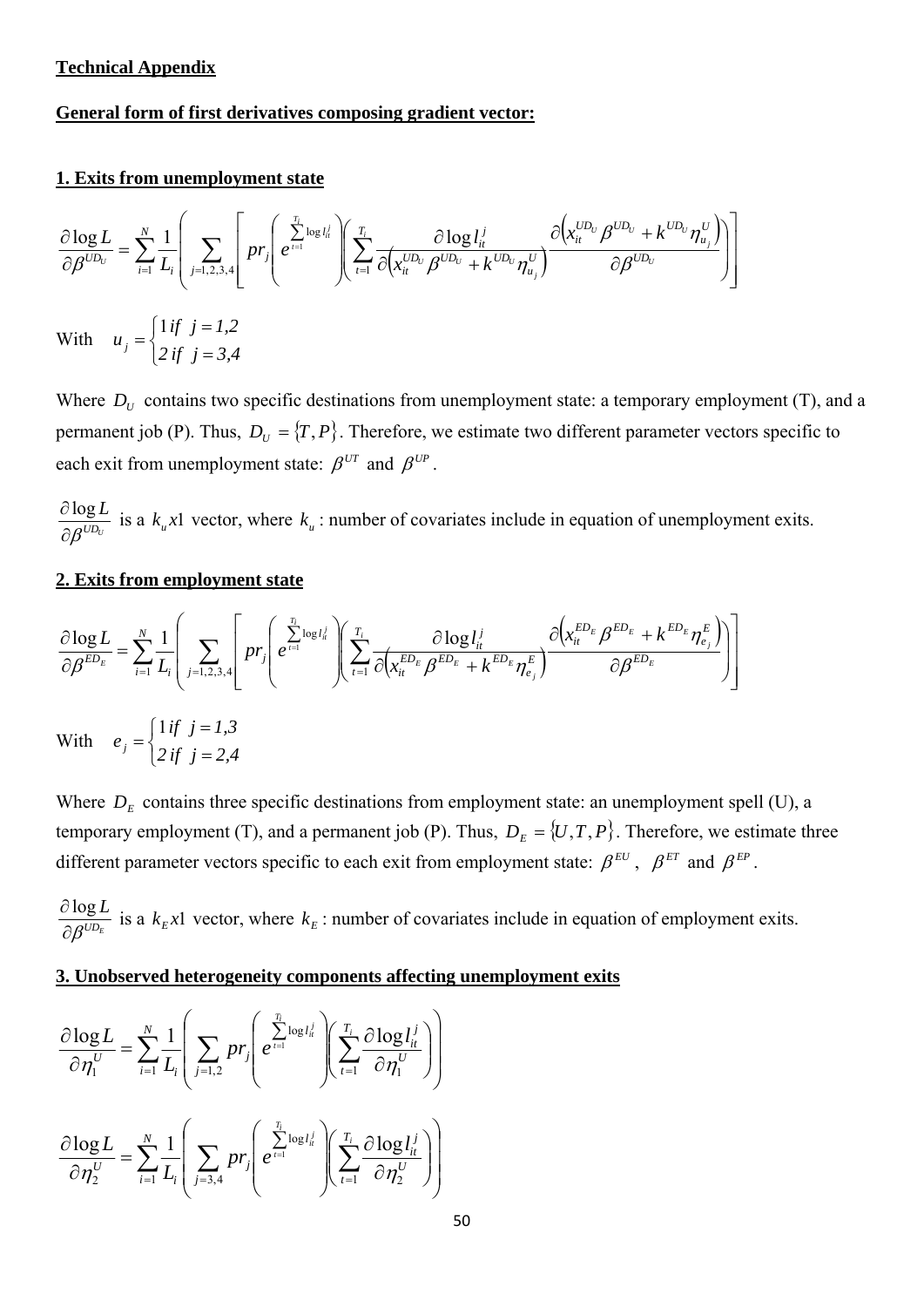$$
\frac{\partial \log L}{\partial k^{UD_U}} = \sum_{i=1}^N \frac{1}{L_i} \left( \sum_{j=1,2,3,4} \left[ pr_j \left( e^{\sum_{i=1}^{T_i} \log l_u^j} \right) \left( \sum_{t=1}^{T_i} \frac{\partial \log l_u^j}{\partial (x_{it}^{UD_U} \beta^{UD_U} + k^{UD_U} \eta_{u_j}^U)} \right) \left( \sum_{t=1}^{T_i} \frac{\partial (x_{it}^{UD_U} \beta^{UD_U} + k^{UD_U} \eta_{u_j}^U)}{\partial (x_{it}^{UD_U} + k^{UD_U} \eta_{u_j}^U)} \right) \right)
$$

With  $\overline{\mathcal{L}}$ ┤  $\left($  $=\begin{cases} 1 \text{ if } j = 1,2 \\ 2 \text{ if } j = 3,4 \end{cases}$  $u_j$ 1

With  $D_U = \{P\}$ , since  $k^{UT} = 1$ .

*U L* 1 log  $\frac{\partial \log L}{\partial \eta_1^U}$  ,  $\frac{\partial \log L}{\partial \eta_2^U}$ 2 log  $\frac{\partial \log L}{\partial \eta_2^U}$  and  $\frac{\partial \log L}{\partial k^{UD_U}}$  $\partial$  $\frac{\partial \log L}{\partial L}$  are scalars.

# **4. Unobserved heterogeneity components affecting employment exits**

$$
\frac{\partial \log L}{\partial \eta_{i}^{E}} = \sum_{i=1}^{N} \frac{1}{L_{i}} \left( \sum_{j=1,3} p r_{j} \left( e^{\frac{T_{i}}{l}} \log l_{i}^{j} \right) \left( \sum_{t=1}^{T_{i}} \frac{\partial \log l_{i}^{j}}{\partial \eta_{i}^{E}} \right) \right)
$$
\n
$$
\frac{\partial \log L}{\partial \eta_{2}^{E}} = \sum_{i=1}^{N} \frac{1}{L_{i}} \left( \sum_{j=2,4} p r_{j} \left( e^{\frac{T_{i}}{l}} \log l_{i}^{j} \right) \left( \sum_{t=1}^{T_{i}} \frac{\partial \log l_{i}^{j}}{\partial \eta_{2}^{E}} \right) \right)
$$
\n
$$
\frac{\partial \log L}{\partial k^{ED_{E}}} = \sum_{i=1}^{N} \frac{1}{L_{i}} \left( \sum_{j=1,2,3,4} p r_{j} \left( e^{\frac{T_{i}}{l}} \log l_{i}^{j} \right) \left( \sum_{t=1}^{T_{i}} \frac{\partial \log l_{i}^{j}}{\partial \left( \sum_{t=1}^{E_{D_{E}}} \frac{\partial \log l_{i}^{j}}{\partial \left( \sum_{t=1}^{E_{D_{E}}} \frac{\partial \log l_{i}^{j}}{\partial \left( \sum_{t=1}^{E_{D_{E}}} \frac{\partial \log l_{i}^{j}}{\partial \left( \sum_{t=1}^{E_{D_{E}}} \frac{\partial \log l_{i}^{j}}{\partial \left( \sum_{t=1}^{E} \frac{\partial \log l_{i}^{j}}{\partial \left( \sum_{t=1}^{E} \frac{\partial \log l_{i}^{j}}{\partial \left( \sum_{t=1}^{E} \frac{\partial \log l_{i}^{j}}{\partial \left( \sum_{t=1}^{E} \frac{\partial \log l_{i}^{j}}{\partial \left( \sum_{t=1}^{E} \frac{\partial \log l_{i}^{j}}{\partial \left( \sum_{t=1}^{E} \frac{\partial \log l_{i}^{j}}{\partial \left( \sum_{t=1}^{E} \frac{\partial \log l_{i}^{j}}{\partial \left( \sum_{t=1}^{E} \frac{\partial \log l_{i}^{j}}{\partial \left( \sum_{t=1}^{E} \frac{\partial \log l_{i}^{j}}{\partial \
$$

With  $D_E = \{T, P\}$ , since  $k^{EU} = 1$ .

*E L* 1 log  $\frac{\partial \log L}{\partial \eta^E_1}$  ,  $\frac{\partial \log L}{\partial \eta^E_2}$ 2 log  $\frac{\partial \log L}{\partial \eta_2^E}$  and  $\frac{\partial \log L}{\partial k^{ED_E}}$  $\partial$  $\frac{\partial \log L}{\partial \vec{r}^D}$  are scalars.

## **5. Probabilities associated to mass points**

$$
\frac{\partial \log L}{\partial p_m} = \sum_{i=1}^{N} \frac{1}{L_i} \left( \sum_{j=1,2,3,4} \left[ \left( e^{\sum_{i=1}^{T_i} \log l_n^j} \right) \left( \frac{\partial p r_j}{\partial p_m} \right) \right] \right)
$$
 where  $m = 1,2,3$ 

$$
pr_m = \frac{e^{p_m}}{1 + \sum_{m=1,2,3} e^{p_m}} \quad \text{and} \quad pr_4 = \frac{1}{1 + \sum_{m=1,2,3} e^{p_m}} = 1 - pr_1 - pr_2 - pr_3
$$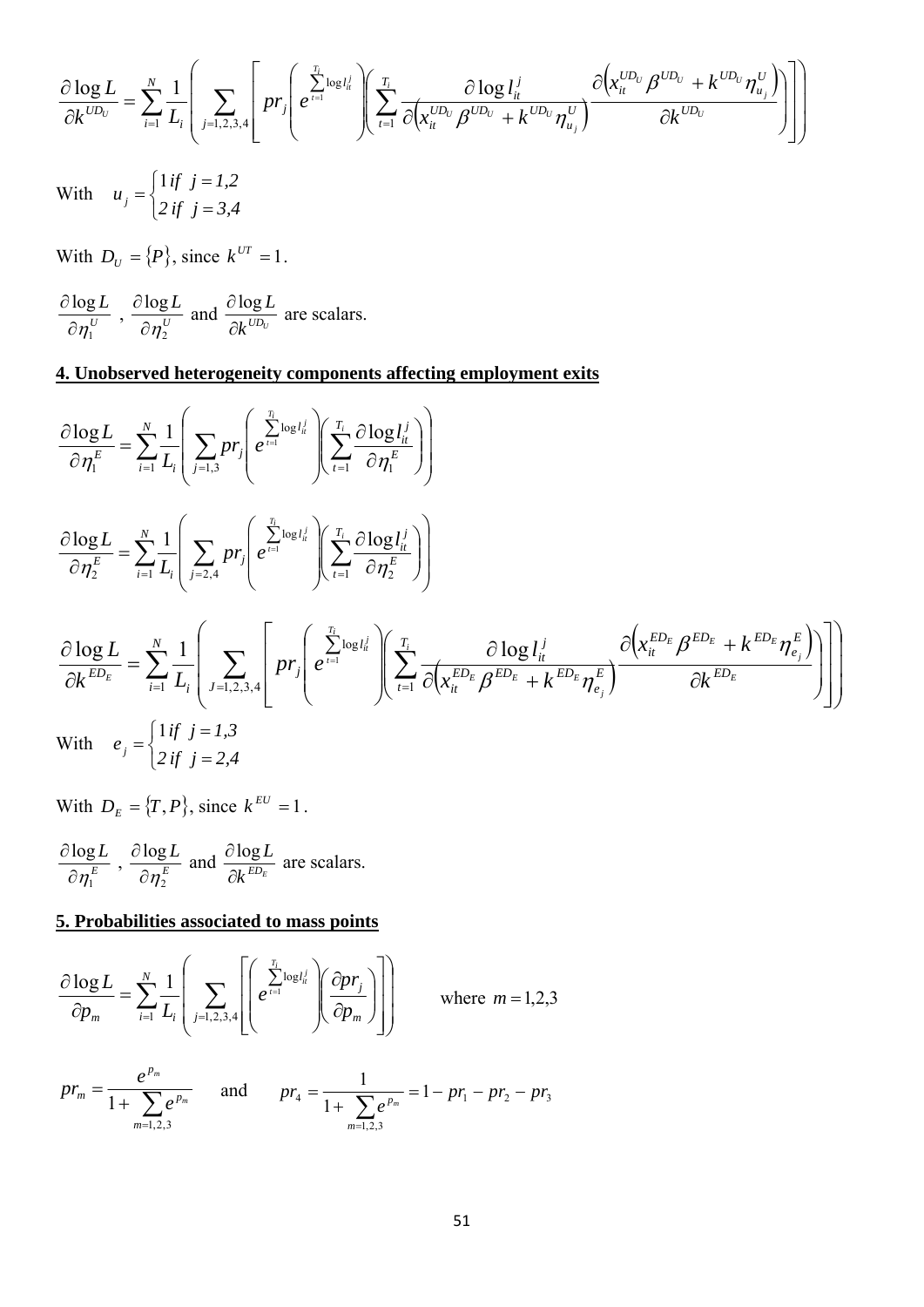## **General form of second derivatives composing Hessian matrix:**

# **1. Exits form unemployment state with exits form unemployment state**

$$
\frac{\partial^2 \log L}{\partial \beta^{UD_U} \partial \beta^{UD_U}} = \sum_{i=1}^N \frac{1}{L_i} \frac{\partial^2 L_i}{\partial \beta^{UD_U} \partial \beta^{UD_U}} - \sum_{i=1}^N \frac{1}{L_i^2} \frac{\partial L_i}{\partial \beta^{UD_U}} \frac{\partial L_i}{\partial \beta^{UD_U}}
$$

Where  $D_U$  contains two specific destinations from unemployment state: a temporary employment (T), and a permanent job (P). Thus,  $D_U = \{T, P\}$ .

 $U D_U \cap R^{UD_U}$ *L*  $\partial \beta^{U\!D_U} \partial \beta$  $\partial^2$  log is a  $k<sub>u</sub> x k<sub>u</sub>$  matrix, where  $k<sub>u</sub>$ : number of covariates include in equation of unemployment

exits.

# **2. Exits from employment state with exits from employment state**

$$
\frac{\partial^2 \log L}{\partial \beta^{ED_E} \partial \beta^{ED_E}} = \sum_{i=1}^N \frac{1}{L_i} \frac{\partial^2 L_i}{\partial \beta^{ED_E} \partial \beta^{ED_E}} - \sum_{i=1}^N \frac{1}{L_i^2} \frac{\partial L_i}{\partial \beta^{ED_E}} \frac{\partial L_i}{\partial \beta^{ED_E}}
$$

Where  $D<sub>E</sub>$  contains three specific destinations from employment state: an unemployment spell (U), a temporary employment (T), and a permanent job (P). Thus,  $D_E = \{U, T, P\}$ .

 $^{ED_E}$   $^{CP_E}$ *L*  $\partial \beta^{ED_E} \partial \beta$  $\partial^2$  log is a  $k_e x k_e$  matrix, where  $k_e$ : number of covariates include in equation of employment exits.

# **3. Exits from unemployment state with exits from employment state**

$$
\frac{\partial^2 \log L}{\partial \beta^{UD_U} \partial \beta^{ED_E}} = \sum_{i=1}^N \frac{1}{L_i} \frac{\partial^2 L_i}{\partial \beta^{UD_U} \partial \beta^{ED_E}} - \sum_{i=1}^N \frac{1}{L_i^2} \frac{\partial L_i}{\partial \beta^{ED_E}} \frac{\partial L_i}{\partial \beta^{UD_U}}
$$

With  $D_U = \{T, P\}$  and  $D_E = \{U, T, P\}.$ 

 $U D_U \cap R^{ED_E}$ *L*  $\partial \beta^{U\!D_U} \partial \beta$  $\partial^2$  log is a  $k_{\mu}xk_{e}$  matrix, where  $k_{\mu}$ : number of covariates include in equation of unemployment exits,

and  $k_e$ : number of covariates include in equation of employment exits.

# **4. Exits from unemployment with unobserved heterogeneity components affecting unemployment exits**

$$
\frac{\partial^2 \log L}{\partial \beta^{UD_U} \partial \eta_1^U} = \sum_{i=1}^N \frac{1}{L_i} \frac{\partial^2 L_i}{\partial \beta^{UD_U} \partial \eta_1^U} - \sum_{i=1}^N \frac{1}{L_i^2} \frac{\partial L_i}{\partial \eta_1^U} \frac{\partial L_i}{\partial \beta^{UD_U}} \qquad \text{With } D_U = \{T, P\}.
$$

$$
\frac{\partial^2 \log L}{\partial \beta^{UD_U} \partial \eta_2^U} = \sum_{i=1}^N \frac{1}{L_i} \frac{\partial^2 L_i}{\partial \beta^{UD_U} \partial \eta_2^U} - \sum_{i=1}^N \frac{1}{L_i^2} \frac{\partial L_i}{\partial \eta_2^U} \frac{\partial L_i}{\partial \beta^{UD_U}} \qquad \text{With } D_U = \{T, P\}.
$$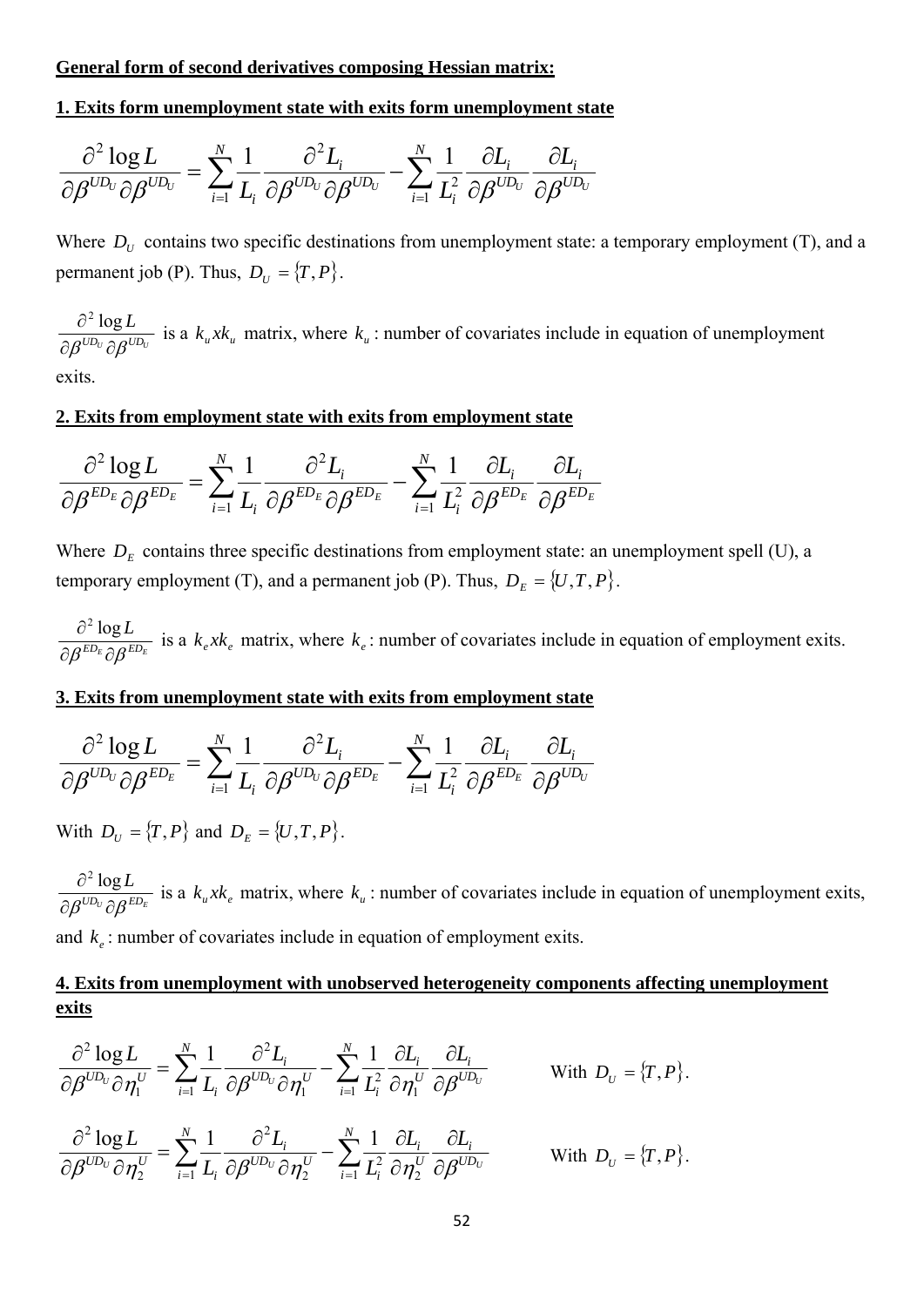$$
\frac{\partial^2 \log L}{\partial \beta^{UD_U} \partial k^{UP}} = \sum_{i=1}^N \frac{1}{L_i} \frac{\partial^2 L_i}{\partial \beta^{UD_U} \partial k^{UP}} - \sum_{i=1}^N \frac{1}{L_i^2} \frac{\partial L_i}{\partial k^{UP}} \frac{\partial L_i}{\partial \beta^{UD_U}} \qquad \text{With } D_U = \{T, P\}.
$$

 $U D_U \partial_{\mathbf{u}} U$ *L* 1  $2 log$  $\frac{\partial^2 \log L}{\partial \beta^{UD_U} \partial \eta_1^U}$  ,  $\frac{\partial^2 \log L}{\partial \beta^{UD_U} \partial \eta_2^U}$ 2  $2 log$  $\frac{\partial^2 \log L}{\partial \beta^{UD_U} \partial \eta^{U}_2}$  ,  $\frac{\partial^2 \log L}{\partial \beta^{UD_U} \partial k^{UP}}$  $\partial \beta^{UD_U} \partial$  $\partial$  $\beta$  $2 log$ are  $k<sub>u</sub> x1$  vectors, where  $k<sub>u</sub>$ : number of covariates include in equation of unemployment exits.

### **5. Exits from employment with unobserved heterogeneity components affecting employment exits**

$$
\frac{\partial^2 \log L}{\partial \beta^{ED_E} \partial \eta_e^E} = \sum_{i=1}^N \frac{1}{L_i} \frac{\partial^2 L_i}{\partial \beta^{ED_E} \partial \eta_e^E} - \sum_{i=1}^N \frac{1}{L_i^2} \frac{\partial L_i}{\partial \eta_e^E} \frac{\partial L_i}{\partial \beta^{ED_E}} \text{ with } e = \{1,2\} \text{ and } D_E = \{U,T,P\}.
$$

$$
\frac{\partial^2 \log L}{\partial \beta^{ED_E} \partial k^{ED_E}} = \sum_{i=1}^N \frac{1}{L_i} \frac{\partial^2 L_i}{\partial \beta^{ED_E} \partial k^{ED_E}} - \sum_{i=1}^N \frac{1}{L_i^2} \frac{\partial L_i}{\partial k^{ED_E}} \frac{\partial L_i}{\partial \beta^{ED_E}}
$$

Where destination for  $k^{E}$ 's parameters are only  $D_E = \{T, P\}$  since  $k^{EU} = 1$ .

*E*  $^{ED_E}\partial\eta^{\,\rm I}_e$ *L*  $\partial \beta^{ED_E} \partial \eta$  $\partial^2$  log and  $\frac{\partial^2 \log L}{\partial \beta^{ED_E} \partial k^{ED_E}}$  $\partial \beta^{ED_E} \partial$  $\widehat{o}$  $\beta$  $2 log$ are  $k_e x$  vectors, where  $k_e$ : number of covariates include in equation of employment exits.

### **6. Exits from employment with unobserved heterogeneity components affecting unemployment exits**

$$
\begin{split} \frac{\partial^{2} \log L}{\partial \beta^{ED_{E}} \partial \eta_{u}^{U}} & = \sum_{i=1}^{N} \frac{1}{L_{i}} \frac{\partial^{2} L_{i}}{\partial \beta^{ED_{E}} \partial \eta_{u}^{U}} - \sum_{i=1}^{N} \frac{1}{L_{i}^{2}} \frac{\partial L_{i}}{\partial \eta_{u}^{U}} \frac{\partial L_{i}}{\partial \beta^{ED_{E}}} \\ \frac{\partial^{2} \log L}{\partial \beta^{ED_{E}} \partial k^{UP}} & = \sum_{i=1}^{N} \frac{1}{L_{i}} \frac{\partial^{2} L_{i}}{\partial \beta^{ED_{E}} \partial k^{UP}} - \sum_{i=1}^{N} \frac{1}{L_{i}^{2}} \frac{\partial L_{i}}{\partial k^{UP}} \frac{\partial L_{i}}{\partial \beta^{ED_{E}}} \end{split}
$$

With  $u = \{1, 2\}$  and  $D_E = \{U, T, P\}$ .

*U*  $^{ED_E}\partial \eta_u^{\,l}$ *L*  $\partial \beta^{ED_E} \partial \eta$  $\partial^2$  log and  $\frac{\partial^2 \log L}{\partial \beta^{ED_E} \partial k^{UP}}$  $\partial \beta^{ED_E} \partial$  $\partial$  $\beta$  $^{2}$  log are  $k_e x$  vectors, where  $k_e$ : number of covariates include in equation of employment exits.

# **7. Exits from unemployment with unobserved heterogeneity components affecting employment exits**

$$
\frac{\partial^2 \log L}{\partial \beta^{UD_U} \partial \eta_e^E} = \sum_{i=1}^N \frac{1}{L_i} \frac{\partial^2 L_i}{\partial \beta^{UD_U} \partial \eta_e^E} - \sum_{i=1}^N \frac{1}{L_i^2} \frac{\partial L_i}{\partial \eta_e^E} \frac{\partial L_i}{\partial \beta^{UD_U}} \text{ with } e = \{1,2\} \text{ and } D_U = \{T, P\}.
$$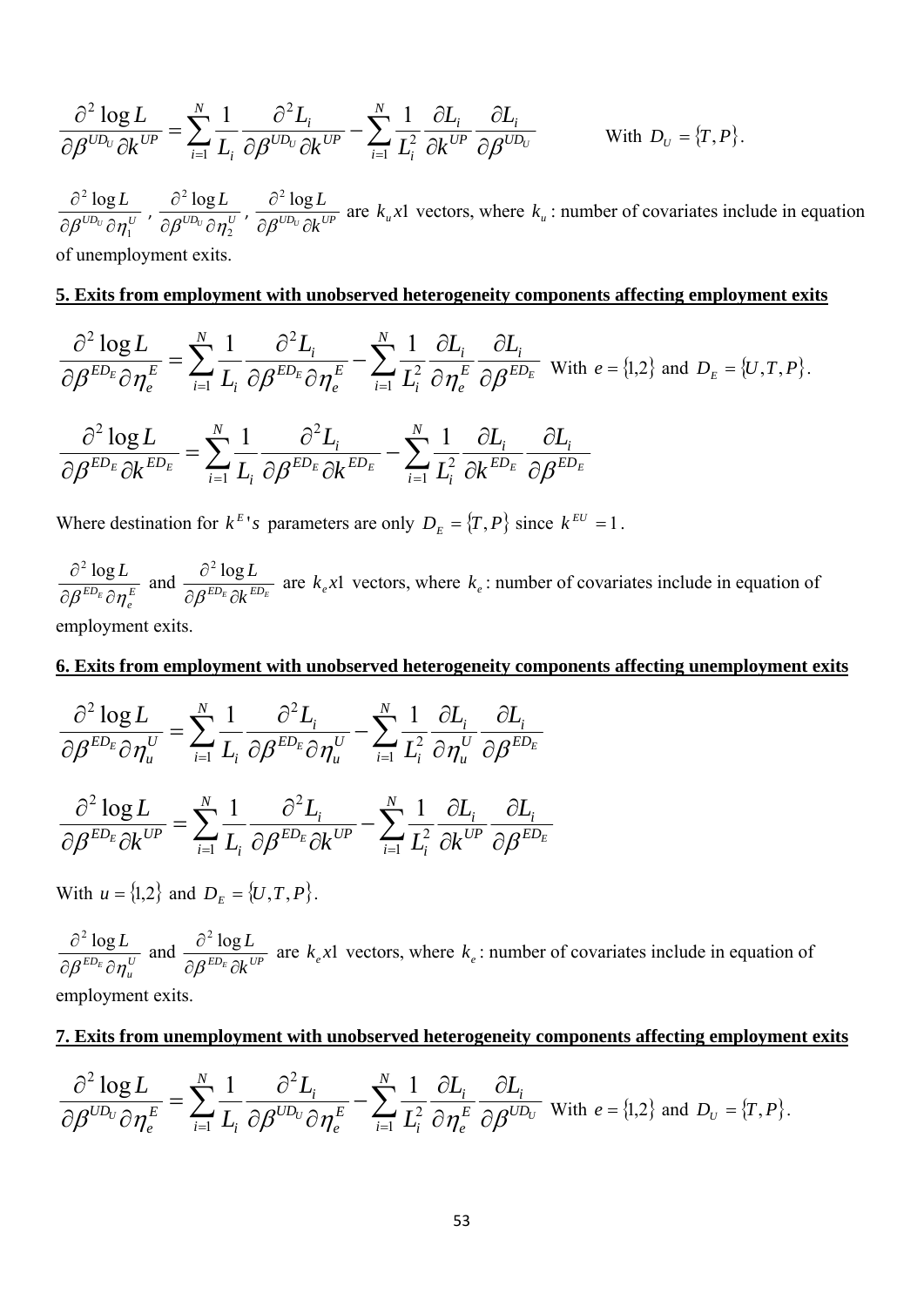$$
\frac{\partial^2 \log L}{\partial \beta^{UD_U} \partial k^{ED_E}} = \sum_{i=1}^N \frac{1}{L_i} \frac{\partial^2 L_i}{\partial \beta^{UD_U} \partial k^{ED_E}} - \sum_{i=1}^N \frac{1}{L_i^2} \frac{\partial L_i}{\partial k^{ED_E}} \frac{\partial L_i}{\partial \beta^{UD_U}}
$$

Where  $D_U = \{T, P\}$ , and destinations for  $k^E$ 's parameters are only  $D_E = \{T, P\}$  since  $k^{EU} = 1$ .

*E*  $^{UD_U}\partial\eta^{\,l}_e$ *L*  $\partial \beta^{U\!D_U} \partial \eta$  $\partial^2$  log and  $\frac{\partial^2 \log L}{\partial \beta^{UD_U} \partial k^{ED_E}}$  $\partial \beta^{U\!D_U} \partial$  $\partial$  $\beta$  $^{2}$  log are  $k<sub>u</sub> x1$  vectors, where  $k<sub>u</sub>$ : number of covariates include in equation of unemployment exits.

# **8. Unobserved heterogeneity components affecting unemployment exits**

$$
\frac{\partial^2 \log L}{\partial^2 \eta_u^U} = \sum_{i=1}^N \frac{1}{L_i} \frac{\partial^2 L_i}{\partial^2 \eta_u^U} - \sum_{i=1}^N \frac{1}{L_i^2} \frac{\partial L_i}{\partial \eta_u^U} \frac{\partial L_i}{\partial \eta_u^U}
$$
 With  $u = \{1, 2\}$ .  
\n
$$
\frac{\partial^2 \log L}{\partial \eta_1^U \partial \eta_2^U} = \sum_{i=1}^N \frac{1}{L_i} \frac{\partial^2 L_i}{\partial \eta_1^U \partial \eta_2^U} - \sum_{i=1}^N \frac{1}{L_i^2} \frac{\partial L_i}{\partial \eta_2^U} \frac{\partial L_i}{\partial \eta_1^U}
$$
  
\n
$$
\frac{\partial^2 \log L_i}{\partial \eta_u^U \partial k^{UP}} = \sum_{i=1}^N \frac{1}{L_i} \frac{\partial^2 L_i}{\partial \eta_u^U \partial k^{UP}} - \sum_{i=1}^N \frac{1}{L_i^2} \frac{\partial L_i}{\partial k^{UP}} \frac{\partial L_i}{\partial \eta_u^U}
$$
 With  $u = \{1, 2\}$   
\n
$$
\frac{\partial^2 \log L_i}{\partial^2 \eta_u^U}, \frac{\partial^2 \log L}{\partial \eta_u^U \partial \eta_2^U}
$$
 and 
$$
\frac{\partial^2 \log L}{\partial \eta_u^U \partial k^{UP}}
$$
 are scalars.

# **9. Unobserved heterogeneity components affecting employment exits**

$$
\frac{\partial^2 \log L}{\partial^2 \eta_e^E} = \sum_{i=1}^N \frac{1}{L_i} \frac{\partial^2 L_i}{\partial^2 \eta_e^E} - \sum_{i=1}^N \frac{1}{L_i^2} \frac{\partial L_i}{\partial \eta_e^E} \frac{\partial L_i}{\partial \eta_e^E}
$$
 with  $e = \{1, 2\}$ .  
\n
$$
\frac{\partial^2 \log L}{\partial \eta_1^E \partial \eta_2^E} = \sum_{i=1}^N \frac{1}{L_i} \frac{\partial^2 L_i}{\partial \eta_1^E \partial \eta_2^E} - \sum_{i=1}^N \frac{1}{L_i^2} \frac{\partial L_i}{\partial \eta_2^E} \frac{\partial L_i}{\partial \eta_1^E}
$$
\n
$$
\frac{\partial^2 \log L_i}{\partial \eta_e^E \partial k^{ED_E}} = \sum_{i=1}^N \frac{1}{L_i} \frac{\partial^2 L_i}{\partial \eta_e^E \partial k^{ED_E}} - \sum_{i=1}^N \frac{1}{L_i^2} \frac{\partial L_i}{\partial k^{ED_E}} \frac{\partial L_i}{\partial \eta_e^E}
$$

With  $e = \{1,2\}$ , and destinations for  $k^{E}$ 's parameters are only  $D_E = \{T, P\}$  since  $k^{EU} = 1$ .

$$
\frac{\partial^2 \log L}{\partial^2 \eta_e^E}, \frac{\partial^2 \log L}{\partial \eta_1^E \partial \eta_2^E} \text{ and } \frac{\partial^2 \log L}{\partial \eta_e^E \partial k^{ED_E}} \text{ are scalars.}
$$